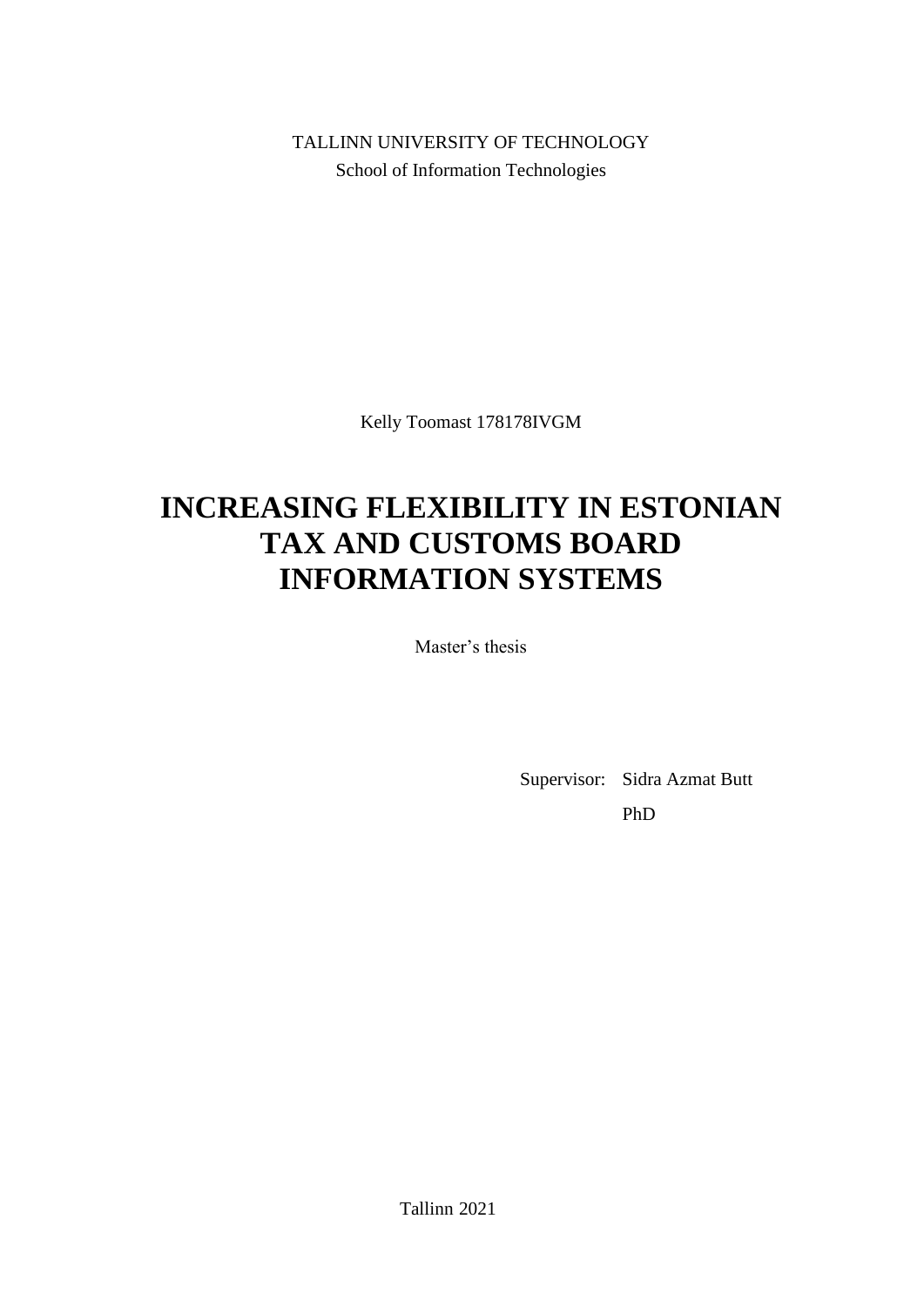TALLINNA TEHNIKAÜLIKOOL Infotehnoloogia teaduskond

Kelly Toomast 178178IVGM

# **EESTI MAKSU-JA TOLLIAMETI INFOSÜSTEEMIDE PAINDLIKKUSE PARENDAMINE**

magistritöö

Juhendaja: Sidra Azmat Butt PhD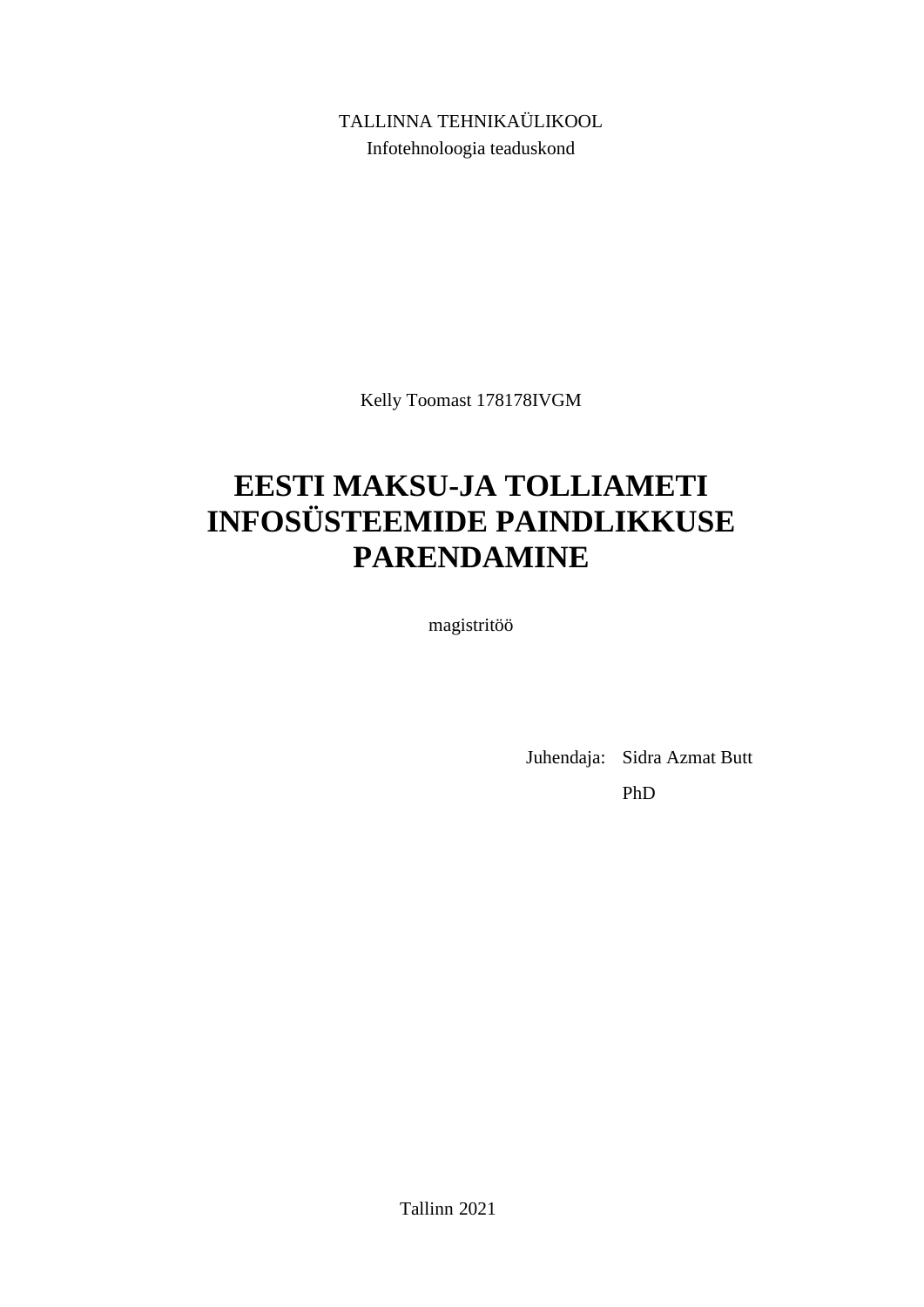## **Author's declaration of originality**

I hereby certify that I am the sole author of this thesis. All the used materials, references to the literature and the work of others have been referred to. This thesis has not been presented for examination anywhere else.

Author: Kelly Toomast

06.05.2021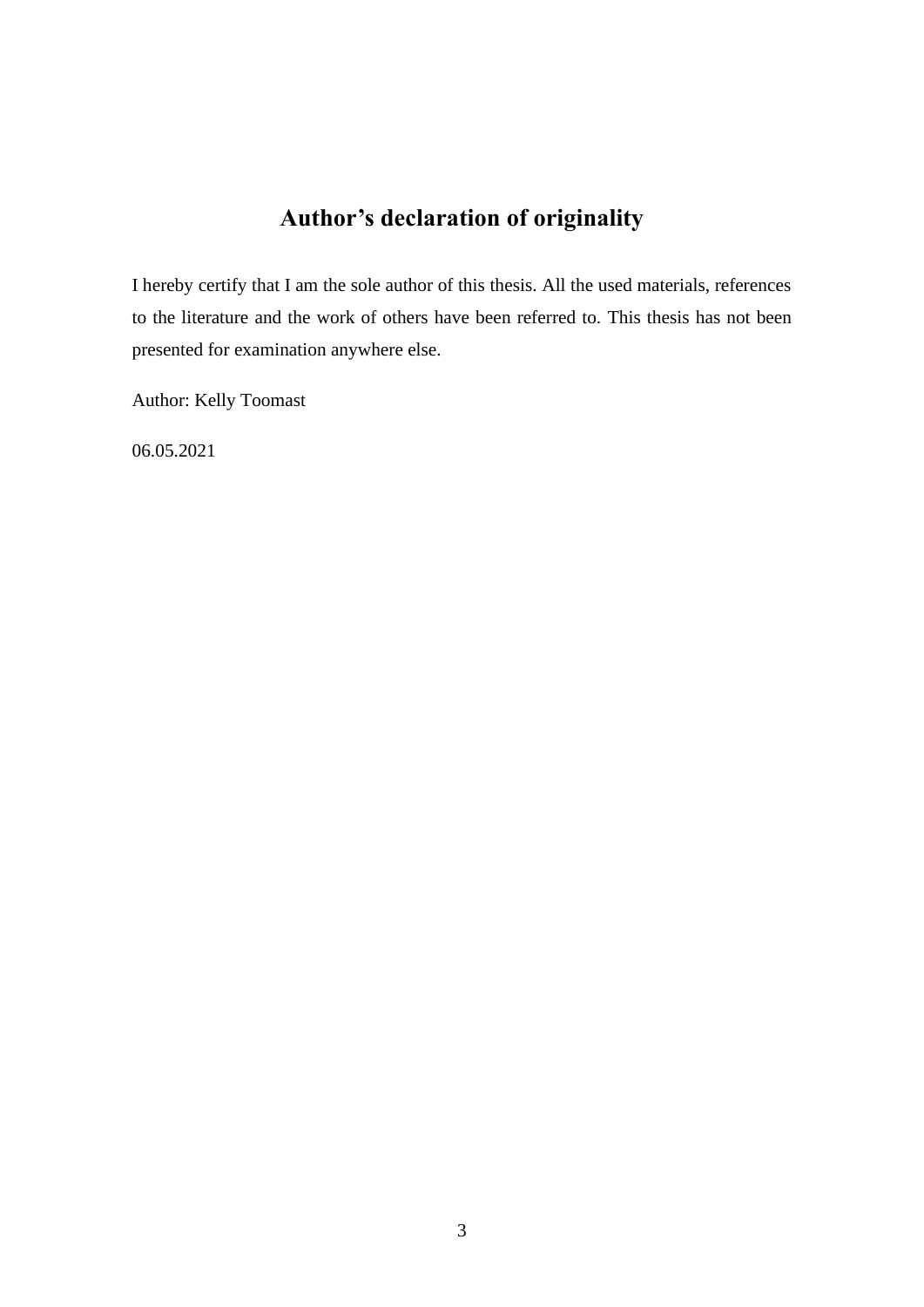### **Abstract**

In this rapidly changing environment, technological solutions are constantly improving and businesses have to keep up with these to stay competitive. The Estonian Tax and Customs Board system's flexibility can be considered as a very important part of it. The costs that are spent on different technological solutions should done be with the view of making the systems more sustainable and flexible for not having to invest excessively extra on improving or changing them.

The author concentrates on finding the possibilities to increase flexibility in the Estonian Tax and Customs Board systems. For that, the author used the qualitative research method and conducted 7 interviews with experts which were later analyzed by using thematic analysis with the tool NVivo. The assembled themes from the interviews' answers gave a good foundation for answering this thesis research questions.

For knowingly applying flexibility in the system the author gives few recommendations for the development process. The results brought out clearly that the analysis is the foundation and must be thorough and detailed for making the system more flexible in a sense of future changes. Also, it cannot be left out to mention that people's involvement is also essential and have to be organized properly. Understandably, there are also few challenges that the Estonian Tax and Customs Board has to face which are mostly resource issues like time and money, but with a strong management and project plan, everything can be exceeded.

This thesis is written in English and contains 74 pages, including 8 chapters, 7 figures, and 2 tables.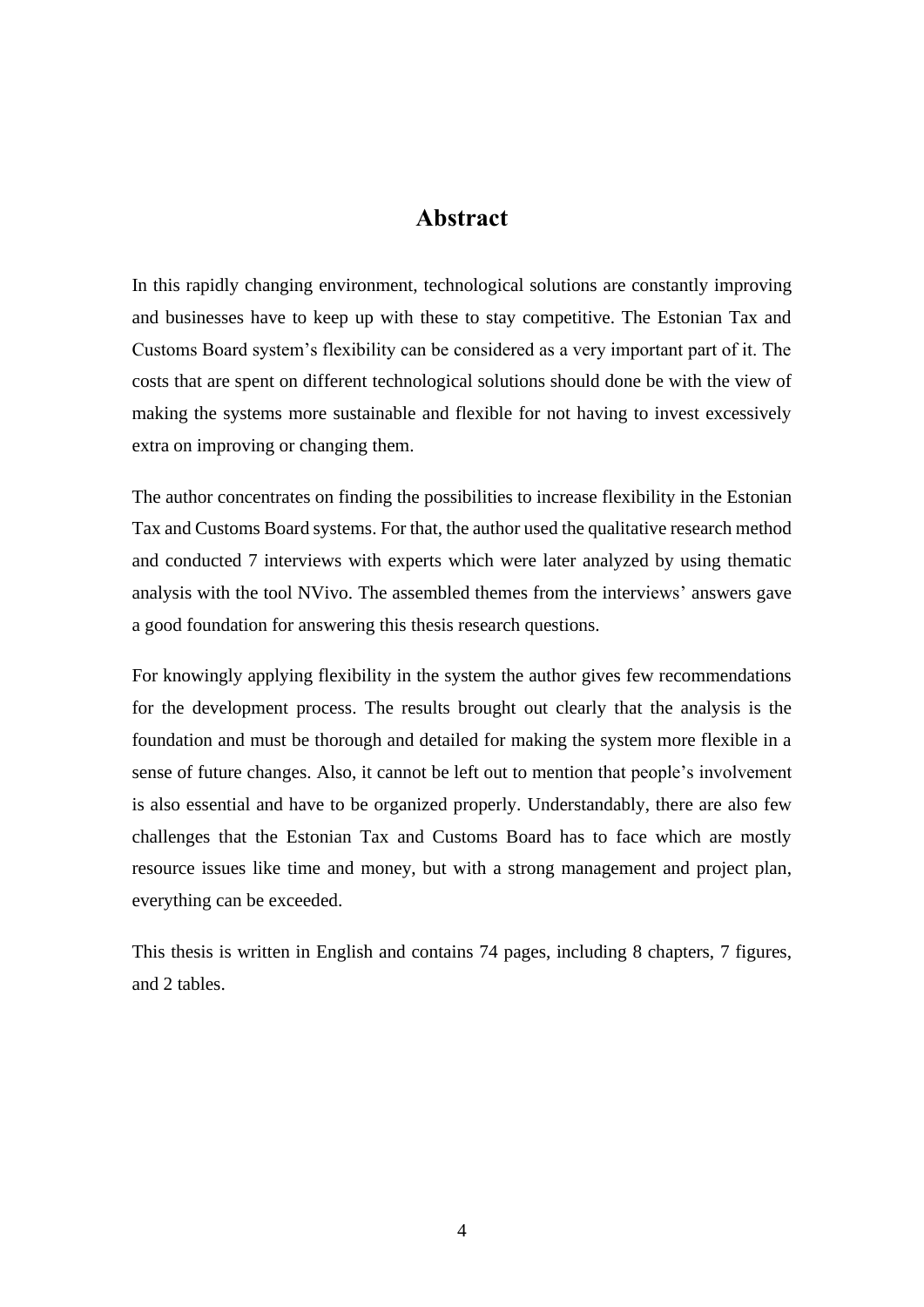# **Eesti Maksu-ja Tolliameti infosüsteemide paindlikkuse parendamine**

Lõputöö on kirjutatud inglise keeles ja koosneb 74 leheküljest, 8 peatükist, 7 joonisest ja 2 tabelist.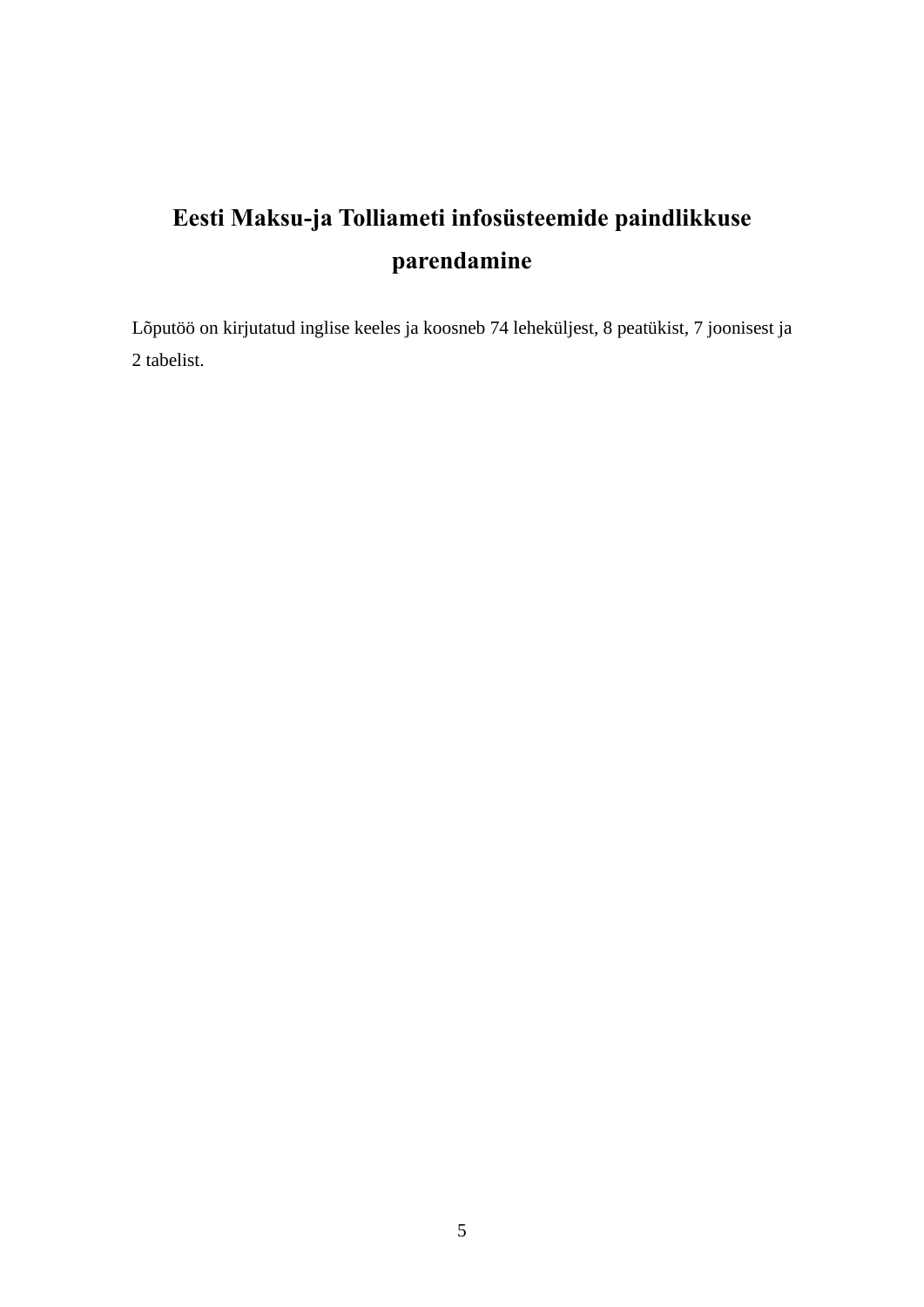## **List of abbreviations and terms**

| EU            | European Union                                         |
|---------------|--------------------------------------------------------|
| <b>ETCB</b>   | <b>Estonian Tax and Customs Board</b>                  |
| MF            | Ministry of Finance                                    |
| IT            | <b>Information Technology</b>                          |
| <b>IS</b>     | <b>Information System</b>                              |
| <b>ICT</b>    | Information and Communication Technologies             |
| <b>VAT</b>    | Value Added Tax                                        |
| <b>KMDinf</b> | Annex for VAT Return Declaration                       |
| <b>MAIS</b>   | Revenue Stamps Management System                       |
| <b>MASP</b>   | Multi-Annual Strategic Plan                            |
| <b>RIHA</b>   | Administration System for The State Information System |
| <b>ISKE</b>   | Three-level IT Baseline Security System                |
| <b>NFR</b>    | Non-functional requirement                             |
| XML           | Extensible Markup Language                             |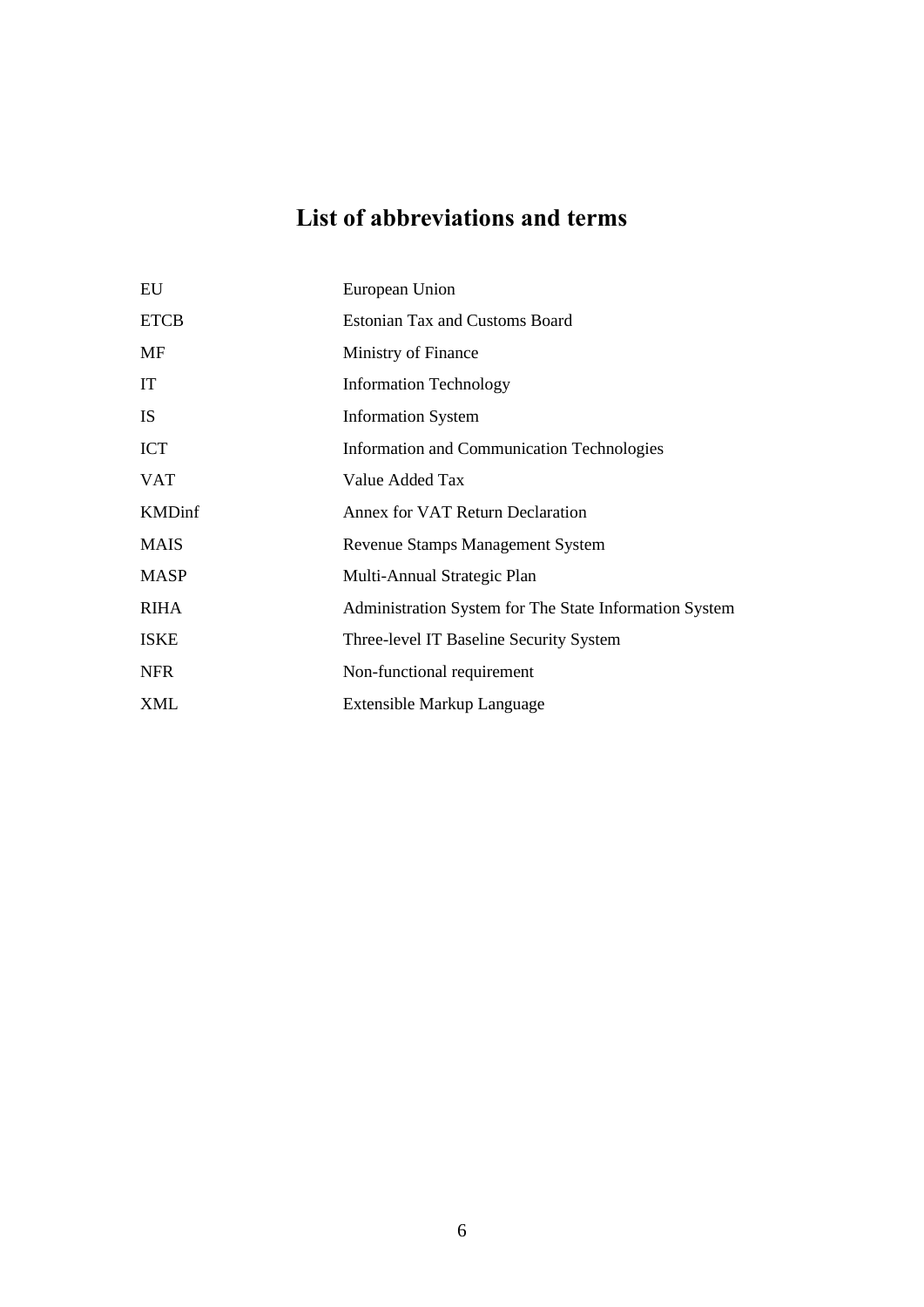## **Table of contents**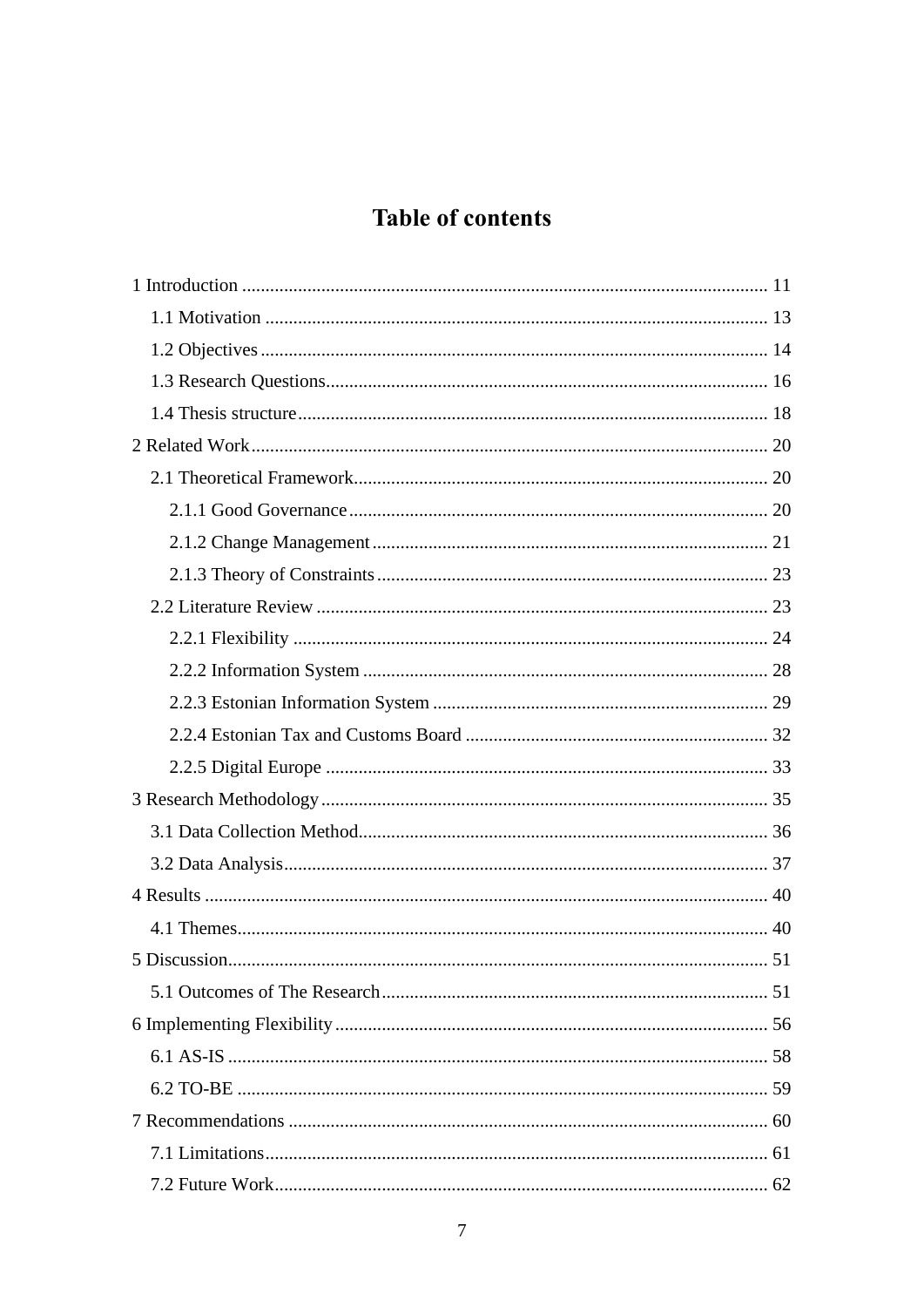| Appendix $2.4$ – Thematic map – Obstacles and challenges in increasing flexibility. 72 |  |
|----------------------------------------------------------------------------------------|--|
|                                                                                        |  |
| Appendix $3$ – Non-exclusive licence for reproduction and publication of a graduation  |  |
|                                                                                        |  |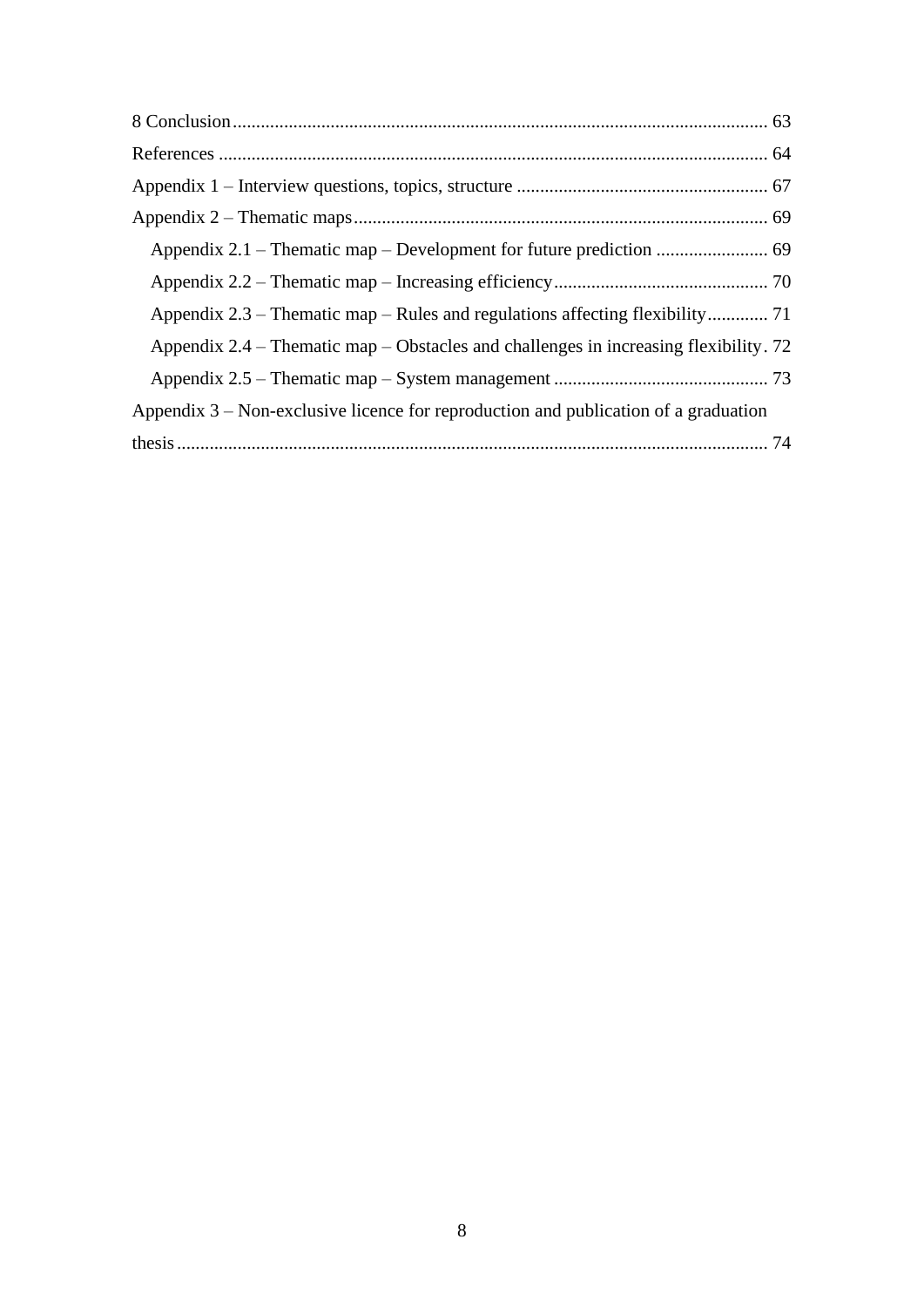# **List of figures**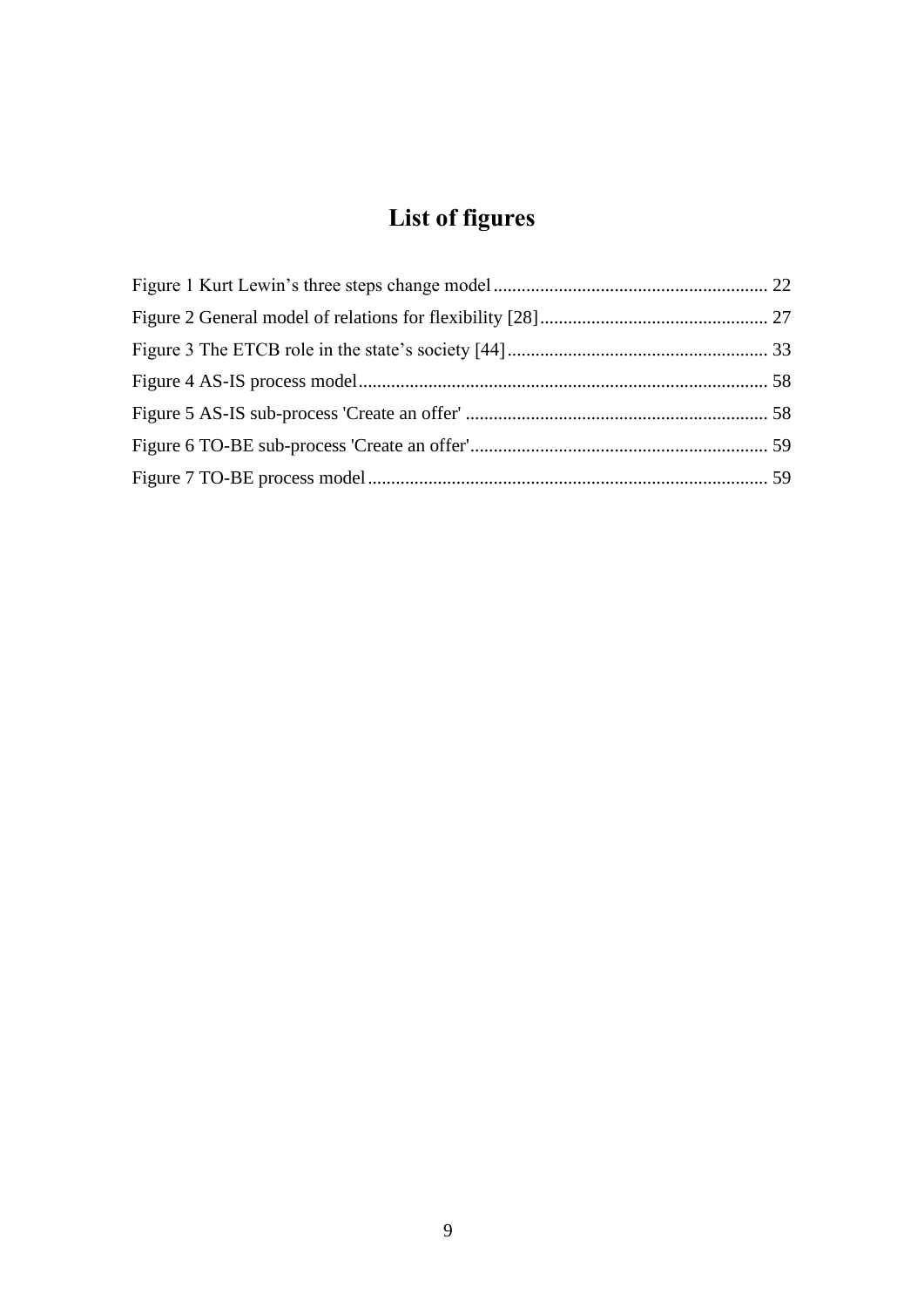## List of tables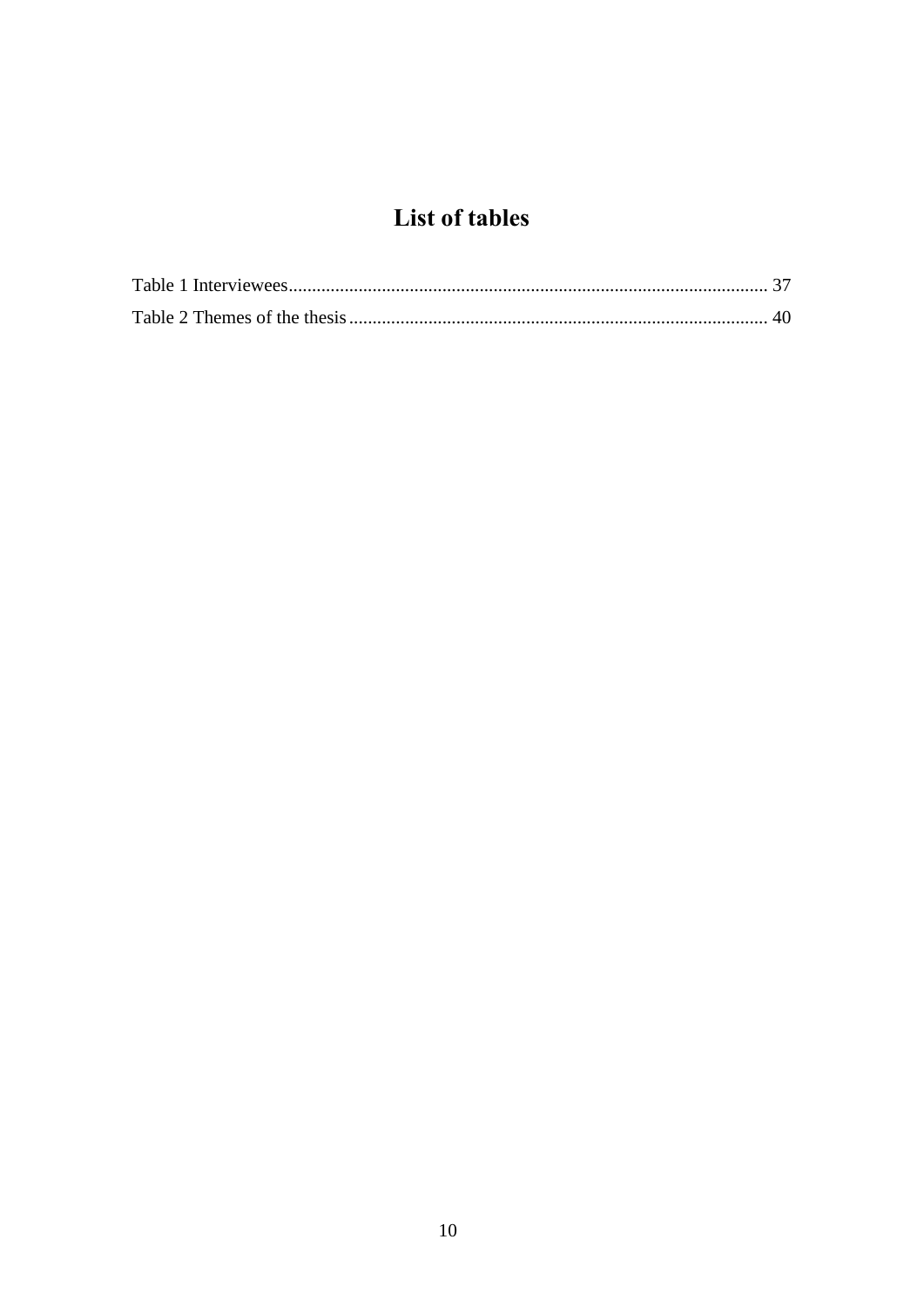### <span id="page-10-0"></span>**1 Introduction**

We are living in a rapidly changing world where information systems have been constantly developing over the years. "The world changes very fast, so the organizations must have to be changed quickly for the development and surviving of the organization." [1]. An information system is identified as a bunch of information activities that the system performs. The information system is like a chain where all the activities are connected [2].

In the modern environment, information technology is the center of every business process [3]. The changing environment improves technology daily and new opportunities arise all the time. Many improvements are more important than others and oblige businesses to follow these. The organizations have to understand what is needed to implement and what can be left out. Unfortunately, everything that is left out is not always valueless and can cause problems because of its ignoring.

It is understandable that to keep up with the time in an information systems environment every system needs to be kept up-to-date. It should be self-explanatory for every system that for staying competitive it has to consider constant changes from time to time. Demands that require systems to adjust and follow the amendments can be due to many different circumstances. The trigger that makes systems to be changed can be for example due to security issues, law enforcements, business process changes, etc. [3]. Continuous development of information society along with information technology trends, which is accelerating over the years, puts all the systems in the position where it has to decide whether to keep up with the times or to hope that continuing is doable without any modifications. Overall, it is most likely that to be competitive, the systems need to make changes to keep up the pace.

Public institutions generally face the need to obey orders from the law. The requirements that come from the legislations are mostly not optional but mandatory for the institutions to consider. Avoiding changes from the law can incur penalties or bring legal issues [4]. Amendments that come from the laws can affect the systems very differently. The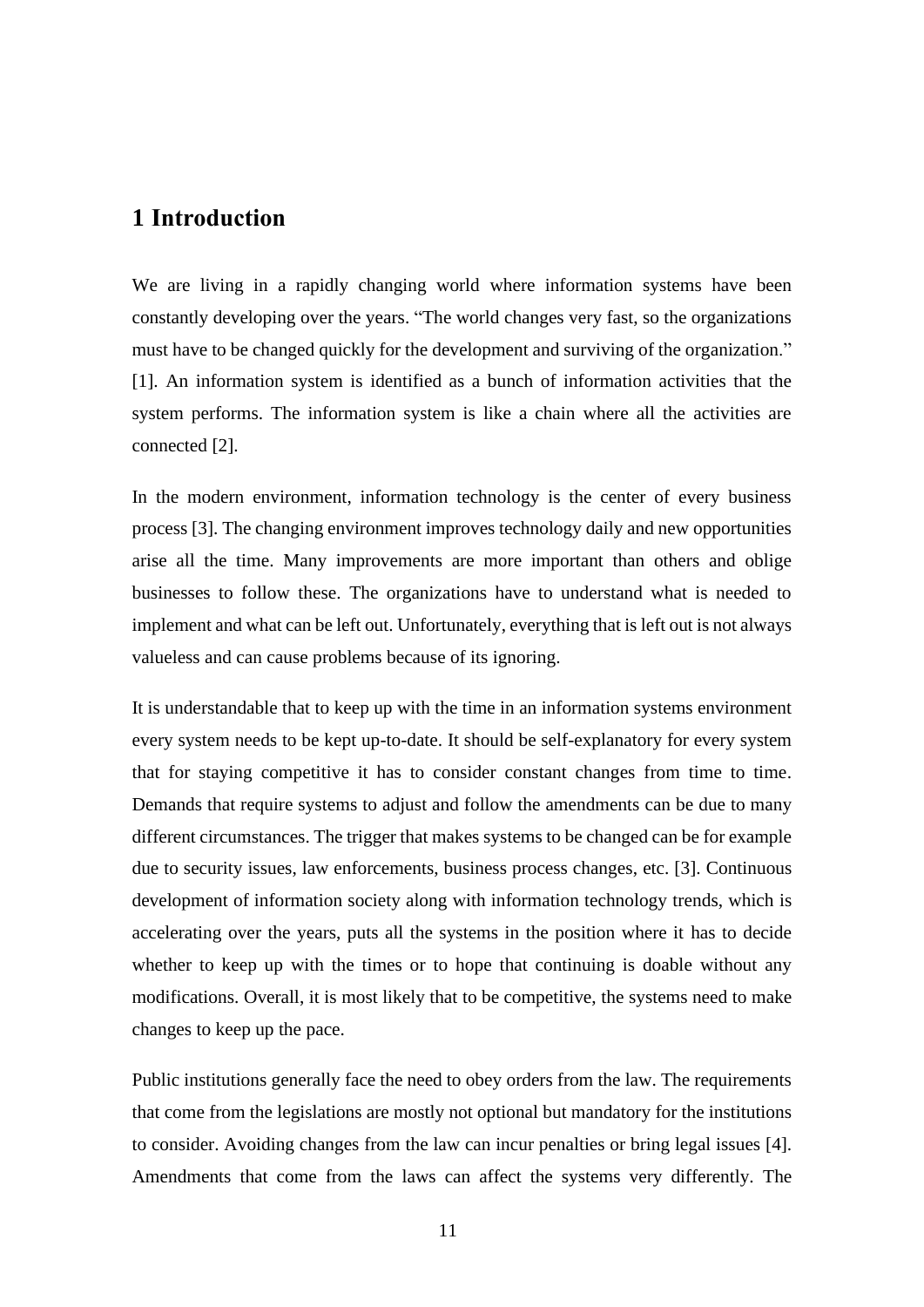implementation time of the changes can vary from weeks to years, depending on how tremendous is the change or how responsive is the system [3].

Besides amendments that come from the legislation, the changes can be more trivial. Possible changes can also just come from someone's thoughts to change the system, for example, the system's owner's decision to change the design might actually demand the system to accommodate transformations. Besides this, the general system's requirements can also be changed, so the system is more forced to make modifications.

Implementing changes can be very troublesome for some systems and cause many problems. Prevention of complications should begin already in the initial phases of the system development. In the project's analysis, it is not always considered what the future might bring in 1, 5, or 10 years. Many changes might be preventable and can be taken into consideration already when starting with the project.

The reason how effectively the changes can be implemented comes mainly from the fact of how flexible the system has been built. To build a sustainable system the flexibility must be considered as one of the main factors of the system. It can be said that every system can be changed, but how costly will it be, comes from the aspect of how flexible the system is, meaning how well the change can be implemented. However, is it always worth the cost? Many changes will stay unimplemented because they need a lot of resources. For example, one new requirement can cause writing-off the whole system and require a new system to be implemented just because the new requirement is not rational or even not possible to be resolved in the old system.

Unlike the public sector, the system's development in the private sector can be more convenient because the customer has more space for making different decisions, e.g., choosing the technology, design, or timeline. In public sectors, many criteria and norms have been set, which are mandatory to be considered in new system development. These terms limit the choices the public authorities have.

The information system development in the public sector goes through procurement processes [5]. For starting the procurement, the authorities put together the terms and other requirements that the developers need to take into account in their offers. After the procurement has been initiated the companies can decide whether to participate and make an offer. Even though the procurement process is usually quite complex and needs a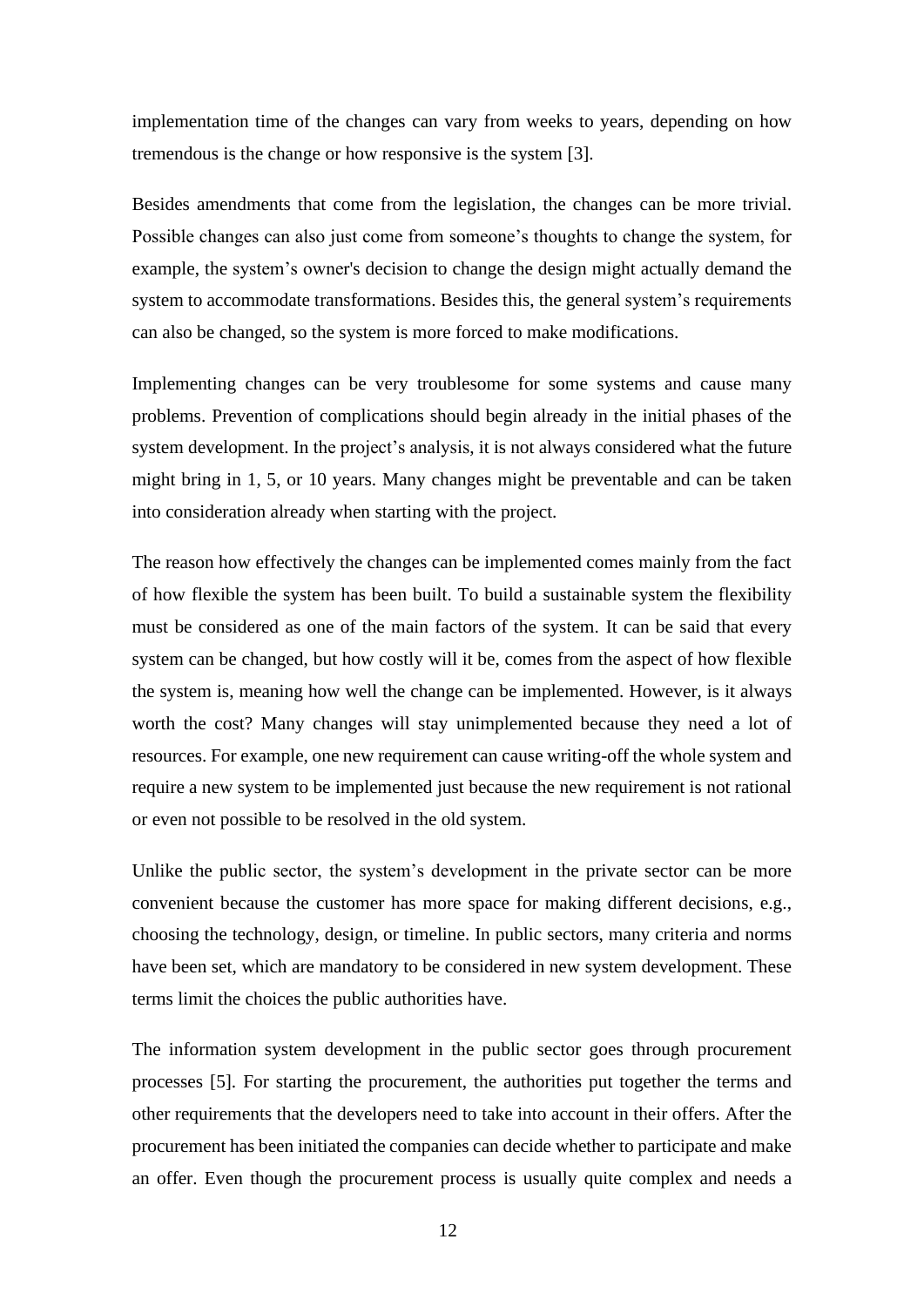thorough description of what the authority wants from their possible development partner, the future possibilities the system may face are not usually so well analyzed. This, in consideration, might deteriorate the system's sustainability and flexibility. At the same time, one of Estonian IT architecture principles for inoperability systems is flexibility [6]. Also, Estonian interoperability aims to decrease the expenses spent on technological solutions [7]. It infers that making less costly amendments could help to spare the money and same time pursues the mentioned aim. Therefore, a flexible information system that is capable to implement changes and required new amendments with fewer resources should achieve one of the goals of Estonian interoperability objectives. Unfortunately, the time-critical projects demand attention on many other important aspects and the analysis of possible future actions has been put aside with low priority.

Many Estonian information systems have been developed under conditions set by the European Interoperability Framework [7], including Estonian Tax and Customs Board projects. Taxation and customs are fields where requirements and conditions can change often. New taxes or measures can be added, customs warehousing rules can be changed or many other features can be concerned. Possible change needs can be divided into two main categories, whether they are national or from the European Union. Generally, the main difference in implementing such needs is the timeline. The requirements that come from European Union can have a strict deadline that the countries need to stick to and implement the obligations, whereas the timeline of the national changes can be more flexible. It can be said that for the Estonian Tax and Customs Board's information systems to be sustainable and responsive to constant changes, they need to be built in a very flexible way so the following changes would not need a lot of resources. "Flexibility is important for both innovation and the ability to adjust the IT solutions to changes. This is also one of the prerequisites for the success and sustainability of the information system development project." [6]

#### <span id="page-12-0"></span>**1.1 Motivation**

Flexibility and sustainability are very common topics nowadays, but most of the researches already conducted is usually from the businesses' point of view or just very broadly studied.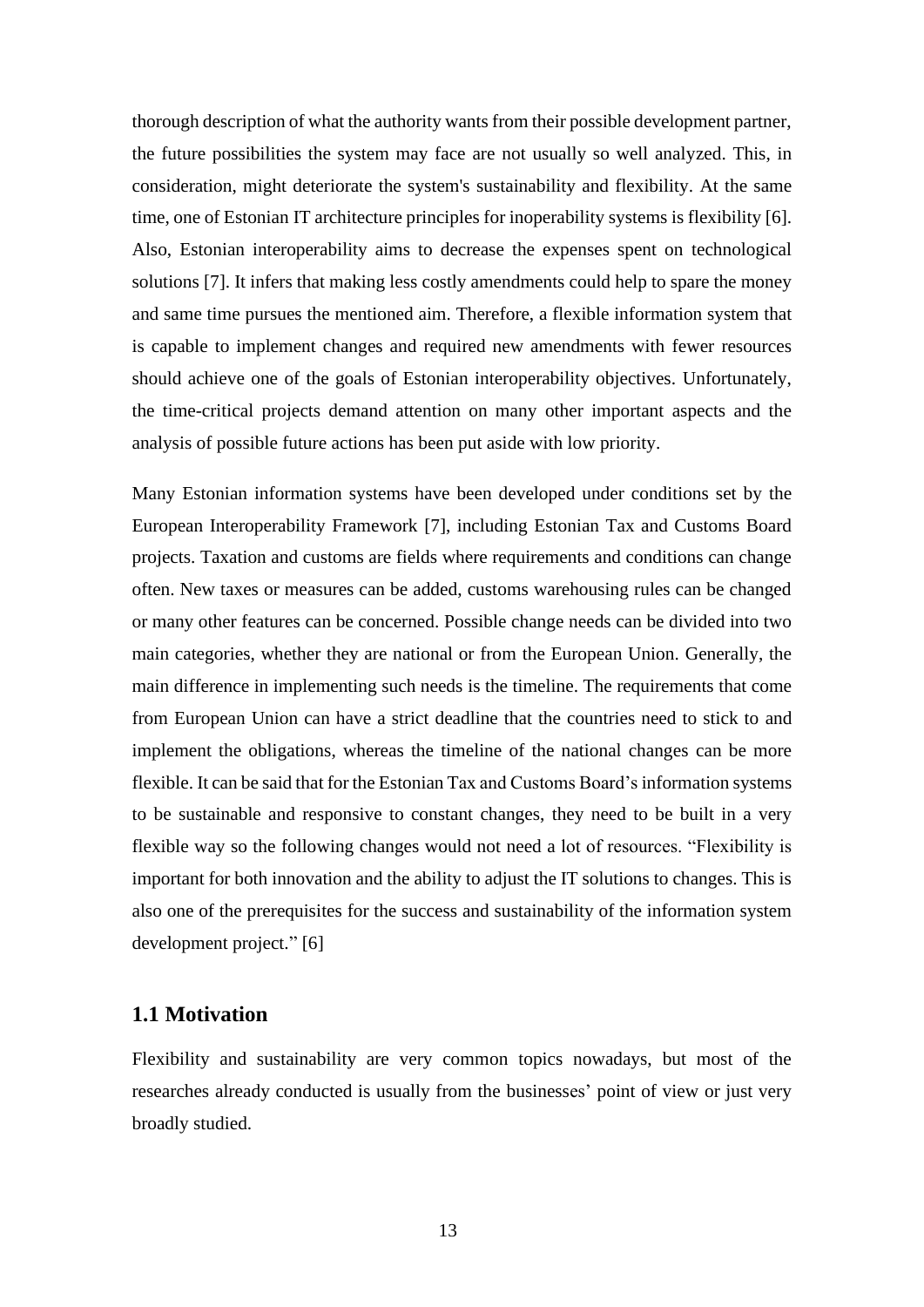The author's motivation for doing this research and writing this thesis comes from her everyday work. The author works in a company that is one of the Estonian Tax and Customs Board's development partners. As a system analyst, the author works with several large-scale information systems that need constant changes due to the changing requirements. The author's everyday work includes analyzing new features or different changes that need to be implemented into the ETCB systems. The author can see why different changes have to be done and what are the factors that drive the systems to be changed. The projects that the author has worked with have given her the realization that many required changes might be done with lower costs if they would have been taken into account already in the first phases of analysis of the project. Even the smallest changes can demand a lot of resources financially and in manpower.

Intuitively it is easy to say that flexible systems are easier to change and they are more sustainable – they can be successfully used for longer periods without a costly rewrite. Every project has its own face and its own kind of changes. In the scope of this work are the changes and the factors that concern the ETCB's systems flexibility more and have a higher probability to be improved.

#### <span id="page-13-0"></span>**1.2 Objectives**

In this thesis, three Estonian Tax and Customs Board systems will be researched to get more insight into the current situation of this field. The systems are the following:

- KMDinf is an annex for the VAT return declaration system which is called KMD. It was first released on the  $1<sup>st</sup>$  of November 2014. The KMD is a VAT return system where every person who is registered as a value-added tax payer or has other obligations for declaring their VAT must submit a VAT tax declaration and its annex. The system KMDinf was developed because of the tax hole that the Estonian government saw in Estonian taxation systems. For filling the tax gap, the Government enforced new laws and measures [8]. The new regulation obliged every VAT payer to declare their more than 1000 euros invoices in detail [9].
- "Complex2 is an electronic customs' declarations processing system. It is based on the European Commission's e-customs vision and the multi-annual strategic plan MASP where one of the requirements is the transition to paperless customs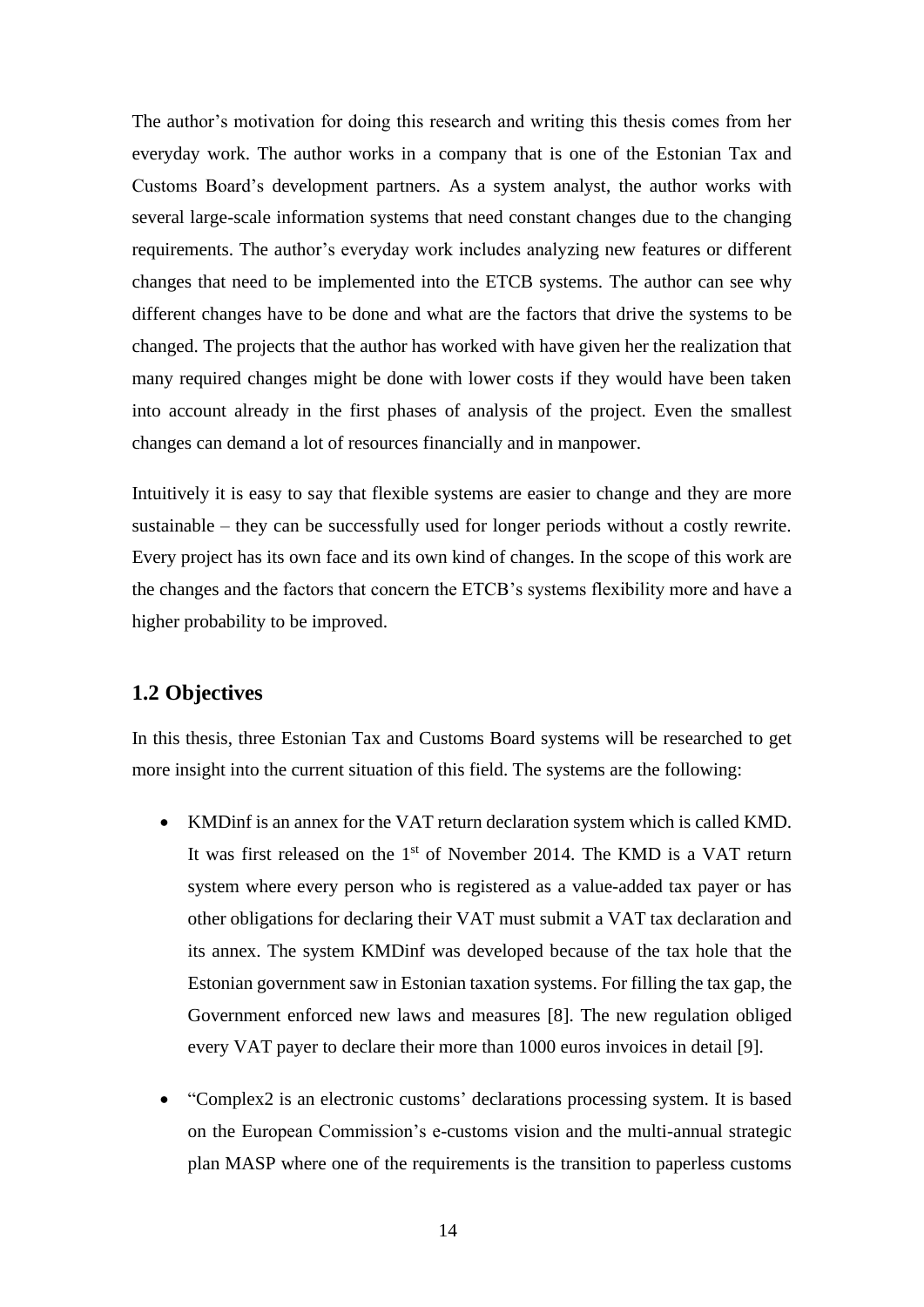clearance." [10]. Before Complex there was a system called ASYCUDA. The need for developing a new customs' declarations processing system came from the European Union's new requirements which gave the push to develop a totally new system because the requirements required too many complicated changes that would have been difficult to implement in the old system. It was first released on the  $1<sup>st</sup>$  of May 2006 [11]. The system Complex has been in use since then. After the European Union's new requirements in 2016 Complex is supposed to be divided into two separate systems – import declaration system and export declaration system. The new import declaration system is currently in the development process and should be released on the 1<sup>st</sup> of July 2021. The new export declaration system is now just passed the procurement process and Cybernetica AS will start analyzing and developing this system shortly.

• "MAIS is an electronic system for the management of revenue stamps. In the system MAIS, you can make and notify about different operations considering revenue stamps, i.e. ordering, affixing, releasing for consumption, etc." [12]. MAIS was first released in February 2017. The demand for information systems like MAIS came from the will to bring together strong alcohol and tobacco revenue stamps so that their managing process could be more convenient. Until then activities related to tobacco processes were done manually by using excel, emails, phones, and other means for communications and data soring.

The author will analyze these systems' flexibility and how constant changes have been considered in the analysis of the projects. The author will research how they have changed over time – how frequent are the changes, what is the nature of the changes, how easy it has been to implement the changes, etc. The insight helps to understand the readiness of the systems to accommodate the required changes that will show the level of flexibility and sustainability in them.

The main idea is to gain an understanding of what and how should be analyzed and taken into account when starting to develop a new information system. The result should help to build a system that is easily changeable and flexible enough to not require many resources for constant changes. The outcome of this work consists of recommendations for developing new Estonian Tax and Customs Board systems. The results can be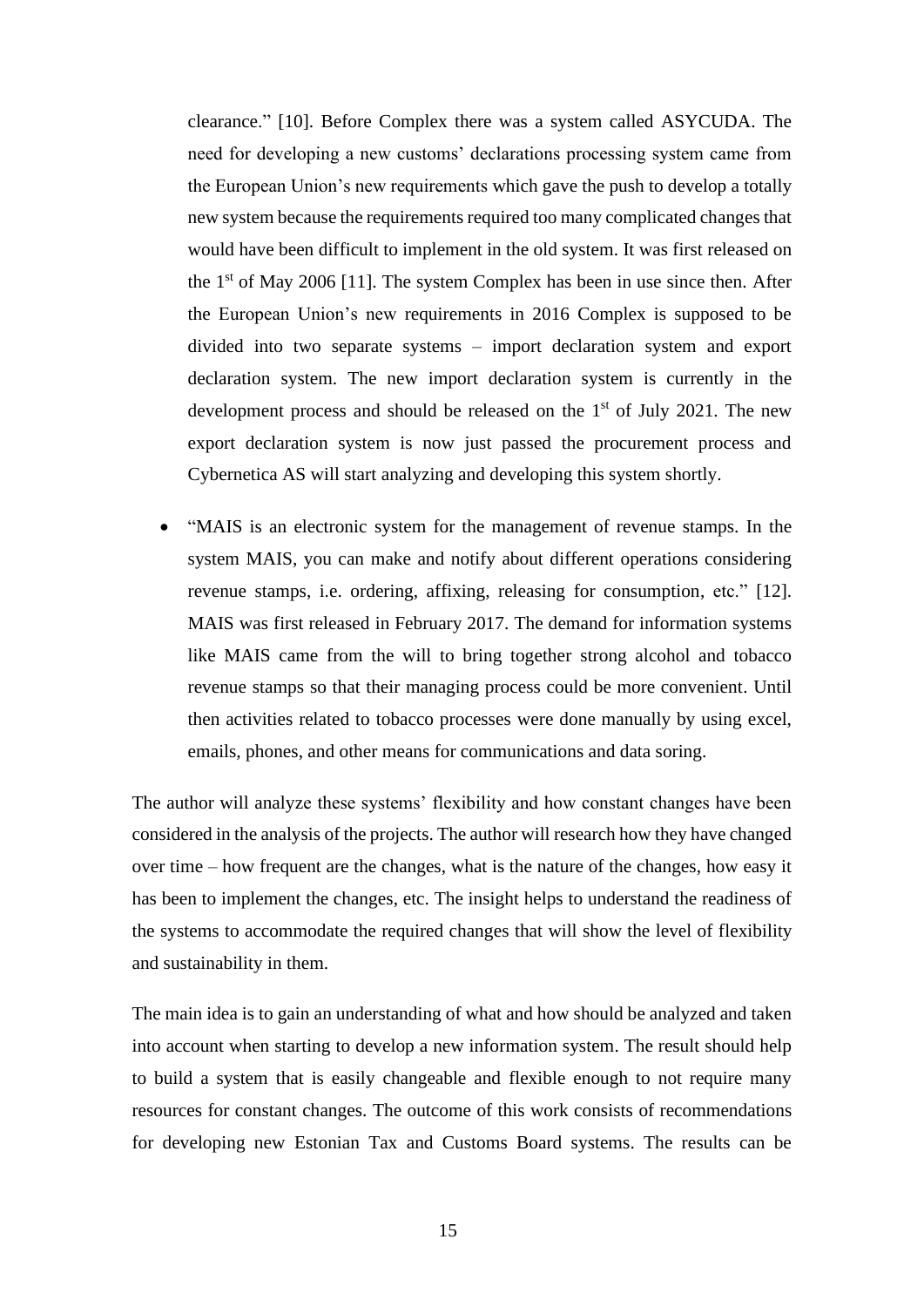beneficial for the authorities that start to put together a new systems development plan and also be valuable for the developers of these kinds of systems.

### <span id="page-15-0"></span>**1.3 Research Questions**

The main question for this master's thesis is the following:

## • **How can flexibility be improved when building a new Estonian Tax and Customs Board system?**

The main question of this thesis builds a roof for this research. Increasing flexibility is rather a broad concept and can be taken in many various ways. The author has narrowed it down to avoid scattering out themes and hold the direction of this work. The author has chosen characteristics to define flexibilities improvement in the Estonian Tax and Custom Board systems that will satisfy the needs of this research. The characteristics or directions are brought out as sub-questions.

To answer the main question, the author has come up with four sub-questions that can help to find the most accurate and analyzed answer. The sub-questions are the followings:

#### • **SRQ1 How can future prediction be developed with the most accuracy?**

When talking about flexibility in systems to accommodate changes, it all comes down to sustainability. The more flexible is the system the more sustainable it can be, meaning when the system is capable to take in a different type of changes without an enormous amount of resources then it can be taken sustainable and it can be considered to keep function longer. There is no certain technique in development processes in the ETCB projects to predict the future, meaning no extra time is spent on something that cannot be seen as profitable at first without thorough analysis.

So, by answering this sub-question the author aims to understand the impact that future changes can bring to the system and tries to acknowledge how these can be developed with the most accuracy. The purpose is to understand what needs to be considered and examined to be taken into consideration in the development and also the analysis should point out what is not always reasonable to be put under extra attention. Even if the analysis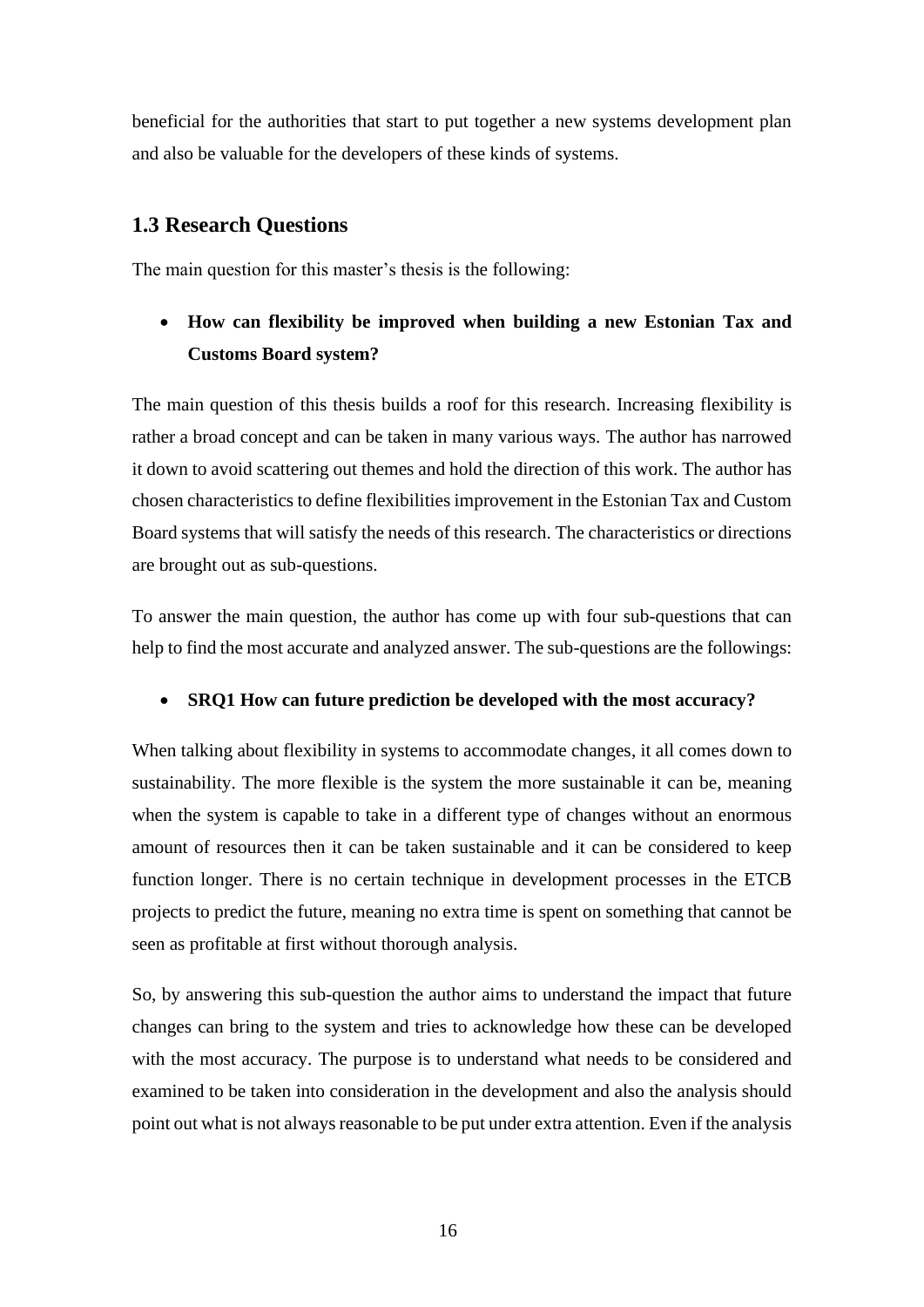should result differently by overriding this concern it is still valuable to know the need of this matter.

## • **SRQ2 How can rules and regulations from the European Union affect the flexibility of the Estonian Tax and Customs Board systems?**

This question is important to answer for understanding what kind of changes can come from the European Union and how they can affect the Estonian Tax and Customs Board's systems. Rules and legislations that the European Union applies are usually rather obligatory and need to be taken more seriously. Knowing frequently changing regulations from the EU can help to put together a plan for developing a flexible information system. For example, knowing that the change from the EU is often about some small rule alternation or some kind of data that needs to be started to collect could give the project an insight that these components or parts of the system should be made more flexible to accommodate the changes. Overall, the EU can send different kinds of changes to the member states to implement and it is clearly understood that everything cannot be foreseen, so the author will try to get the awareness of which kind of changes can be taken more importantly and be considered in the projects.

#### • **SRQ3 How can a database be managed in a way that increases efficiency?**

When talking about changes in an information system it can often come down to requiring changes on the database level. The database plays a crucial role basically in every information system because data management is one of the key criteria of creating an efficient information system. Almost every organization needs some kind of data and roughly every area of life is based on it. Each system that collects and stores data has to process it in one way or another. The processing is essential to get out the information that the data contains [13].

The chosen database structure and technology play a very significant role in the system's flexibility. The poor choice can decrease the system's efficiency and can lead to very costly alterations. Every system is different and so requirements for the databases can also vary. One might need to process and store an enormous amount of data when the same time the other might only need to store up some basic, simply structured data. The decision for the system's database needs to be made properly to ensure its efficiency in the long run.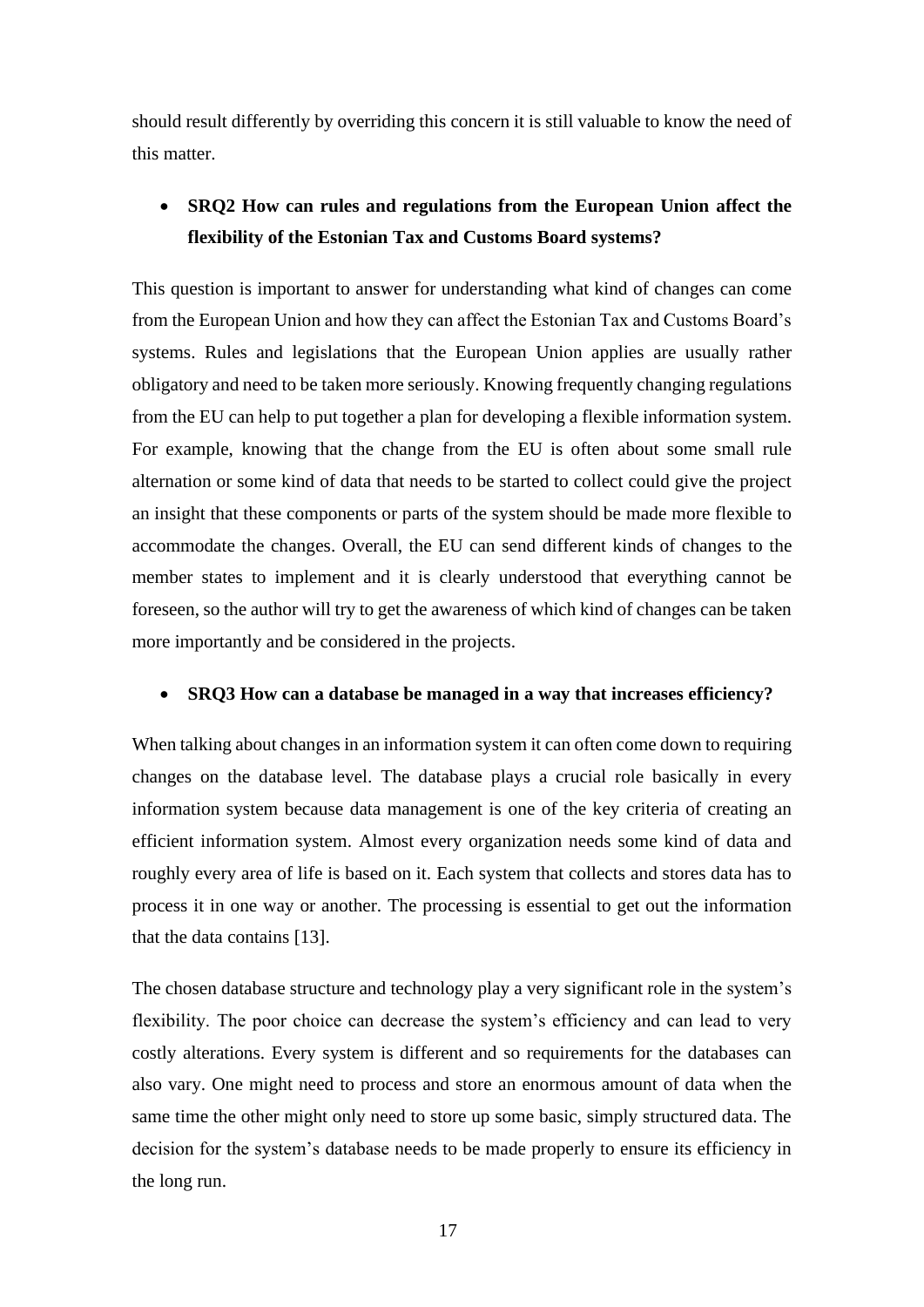For answering this sub-question, the author will get an understanding of how databases have been built and managed for the Estonian Tax and Customs Board systems. Also, the author expects to get answers on how to design a database that can increase the system's efficiency in general and aims to give recommendations and tips on creating a suitable database for a system.

#### • **SRQ4 Is the initial bigger cost that is spent on flexibility worthwhile?**

Mostly, every system has its own obstacles and challenges. One of the hindrances for most projects is definitely finding the necessary amount of resources. Having additional requirements to initial project plans can increase costs that developing information systems require. Generally, if a project has a certain deadline and requirements to meet it has a well-established project plan with a fixed schedule and budget. Every extra investment or cost might insist thoroughly explained reason why it is needed and how the system benefits from it. It can be complicated to find extra assets for features that were not required in an initial offer. For example, finding out that some tool, component, decision, etc. should be changed because of the impact it has on the system's flexibility and sustainability. Everybody might not see it as important as it actually is.

Particularly complicated to get extra resources for improving the system's flexibility are for public authorities. These systems have concrete fundings that are set by their project plan and it is not simple to change it afterward. It is really important that every expense is well explained and shows usefulness so it would simplify the process of acquiring extra money. Answering this sub-question is important for every system because the analyzed explanation of why the initial costs have to be higher is essential to get extra investments. Even, when the results show that extra resources are not worth it, the outcome is still useful.

#### <span id="page-17-0"></span>**1.4 Thesis structure**

The master thesis consists of 8 chapters. In the first introduction chapter, the author explains the background of the problem and brings out the motivation. Also, objectives and research questions are defined. The second chapter is about related work which reflects the researches that have been done and the theoretical background that can be considered connected with this topic.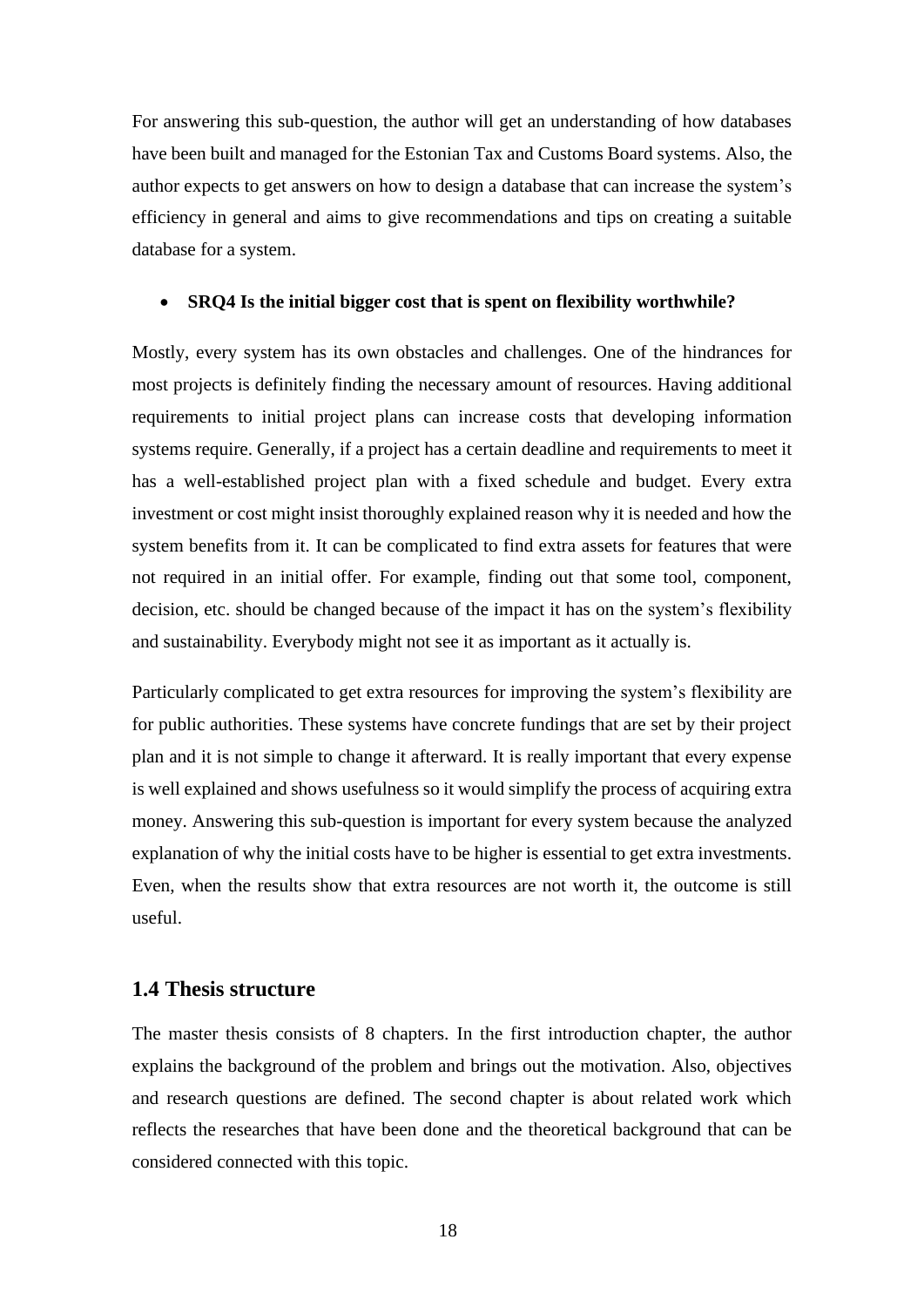The third chapter gives an overview of the methodology and analysis that will be used for researching the objectives and gathering information to answer the research questions. The fourth chapter assembles the analysis and defines themes that will be used in the fifth chapter in the discussion section to help answer the research questions.

In the sixth chapter, the author will try to improve one process in a sense of flexibility and models AS-IS and TO-BE diagrams for showing the effectiveness and benefits of this process improvement. In the seventh section, the author provides recommendations, brings out this research's limitations and possible future work. The conclusion is written in the eighth chapter to bring together work that has been done by this research.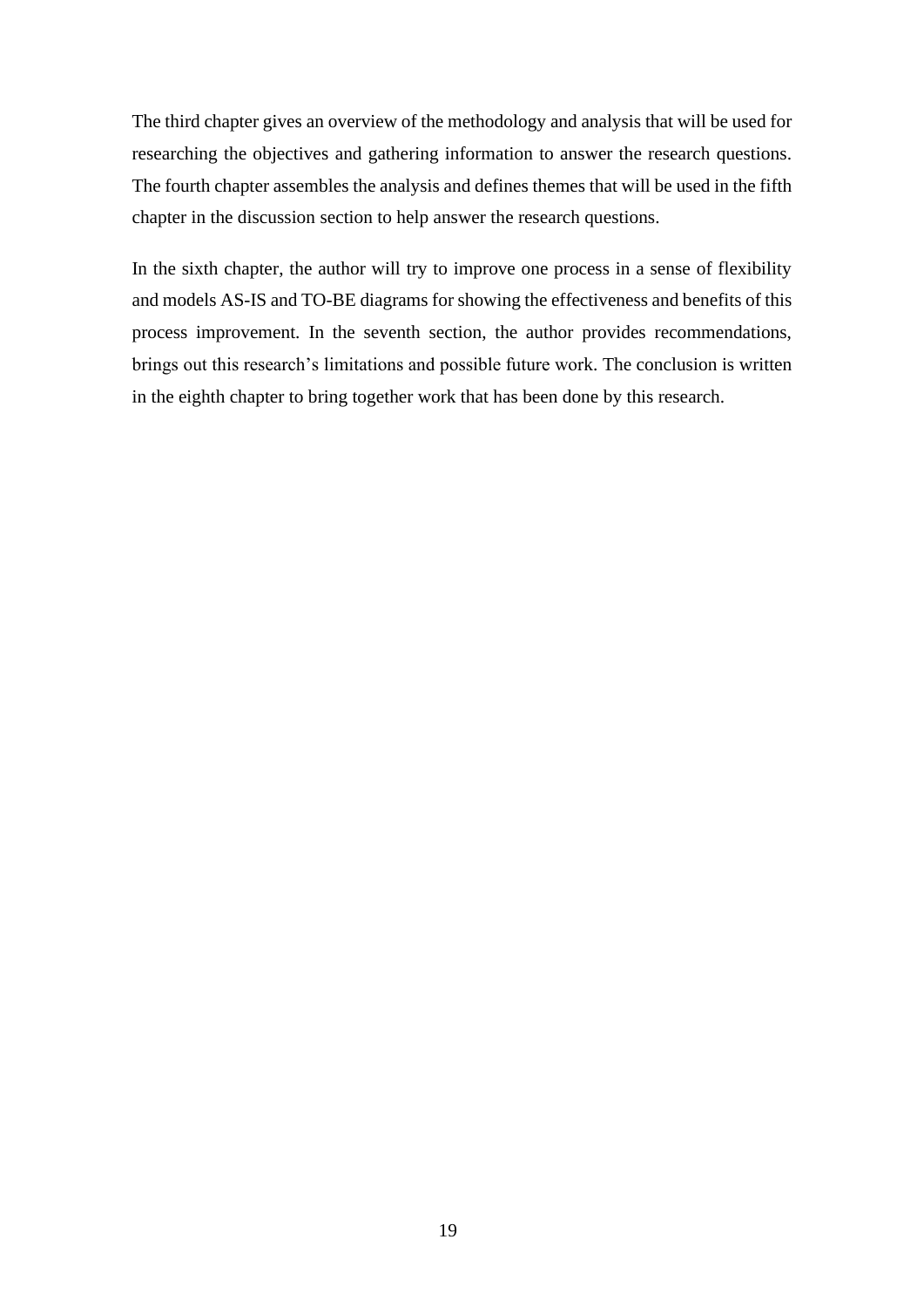## <span id="page-19-0"></span>**2 Related Work**

#### <span id="page-19-1"></span>**2.1 Theoretical Framework**

The theoretical framework is important for understanding the general notion around this research topic. For this thesis, three main theories that can have some relation with the research idea have been brought out. Having theories to consider in research are necessary because they support the views the author has.

#### <span id="page-19-2"></span>**2.1.1 Good Governance**

The term 'Good Governance' has been in use since 1990 when the World Bank started requiring effective performances from other governments [14].

Good Governance connects legislative performance with ethics and sets goals for governance. European Commission brings out official suggestions for values to improve governance in the European Union's institutions and member states. The main purpose to follow good governance theory is to achieve organizational goals. The core values of good governance are to make governing more open, to be more transparent and accountable, to involve people, and to be more efficient and coherent [15]. Unfortunately, these characteristics are more like subjective standards and are related to people's values towards society, so it is not always so clear for everybody and might be incomprehensible. "Good Governance in a free society means honesty towards community, organizations, and myself." [16]. It is necessary to involve everybody in process planning. It helps to understand the actual needs and gives a broader conception of good governance.

Openness and transparency in an organization, mean to have clear roles and rules that every person related to that organization knows about. It is also necessary to keep decision-making open to everybody, so people would understand why and what decisions are made. Every change requires transparency, which means it is important to let people know why is something changing and how are things done afterward. Problems that come from lack of information decrease trust in people towards the organization [17].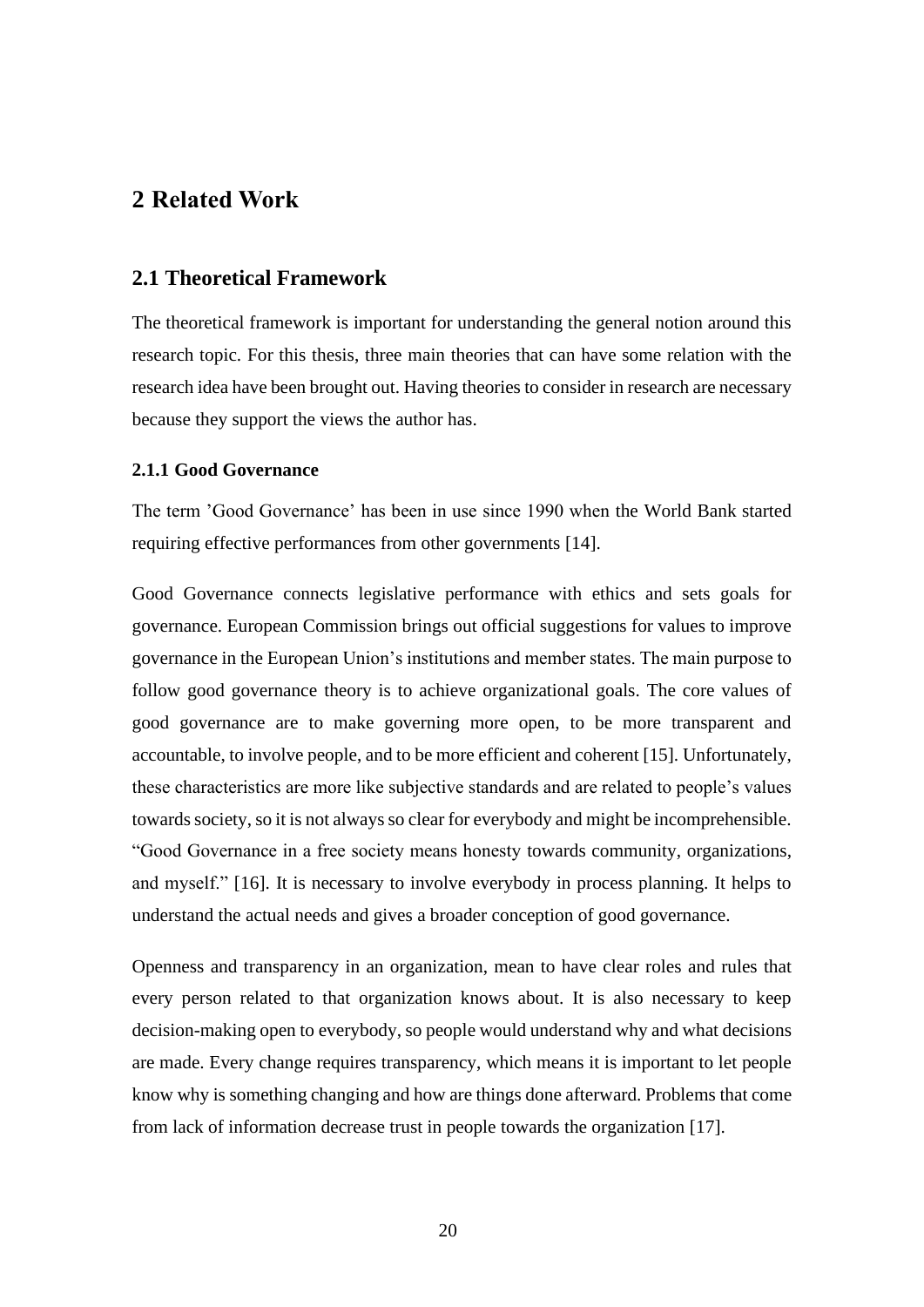People's involvement in decision-making processes can benefit in later work of the organization. It is important to have people, who are related to a certain decision, present and has a say in the decision-making process. Involving more people increases quality and trust towards the decisions [15].

Efficiency is important to establish the desired goals of the organization. It is essential to choose the most efficient and expedient tools for business. It means tools for management, production, development, analysis, etc. Bad choices in appliances can hold back the organization's success. Every choice has to be thought through and all possible expenses need to be considered [18].

Regarding the master thesis aim, the necessity of considering good governance in the business process is also affected by changing information systems. The common line here is the decision-making processes, chosen methods, and openness towards employees to accommodate changes and to do it flexibly.

#### <span id="page-20-0"></span>**2.1.2 Change Management**

"Change is crucial for organizations in growing, highly competitive business environments." [1]. Change management is often left ignored and has not taken into account when imposing changes in businesses. Changes can come in many different factors – the board and its members can change, processes can change, working equipment can change, a work environment can change, etc. [19].

For change to go through smoothly among the employees it must be well introduced. Weak adoption and resistance of a change is a bad reaction for the business, this can show that the amendment has not been thought through and the employees' needs are not considered [20]. Companies need to acknowledge the main principles of change management. The principles shall be shared all over the company and the change acceptance should come from every employee. It is necessary to understand that changes are not coming without a reason. The need for change must be made clear for the employees. Every organizational change might require an individual change from the employees [21].

Change can be considered successful when a majority of an organization's people have adopted them, because if there are only a few people who understand and accept the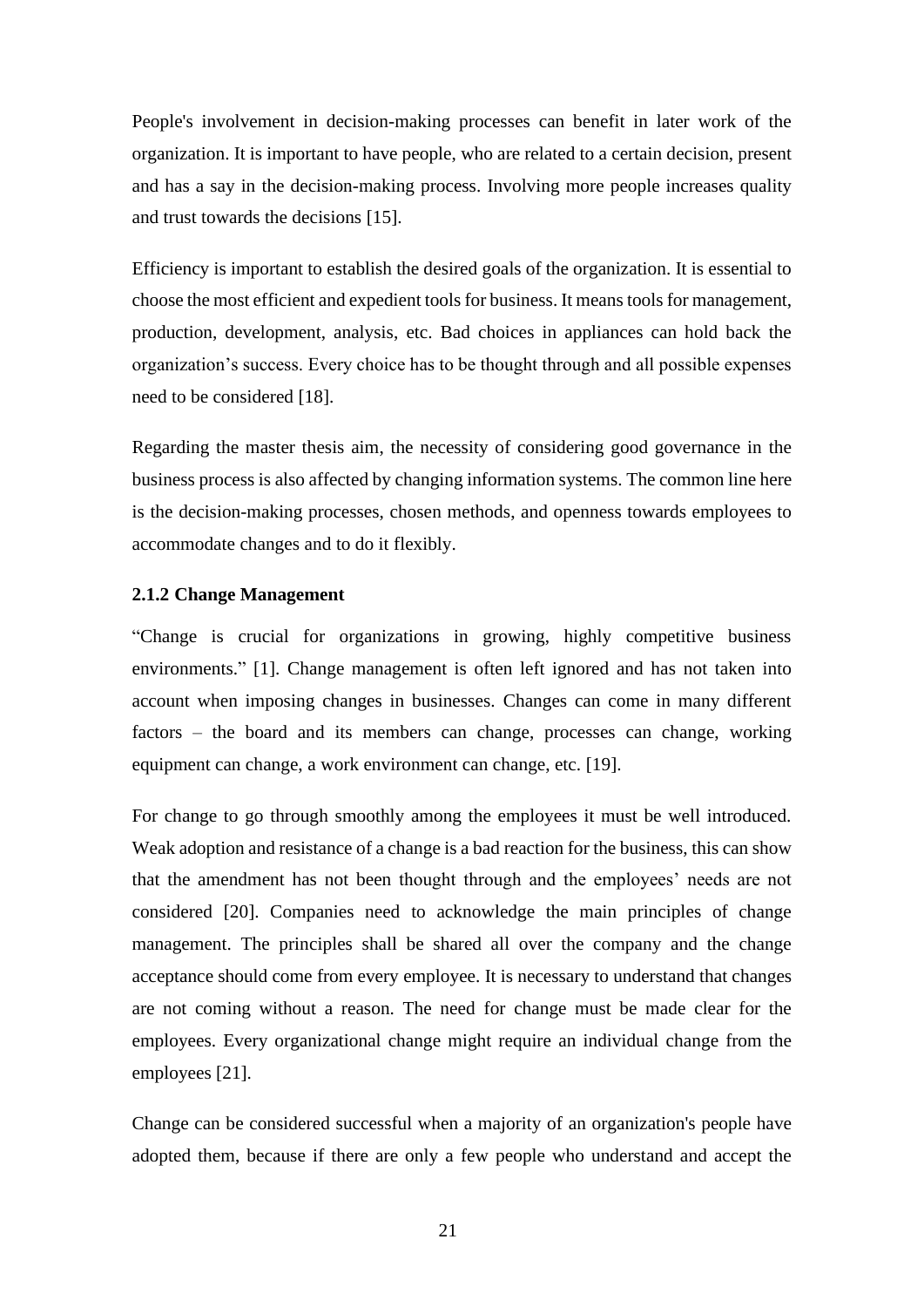change but a lot of those who do not adopt then overall the change is not welcomed. Changes not only need awareness among the employee but they also need management. It is one thing to slightly introduce a new process by just pointing at it but without any management of that new process or change, it will not be a success and it could lead to failure. In change management leading the people is essential to achieve in adopting changes [22], [21].

Kurt Lewin played a huge role in social psychology and is "recognized as the founder of modern social psychology" [23]. He also contributed a lot to organizational psychology. In Lewin's opinion, the organizations were in a dynamic tension being in between of trying to maintain the existing and trying to change it [24].



Figure 1 Kurt Lewin's three steps change model

<span id="page-21-0"></span>His theory for organizational changes is divided into three phases. The first phase is 'unfreezing', which refers to that to get rid of old behavioral patterns and getting used to with new ones one must get over its protection mechanisms. The possible changes are brought out and people are being motivated to collaborate. People are more open to participate when they are aware of the advantages of the new method. It is clearly pointed that employees are more afraid to go along with the changes when things are more incomprehensible [20].

The second phase of Lewin's model is 'changing'. The start of adapting new skills, information, and behavioral models. New values are being introduced and employees are being educated about the new processes. The period is more about transformation and can be quite confusing [20].

The third phase is 'refreezing' where the focus is set on ensuring the new processes' effective functioning. The new situations are being stabilized and new policies and standards are introduced [24], [20].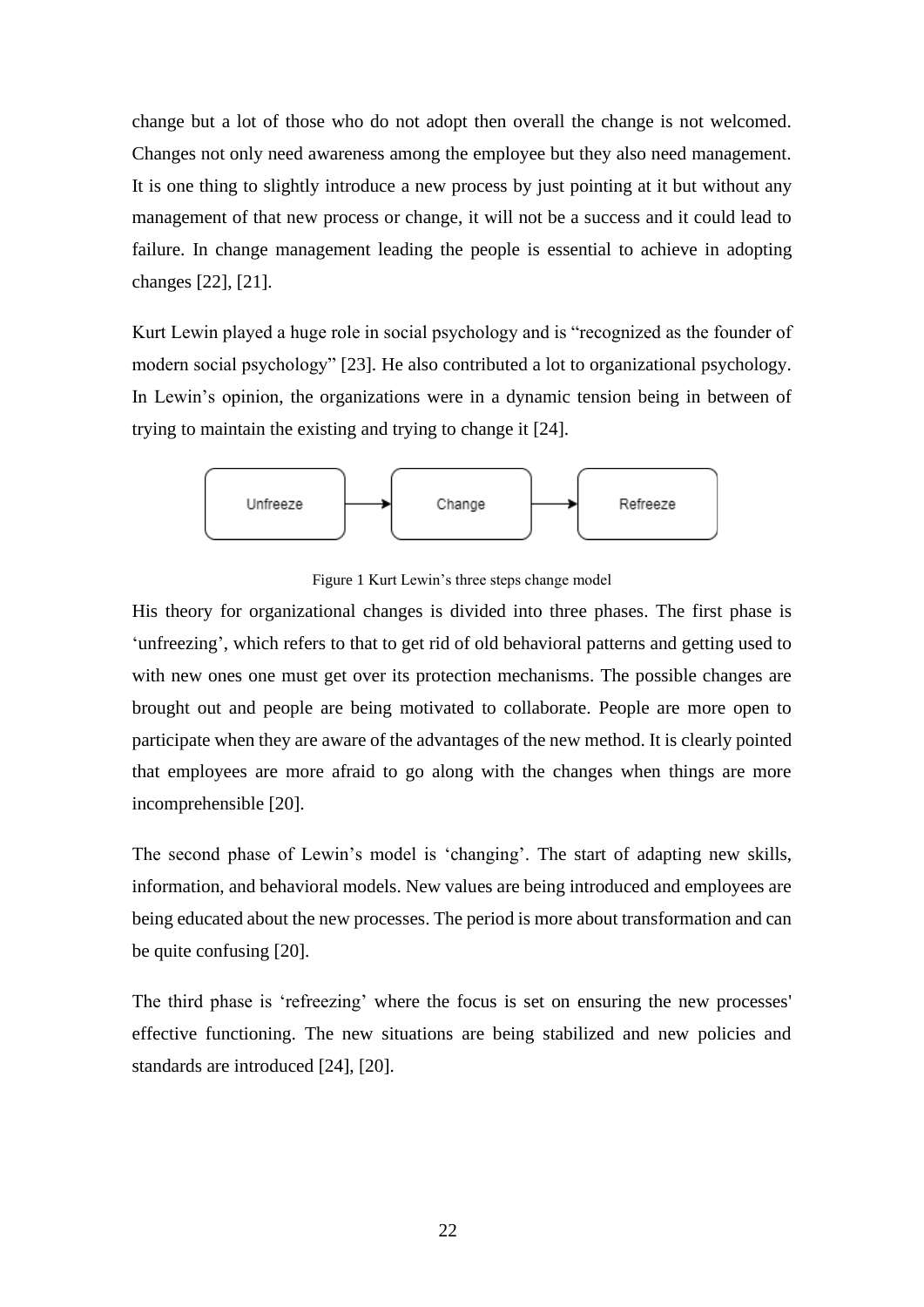#### <span id="page-22-0"></span>**2.1.3 Theory of Constraints**

The theory of constraints is established by Eliyahu M. Goldratt. Every standpoint that Goldratt had had always a logical explanation. The theory of constraints should help establishments to achieve their goals. Every institution must have at least one constraint that holds them back from achieving their goal [25]. The object of the theory is to identify all the obstacles that hinder achieving the targets of the company and try to relieve or eliminate these problems. The obstacles are the constraints [26]. When identifying the bottlenecks, it is necessary to concentrate on eliminating this. The elimination process should take into account other processes that might be affected by that bottleneck. It should be determined that nothing else is negatively affected by eliminating this bottleneck [27].

The theory on constraints implementation focus is increasing the profit [25]. Regarding this master thesis research objective, the theory of constraints can be applied by concentrating on identifying problems, namely the bottlenecks of the system. Goldratt's idea's meaning lays on understanding that even when you cannot see and identify the problem right away it is still there. The hidden bottlenecks need to be found for the system to be developed more effectively [26]. For example, the bottlenecks can be considered as a complicated structure of the ETCB's system or strict restrictions from the legislation. On the other hand, the constraint can be considered to be the nonprofitable institution that is oriented more on creating functioning services rather than developing it regarding its later flexibility. The restriction here can be resourced where they make developing in public institutions more difficult.

#### <span id="page-22-1"></span>**2.2 Literature Review**

The literature review constructs a pillar for the research. In this chapter, the author defines general understandings for the related topics of this thesis research that come necessary for answering the research questions later. The author tries to determine the right definition of flexibility regarding this thesis. Also, the concepts of information systems in general and in a view of Estonian are explained. Similarly, the overview of Digital Europe is shortly described.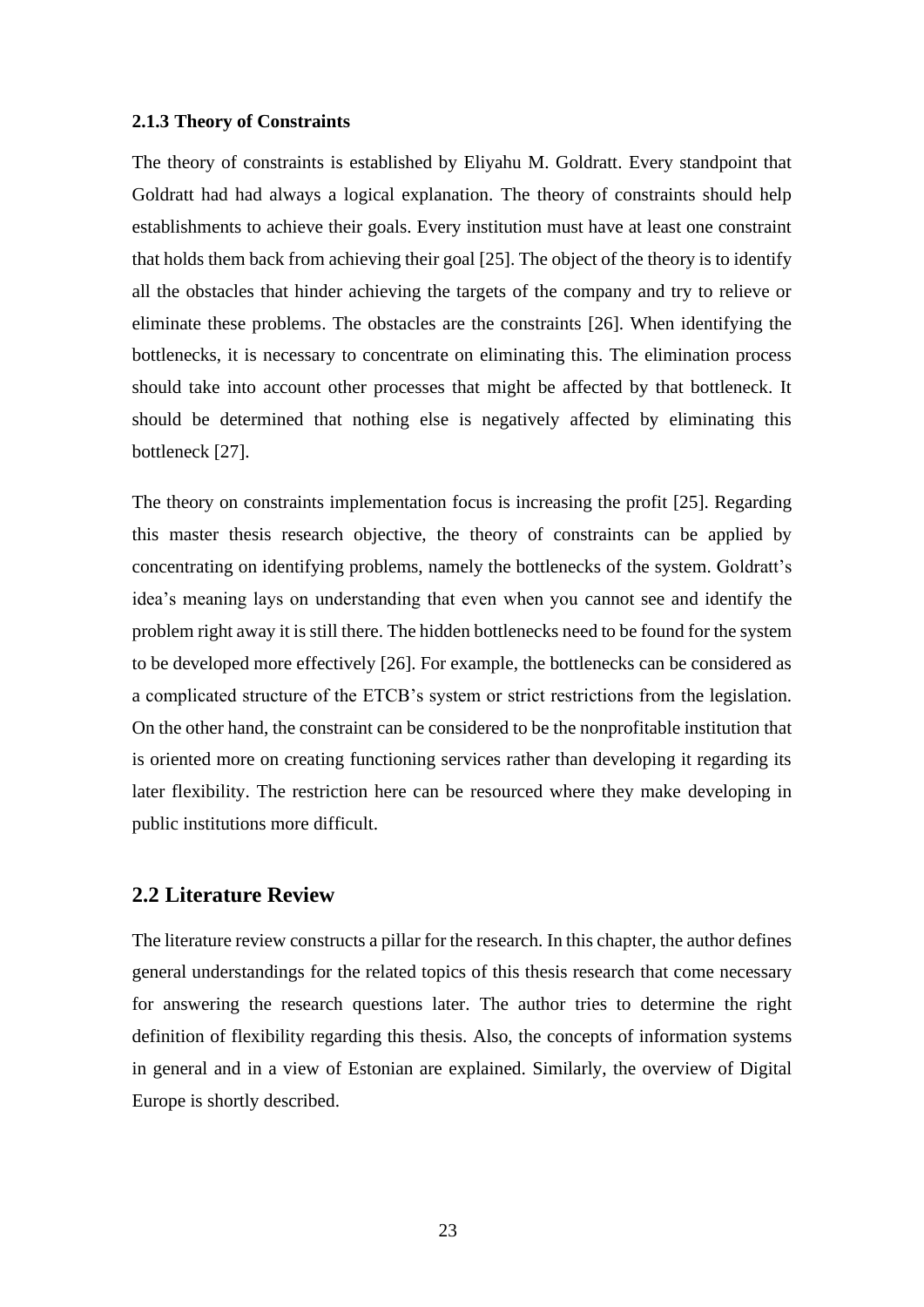#### <span id="page-23-0"></span>**2.2.1 Flexibility**

"In a world of increasing uncertainties, the ability to utilize company assets flexibly plays an ever more important role. The need for flexibility applies to many assets, including capital investments; employees and business partners; organizational structures; and information systems (IS)." [28].

For an information system to be enduring, it needs to be flexible and be able to handle changes to some extent [29].

Flexibility as a term can be taken in many different ways. "It can be used as an integral property of an entity such as an information system, functional area, or organization. It can also be regarded as a response capability to predicted or unforeseen changes in the organization or environment." [2]. Some researchers define an information system's flexibility as "the range of possibilities provided by an information system until a major change is required". [2].

Information systems that are having a hard time dealing with changes and implementing these are defined to be inflexible. If even smaller modification needs hard work, then things are not balanced and the system is not flexible [30]. "Flexibility in a system means the ability to accommodate a change in business requirements with a minimum of modification to system components." [30]. Changes can vary from a small modification (changing a translation) to a completely changed system with for example new architecture solution [30].

One possibility to consider the flexibility that is brought out from few pieces of literature is to follow a flexible design approach. Its purpose is to create a system where the changes can be made not only by the programmers but also by the business employees themselves [30]. Another relevant part of the flexibility in a system is reusability. If some part of the system can be used for other purposes as well then it is beneficial for the business and makes the system already more flexible. Reusability must be considered in the initial phase of development when setting up an architecture plan for the system [30]. Also, it is essential to emphasize the parts of the business that are already known to be constantly changing, because if it is already known that there are processes or things that definitely will change and it can be predicted with high probability it can be considered already in the development process and with that we can increase system's flexibility and reduce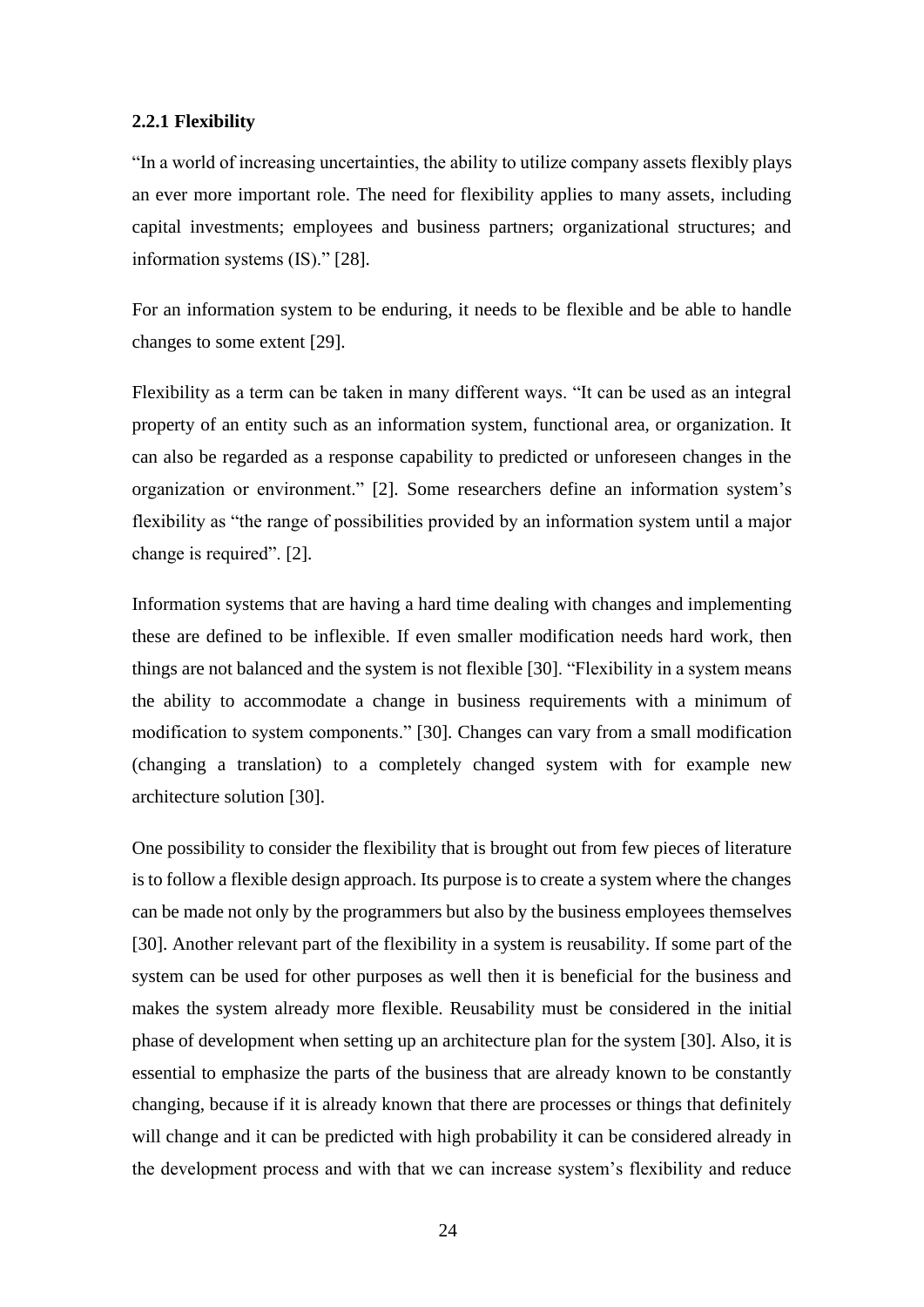the needed resources that the changes will demand. It is necessary to understand and ask questions if needed, why something is done in the way it is done. Implicit assumptions can make analysis and development complicated because they can leave important issues ignored by being so obvious [30].

Another article brings out that flexible information systems "must be able to accommodate a certain amount of variation regarding the requirements of the supported business process." It is necessary to be flexible to keep up with the pace in information society. Flexibility becomes important already in business organizational levels where the management board should support their system's sustainability to participate in a growing society and to be aware of the newest technological solutions. It gives a great advantage to be open for innovation [2]. "It is shown in technical studies that flexibility is a latent construct, a characteristic of an information system that can not directly be discerned by observing the system at runtime." [2]. There are two dimensions that can help to divide and understand flexibility. The first one is structural flexibility which puts in place the following attributes - "modularity, acceptance of change or consistency." [2]. The other one is process flexibility which means the system's readiness to take in changes. Flexibility can be measured in four different ways. Firstly, efficiency - which can reflect on how well the system performance can be managed in deterioration. The next important measurement for flexibility is responsiveness. This can be measured as the speed of how fast the system takes the changes into account. Another important point is versatility. This shows how well is the business arranged to answer the possible environmental changes. The fourth one is robustness, which is important to give the knowledge of how ready is the organization for the uncertainty that all the surroundings can bring [2].

Judith and Franz are dividing the understanding of flexibility into two. First, built-in flexibility which is the system's ability to adopt changes with low uncertainty and is about the flexibility to use an information system, while process changes with high uncertainty require more general flexibility change management, so the other division is the flexibility to change the information system. The main difference in this distribution is that the first one is mostly how flexible is the system for the user before it requires a major change and the other one defines the system's structural flexibility to respond to the changes to be made [28].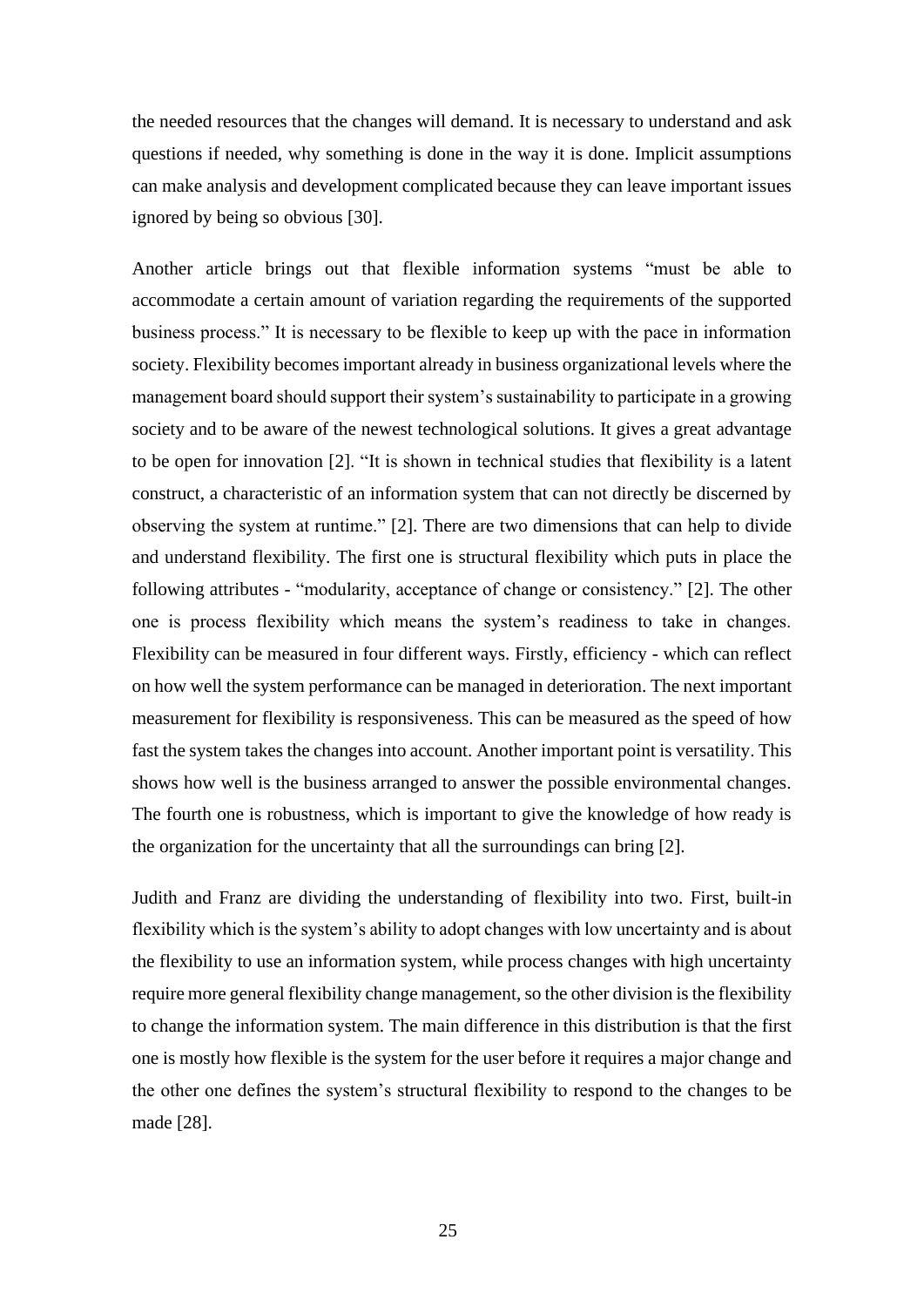A built-in flexibility information system is described as a system that can be used in a flexible way after its first release. It is more about the system to be able to perform the different business processes without any additional developments. Judith and Franz bring out four factors to characterize flexibility. The first one is about the functions a user can execute with this system - 'functionality'. The second one to describe flexibility to use the information system is the system's database. It is the databases' capacity that determines how what and to what extent can be done in the system. The user interface is defined as the next factor. It involves the interaction between the business and a user, how the client sees and uses the system, and its functions. Besides the already mentioned factors, the fourth one is a general processing capacity that sets the system's capability to perform in different situations [29].

The other division is the flexibility to change the information system. This needs to be determined when are we talking about the major changes where the system is forced to make amendments and we need to think about the flexibility of that system. Every system is somehow different and requires various amounts of resources for necessary changes. For example, for one system changing a structure of a table on the website needs 10 minutes but at the same time, this change can be much more time-consuming for other systems. So, for one system it is about the flexibility to use the information system and for others to change the information system. This brings out the conception that having a high level of flexibility demands more investments. Everything starts with the information system's architecture, how well it is built and designed to adopt forthcoming improvements and amendments [29].

Judith and Franz also bring out four elements that classify information technology infrastructure – "platform technology, network, and telecommunication technologies, key data and core data-processing applications". [29]. Besides this distribution, they also mention few issues regarding the planning of the system – "the alignment of IS plans to business objectives, information technology plans or architecture and the skills of all personnel involved in IT resource management." [29]. For having a flexible information system, the architecture has to be developed in an adjustable way, so where possible different parts of the infrastructure should be made reusable and sharable. The system should also be built in a modular way, so particular components can be changed separately, which makes the system more approachable for the changes in which case the system is more flexible. In the analysis process of a new information system, it is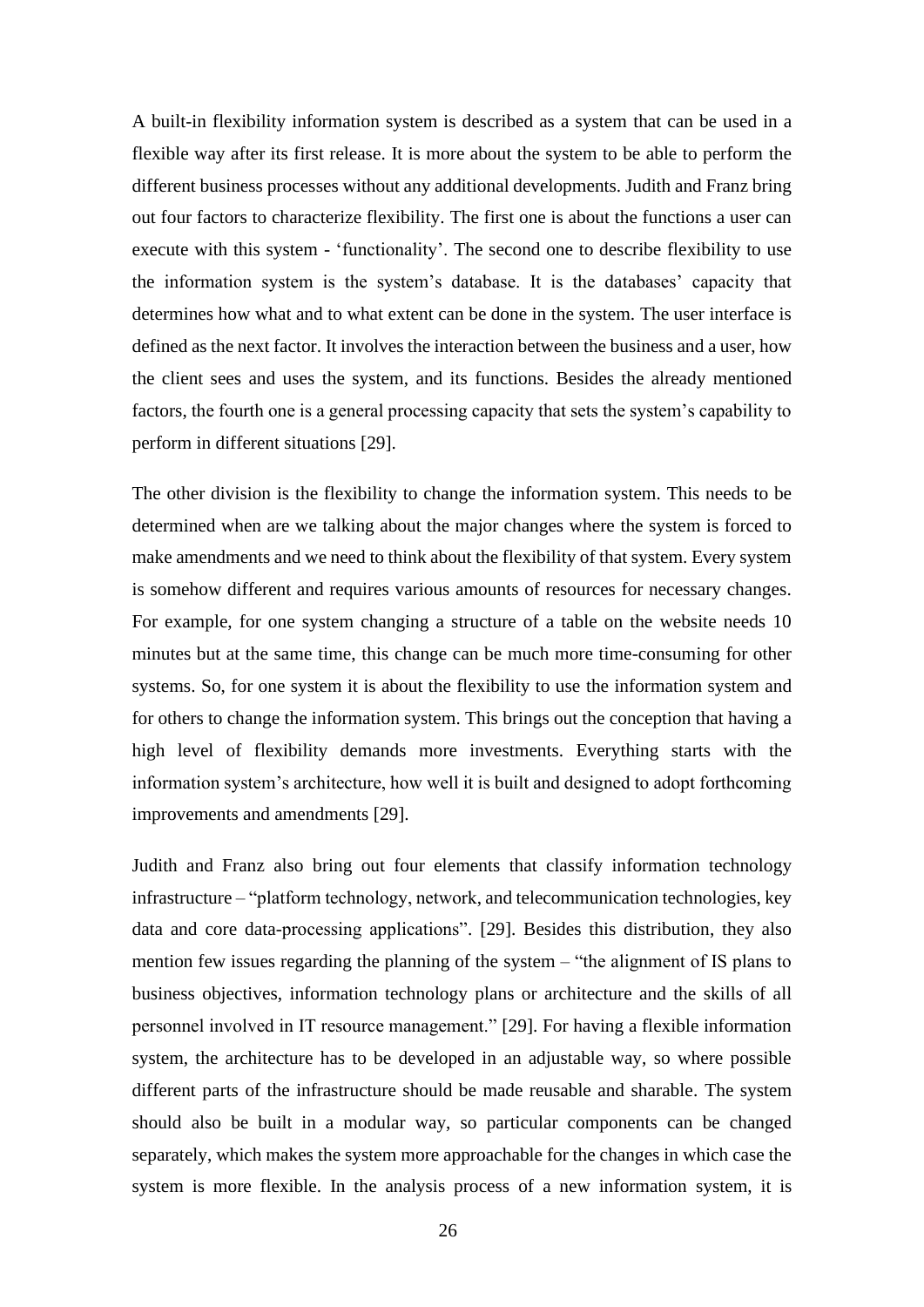necessary to compose long-term planning for the system. This method helps to prepare for possible future changes by identifying how different parts of the business could change. This also puts more attention on things that can cause necessary changes like new rules, new needs, new or changed processes, etc. [29].

Judith and Franz's research includes a model (Figure 1) that is a combination of business process characteristics and performance and the system's flexibility. The idea of the model is to calculate the certainty and use this in future decision-making processes [29].



Figure 2 General model of relations for flexibility [29]

<span id="page-26-0"></span>Researches on the information system's sustainability have shown that analysis of system requirements that are not system-oriented and without any structure can affect the information system's efficiency. Businesses that want to consider flexibility in their system's development usually have to consider that it comes with a price. It must be taken into account that flexibility can bring along complexity and most likely will require some extra investments [29].

On the other hand, researches show that super flexible systems are not the best either. This can however restrain the usage of a system in another direction, with being super complicated to use by some user groups [29].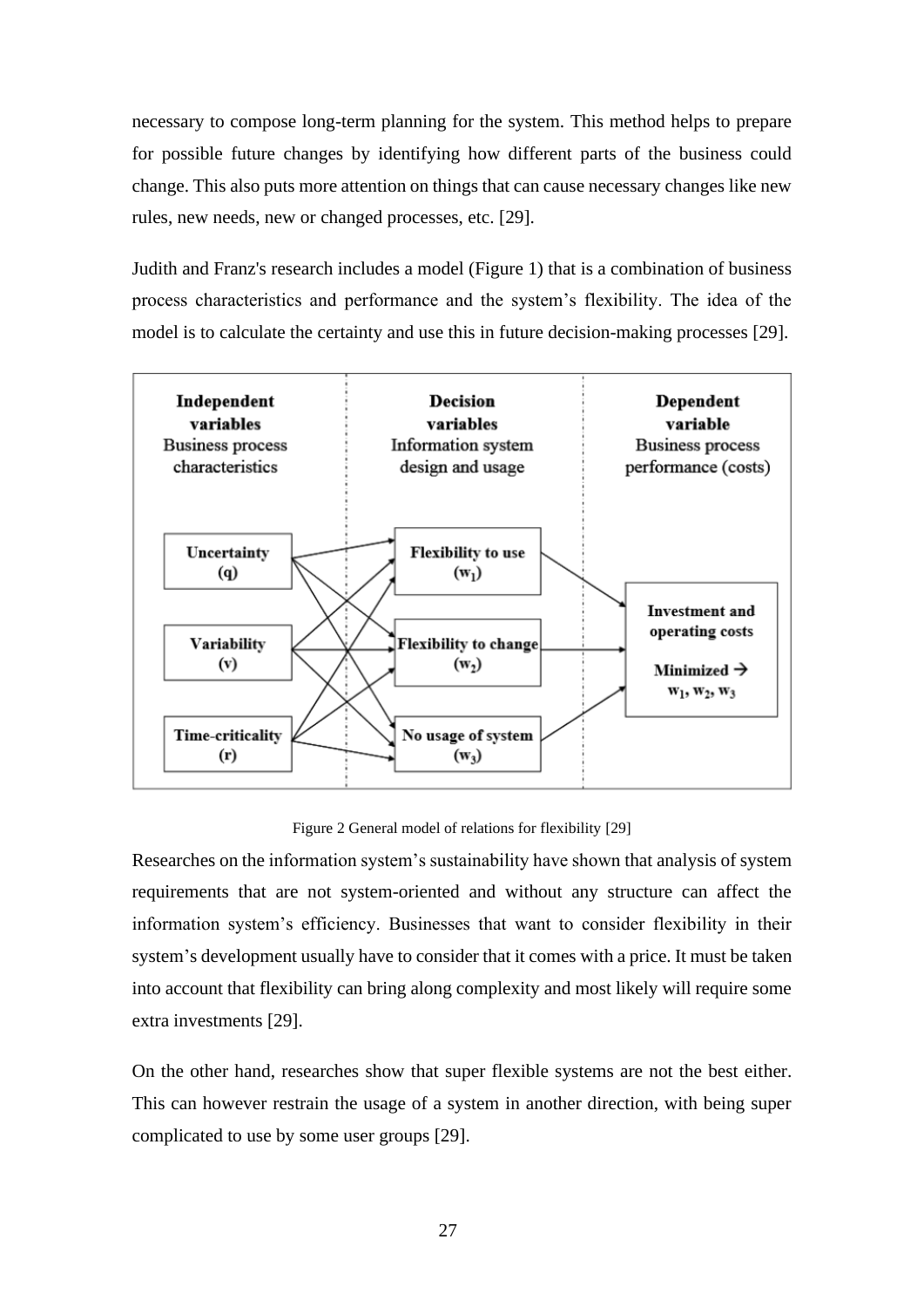The author of this master thesis defines the flexibility for this research by using one of the previously mentioned definitions. The interpretation is to see the flexibility as something that measures and determines the system's capability to respond to predicted and also unknown changes in the information system [2].

Overall, the type of flexibility that is considered in building an information system affects the system's performance and lifespan. Especially important are the first amendments that are needed to implement after the initial release. This can show how flexible the system actually is. Sufficient flexibility in systems "could lengthen the life cycle of information systems and expand the efficacy of IT investment." [2]. In general, flexibility to change the information system is a choice. It is an option that every system's owner must choose [29].

#### <span id="page-27-0"></span>**2.2.2 Information System**

An information system is identified as a bunch of information activities that the system performs and where all the parties are IT actors. The information system is like a chain where all the activities are connected. In business, most of the activities are done by information systems, and at the same time activities in information systems are done by information technology. So, it is a chain where a small change at one end can affect the actions on the other end. In general, the smallest changes in business will bring along possible changes in technology. Business must be connected to the technology underneath it, so there would not be problems with business intentions to change and information system capability. As a result, when structuring information systems regarding business actions, it can benefit the business with later changes [2].

Regarding information technology, in public sector systems, the scheme that is used in each one is rather comparable. The main role that drives these solutions is the e-Government which guides public institutions towards ICT solutions. In the public sector, the ICT is more like a mechanism for delivering the services better. Cordella and Iannacci signify that the public sector should not concentrate on implementing already built information technology frameworks but rather focus on concrete system's specialties and 'complexity' to choose the right solutions to profitably develop this system [31].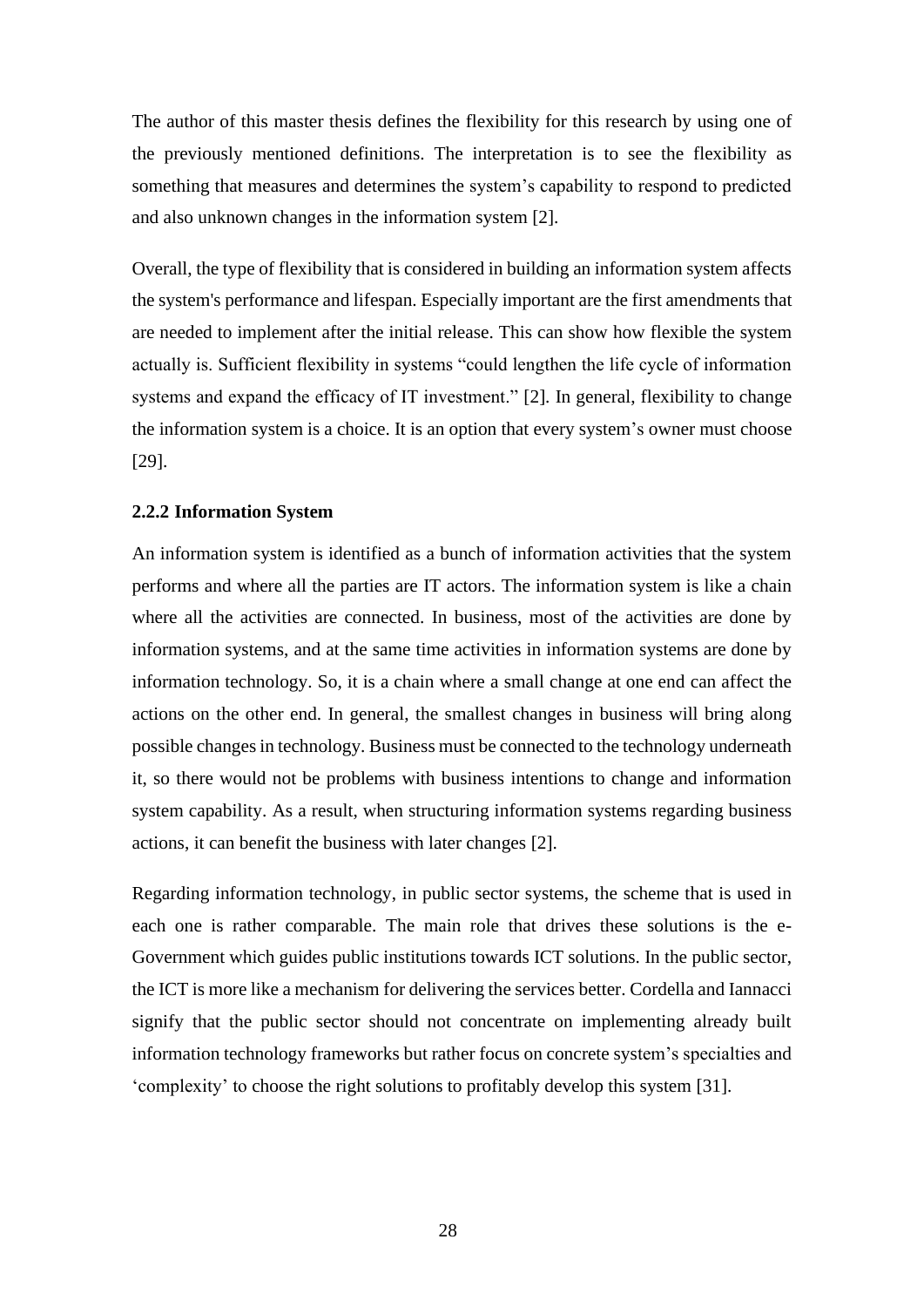#### <span id="page-28-0"></span>**2.2.3 Estonian Information System**

According to the Digital Economy and Society Index, Estonia is one of the most advanced digital countries in the European Union. The report shows that Estonia has welldeveloped digital and public services. The final result is composed of many separate figures – e-Government users, pre-filled forms, online service completion, digital public services for businesses, open data, e-Health services, medical data exchange, e-Prescription. e-Service usage improves every year, with people moving online and not visiting the governmental offices so often anymore. Also, for businesses the public information and services that are accessible online is increasing year to year [32]. Estonian businesses are very advanced in the integration of digital technology. The main factors to show the capability are: "electronic information sharing, social media, big data, and cloud solutions." [33]. Even though Estonia is doing well, it is still needed that all participants continue developing and aim to achieve and hold our digital level on services. Decreasing competence is a big factor in why companies are losing investments and cannot continue to grow and come up with new innovative solutions [34].

The administration system for the state information system 'RIHA' is "the state's information system catalog, procedural and administrative environment." [35]. It is mandatory for every national institution that collects data in any way to register their system in RIHA [36]. RIHA has information of all Estonian state's information systems, how they are managed, which information they collect, who are the owners, how to integrate with other systems, how is the data processed etc [35]. Every system that is registered in RIHA follows a procedure where the system is being analyzed and controlled by the RIHA. It has to be consistent with the regulations and rules that have been set up by the state. The system owner has to register their initial intention of the system already before the development process. Only after the coordination, it is possible to start the development process. Parallel with the development the legislation for this system is being made and it has to be completed before the system's first release. After the system is being put to use, the information in RIHA needs to say up-to-date, so every small or big modification is needed to register in RIHA also [37].

Estonian system that needs to interact with another system can use a data exchange platform called the X-road. It is built for more safety and simple integrations. After the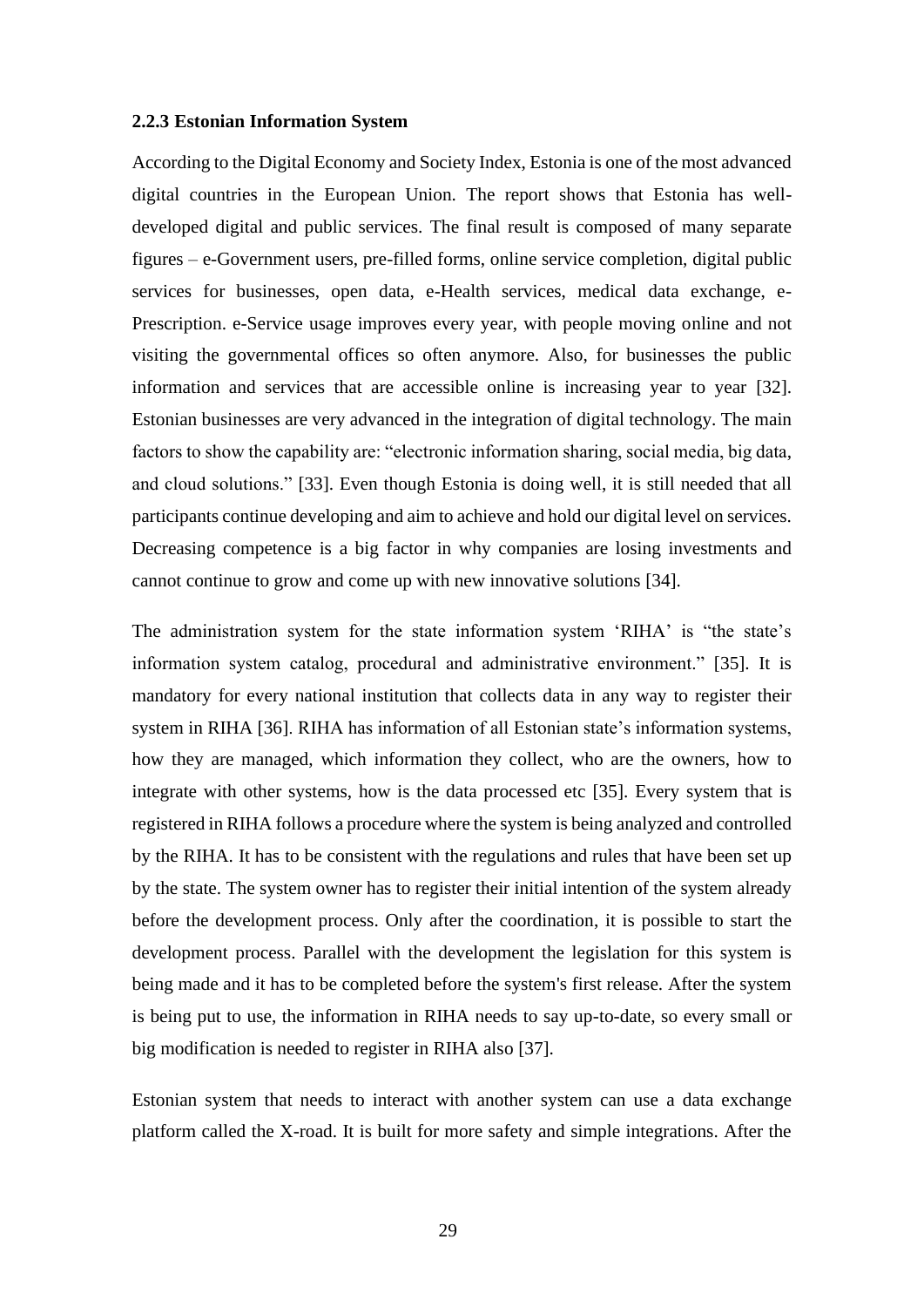company has registered its system in RIHA it can register for the x-Road and make it accessible for other systems to start exchanging data [38].

Also, Estonian state systems have to have applied ISKE, the three-level IT baseline security system. "The goal of implementing ISKE is to ensure a security level sufficient for the data processed in IT systems. The necessary security level is achieved by implementing the standard organizational, infrastructural/physical and technical security measures." [39].

Every Estonian citizen can use the state's e-services. It is essential to keep the public services information up-to-date and ensure its quality [40]. Nowadays, 99% of the state's services are accessible online [41] and most of the administration in the public sector takes place electronically. Whereas the digital society is evolving day after day, every digital solution is in some way affected by that change and must try to keep up. However, if the private sector has more liberty to choose whether or when to modernize their systems, the public sector has bigger responsibility towards citizens to offer convenient and up-to-date services with the best customer experience.

Developed information society in Estonia is a strategic approach to stay competitive and increase society's well-being. The public sector sets an example in front of others by following the principles of a developed information society. In Estonia, the procurements are very open for different innovative solutions for the public sector's services. With having no strict rules and regulations for procurements the state helps the growth of information technology in Estonia. Continuous developments in Estonia's public services are not only useful for the certain system but every development must be thought through and take into account the impact on other systems. The development plan for 2020 puts in place many standards that the public sector should follow. Even though the technological solutions for services can be very innovative and have no rigid limits, some standards and specifications set general conditions and are highly recommended for institutions to follow, for example, they give options for platforms, hardware, software, security, etc [42].

Estonia's state information technology architecture document should be a basis for every public sector's services. Coordination is a key element in a sustainable information society. The state's architecture document specifies strategies and support systems that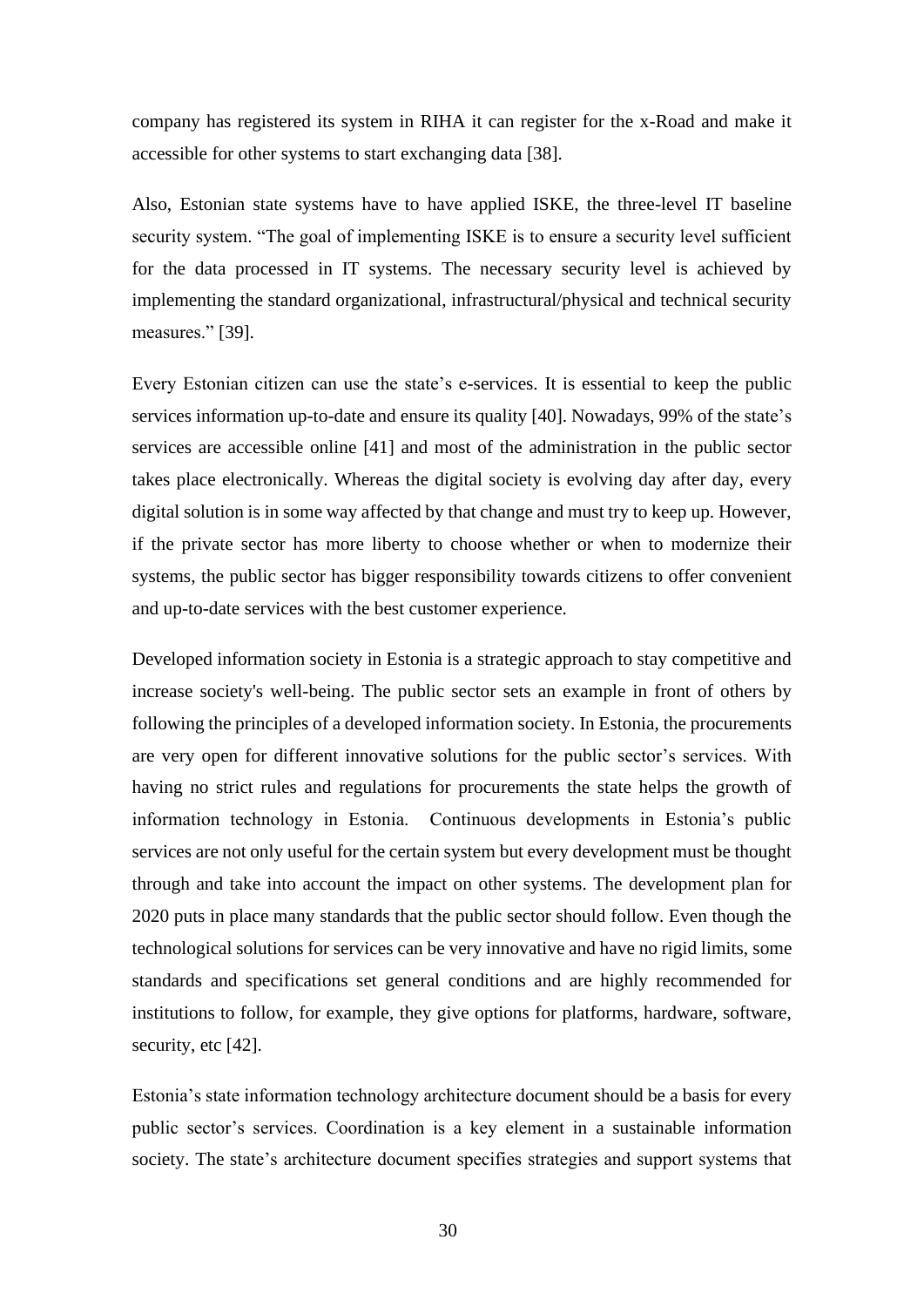help to ensure the state's information systems interoperability. Estonia's information system is built on service-based architecture. The backbone for interoperability is the five important starting points – "technical interoperability, security, openness, flexibility, and scalability." [6].

Besides State's development plan and architecture document, there is also Interoperability of the Information System's Framework. "The aim is to ensure a secure, security-conscious, and development-friendly information society in Estonia." [43]. Interoperability Framework provides general recommendations to contribute to a servicebased information society, to make decisions more transparent, to support codevelopment, and to reduce the public sector's cost on information technology [43].

According to the latest forecast, the budget of Estonian state information society technological solutions was 223 million euros. Unfortunately, all the projects are not successful and sometimes fail to succeed. Some reasons why projects have been failed are the following – new and changing requirements/regulations during the development process, not considered user needs, too optimistic development plan, problems with cooperation, issues with old systems, no analysis on subsequent sustainability, unspecified rules, unsuitable development method, etc [44].

Project's sustainability and success should be ensured by the following factors – approved and optimized basic processes, project members are competent and tasks are divided already in an initial phase, smaller development phases, regular feedback from different parties, changes in legislation shall be thought through regarding the development process, etc [44].

Developing a new service is not only about programming, it starts already with clarifying the actual needs and gathering requirements, and ends with the system's first introduction which is later followed by consistent maintenance. Choosing the right method for development comes with initial analysis which gives the understanding of what is needed to do and how it can be done. The highly recommended method is agile development which is characterized by speed, flexibility, small development cycles, and regular feedback and reviews. Unfortunately, European Union is not so flexible in supporting agile methods for development. Institutions have to request money with structural funds, which means that the project has to be divided into smaller pieces for applying for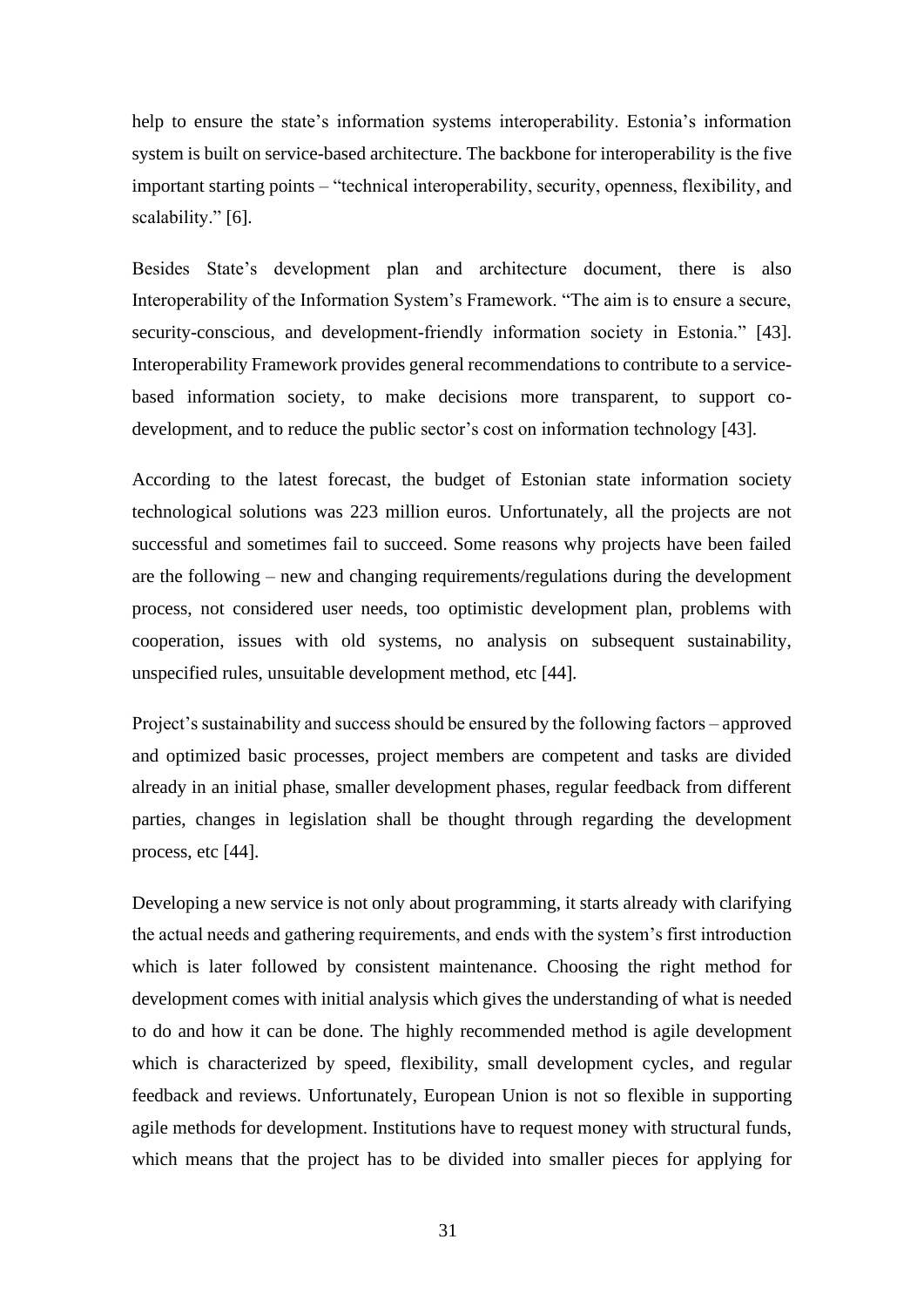structural funds. Determining the development process, it is necessary to consider all the different specificity that the project has. The chosen method for development has to be flexible for this certain project [44].

Every project has risks that it has to face. At the beginning of the project analysis, it is possible to reduce the risks. For example, big risk relies on choosing the right technological solutions – platform, software, hardware, coding methods, working methods, legal restrictions, etc. If the foundation comes from the European Union it is necessary to follow the rules that have been set by legislation. As the legislation may change during the development process it is essential to take this into account and be aware that there might come changes even at the end of the development, that are needed to be made [44].

Estonian State's Information System Authority has not defined an information system but has a firm understanding of the dataset which is a set of data that is being processed in the information system. Estonian systems are mentioned to be more data sets than information systems, because of the collection of data all the systems have. "An information system is a broader concept than a database, as it contains, in addition to data, the rules for processing and managing them, as well as hardware." [44]. The database is the core of every information system. "Database - a set of data supporting information processing and retrieval organized according to a conceptual structure, which describes the properties of this data and the relationships of the entities corresponding to this data." [44]. Flexibility in the system is greatly connected to the database and its structure

The system's database is highly connected to this system's flexibility, it is even mentioned to be "the most critical element of a flexible system." [30].

#### <span id="page-31-0"></span>**2.2.4 Estonian Tax and Customs Board**

"The Tax and Customs Board manages state revenues, implements state tax and customs policies, and protects society and legal economic activities. The state has set us two main expectations: to collect the state's tax revenues and to protect society from the dangers of the shadow economy." [45]. Services by the ETCB have the conception to offer simple and convenient solutions for customers that make them more motivated to fulfill their obligations to the tax authorities. The ETCB considers technological solutions automatization as one of the main directions towards successful and sustainable services.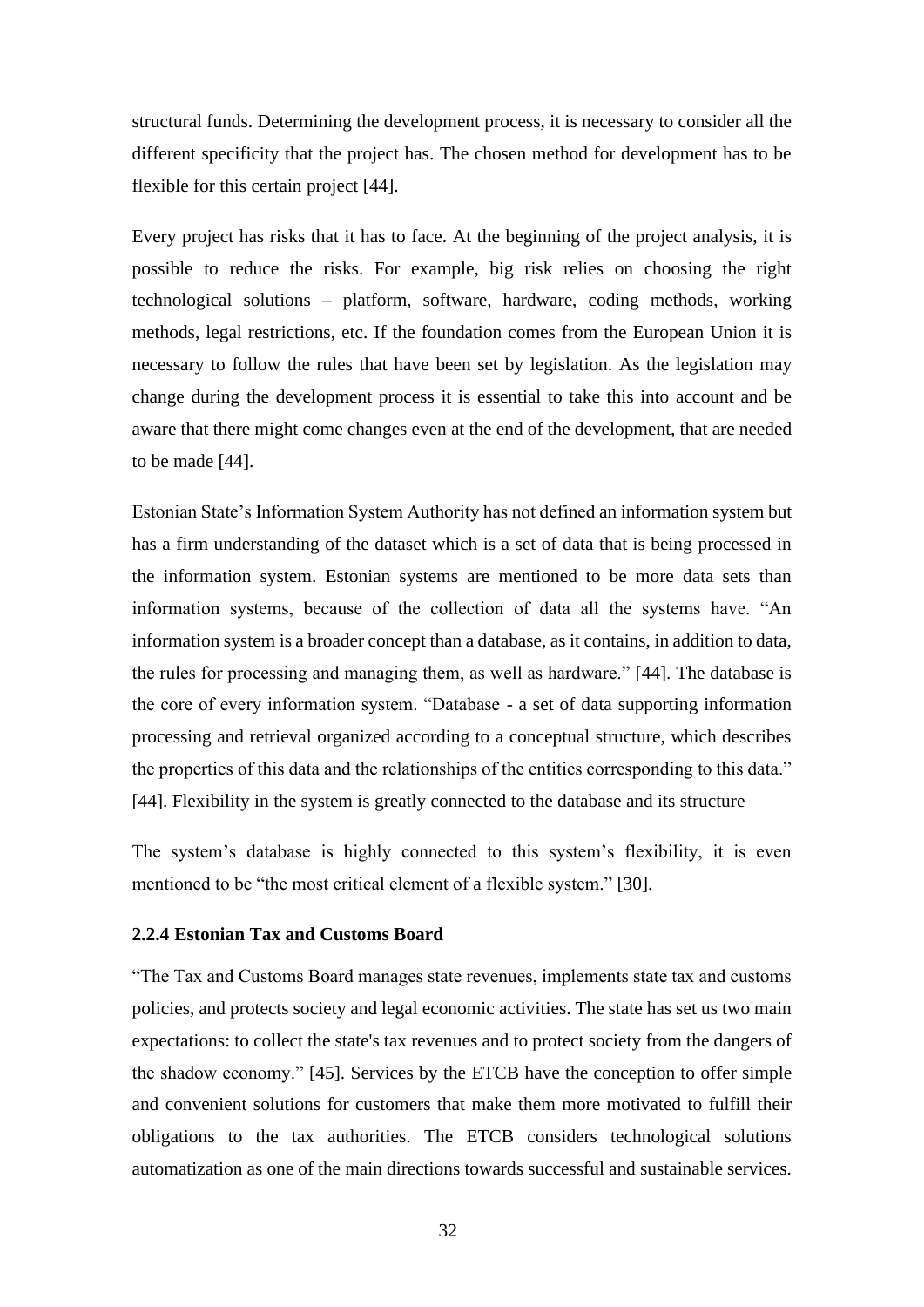Automatization limits the possibilities for making mistakes. In developing new services ETCB considers customer involvement as a very important part of development. While designing new services the customers are asked regular feedback about the usage of the service. It helps to find out the actual needs and expectations that the end-user has [45].



Figure 3 The ETCB role in the state's society [45]

#### <span id="page-32-1"></span><span id="page-32-0"></span>**2.2.5 Digital Europe**

Digital Europe is one of the European Union's goals. The European Parliament has a major role in creating an information society in the European Union. It demands member countries to follow certain rules and regulations [46].

European Commission has put together a plan with several actions to proceed with digitalization in Europe. Their vision includes "promoting international connectivity, incentivizing the rollout of clean digital technologies and improving the regulatory environment for start-ups and scale-ups" [47]. These determinations together with many action plans are the foundation towards Europe's Digital Decade goals [47].

One part of the EU's plan for digitalized Europe is the Electronic customs project. The main purpose is to guide all customs-related activities towards digitalization and to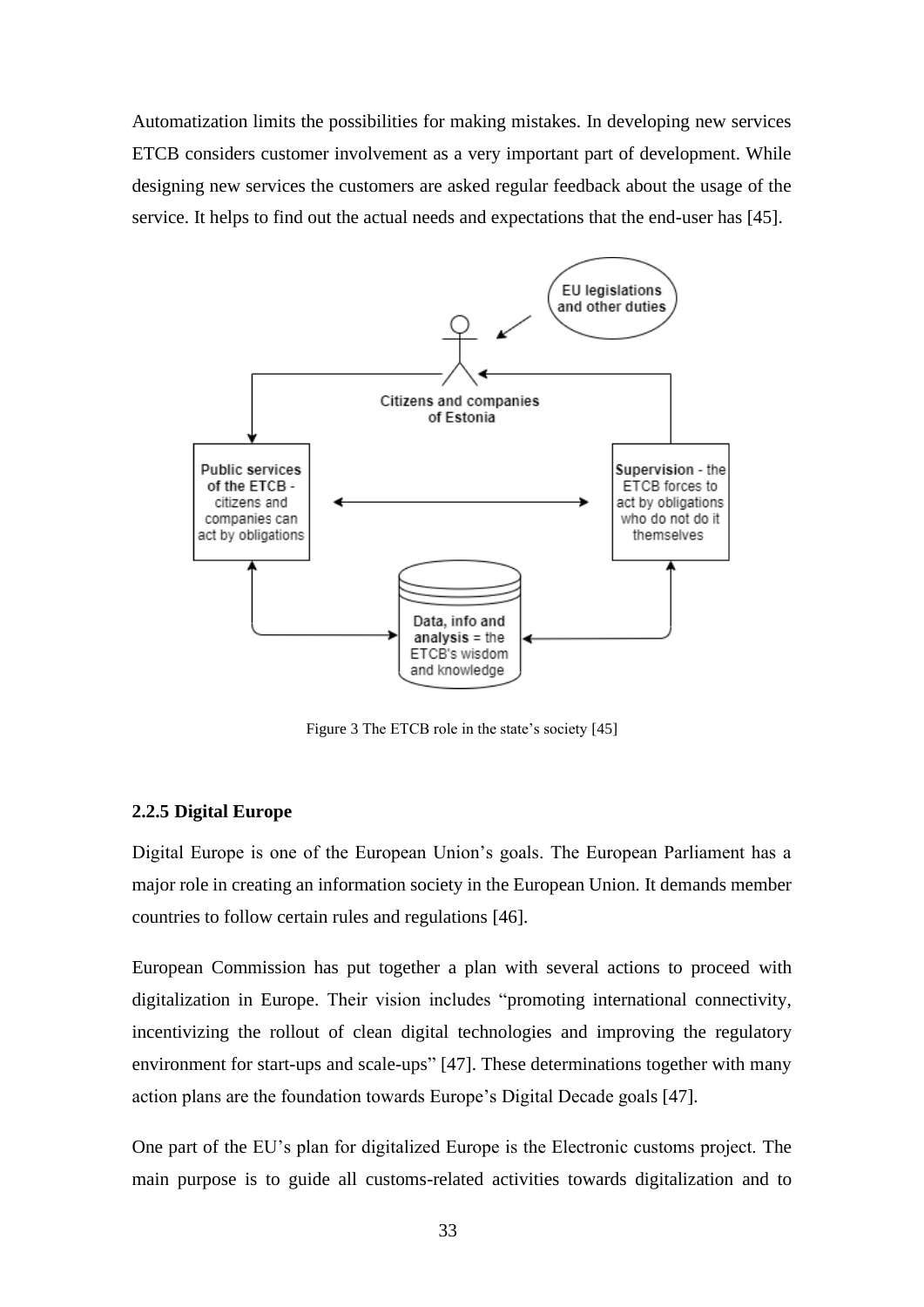replace paper-based actions with electronic means. By this, they want to achieve "to create a more efficient and modern customs environment" [48]. They have created a plan called Multi-Annual Strategic Plan for electronic customs (MASP-C). This includes EUwide customs developments that member states can take into consideration. Every development and future project's information included is well-analyzed and put together with the final result and requirements for development. The member states can use this as a preview of what is planned for the future and can see the projects with details that the EU has set out [48].

Regarding the public sector, the European Union aims to create a public policy that would increase the public sector's availability to increase their decision-making processes by themselves and to ensure that public services are kept up-to-date and are offering the best possible solutions they can to the citizens [49]. It is brought out that everything should be done for the public good. The data processed and generated by the public services are only to improve the public services and makes "a significant contribution as public goods" [49].

European eGovernment Action Plan 2016-2020 considers public sector digitalization to help to maintain an integrated society between the member states [50]. Every new requirement that comes from the EU has its regulations that the member states need to take into account. The regulations can vary and sometimes be very strict or very flexible. The member states are obliged to implement required specifications by a certain deadline [51].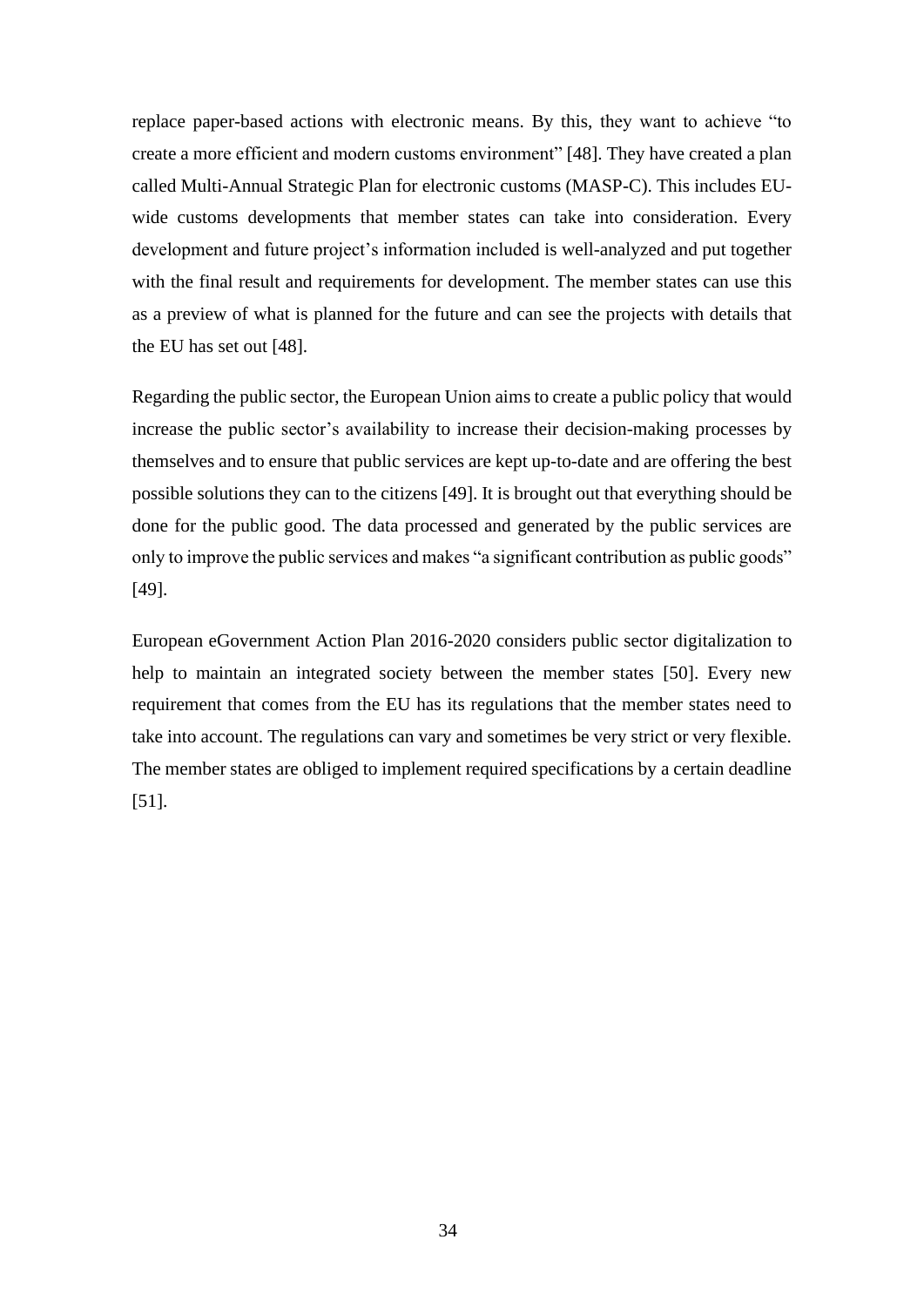### <span id="page-34-0"></span>**3 Research Methodology**

In this master thesis, the chosen research methodology was qualitative analysis. The method was used to gather various perspectives on the research questions.

The qualitative research method emphasizes an interpretive and logical approach to the world [52]. The process of this type of analyzes method is inductive where the substantial role lays on details to get abstractions, concepts, hypotheses, and theories from the results. Data from this kind of research method is not usually numeric, the main idea is to focus on in-depth analysis of the research basis. Important is to get answers to why and how questions to describe the situations and objects [53].

The qualitative research method helps to understand human systems, their behaviors, and thoughts. The method allows one to gain a really detailed overview of what and how one sees and senses the researched object. The main aim is to describe the process of life by analyzing it and bringing out real facts or new aspects, instead of emphasizing things that are already well-known [54]. "Qualitative research follows an interpretive tradition resulting in its aim which is to describe and explain social realism through people's individual interpretations, in other words through the meanings that people attach to aspects of reality." [54].

The method stands on constructivism which relies on understanding that people by themselves are the ones who construct the reality to ascribe meaning to objects and phenomena [54]. One of the data collection methods in qualitative research is conducting interviews which are also taken into use in this thesis.

The advantage of using the qualitative research method is that the method of analysis is more responsive and accurate. It helps to notice the phenomena that happen rarely or are unique. The researched object is not usually changed into simplified form nor numbers. The disadvantages can be that qualitative analysis does not allow you to compare the data in a way that the data could be taken equivalent. Also, it is difficult to go through an enormous amount of data. The main weakness in using the qualitative research method is the chosen viewpoint and hypothesis which can be done unconsciously and can affect the direction the research will take [55].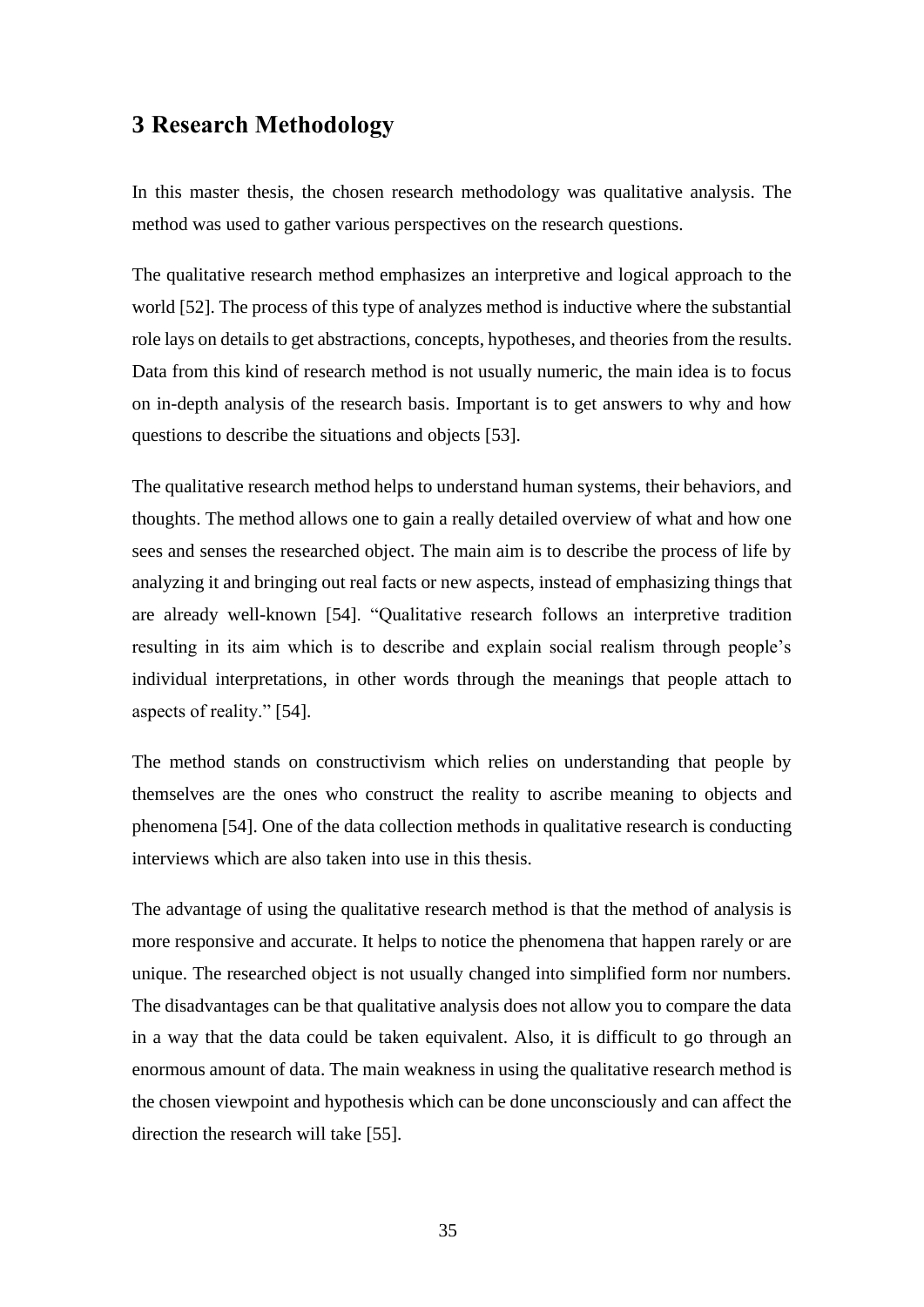#### <span id="page-35-0"></span>**3.1 Data Collection Method**

The chosen method for the collection of data was conducting interviews. The advantages of choosing the interview method stand on the point where people give direct information about what they are actually thinking and how they are feeling about the topic.

The emphasis of applying the qualitative research method lays on the questions. Questions that are asked during the interviews are regularly what, why, and how types. Also, the set of interviewees is rather small but definite and fixed [54].

In research, it is important to well document and collects the information that was given by the interviewee. In this research, the interviews were recorded so that the analysis could be done with more accurate data. Also, the value of recording and not taking notes while having an interview is the involvement. Because being committed to the interview helps to understand the interviewees' statements and views better.

The interviews were taken in Estonian because every interviewee was Estonian and if it is possible then having an interview in their mother tongue helps them to express their thoughts and feelings better. The recordings were transcribed and translated into English. The questions were prepared based on the research questions. The interviews aimed to get answers for the author's raised problems. Even if the questions were prior prepared, they were not taken as a strict scheme for the interviews. The questions just helped to direct the course of the interviews by giving the author the understanding of what needs discussion and by letting interviewees talk about their experiences and thoughts. The questions and topics for interviews were more open so that the answers could give a more subjective overview.

The author interviewed 7 experts where 6 of them are working in Cybernetica AS and one person was from the Estonian Tax and Customs Board. The people were chosen by their knowledge and experience with ETCB systems and projects. The people from Cybernetica AS were divided into 3 groups, where each group with 2 persons was intended to talk about one project. The person from ETCB was chosen because she has a long history and a lot of experience with many projects and systems in the ETCB. Even though the aim of the interviews with people from Cybernetica AS was to talk about one project specifically but yet other topics and projects were also mentioned and discussed. All the interviews were around 1 hour long.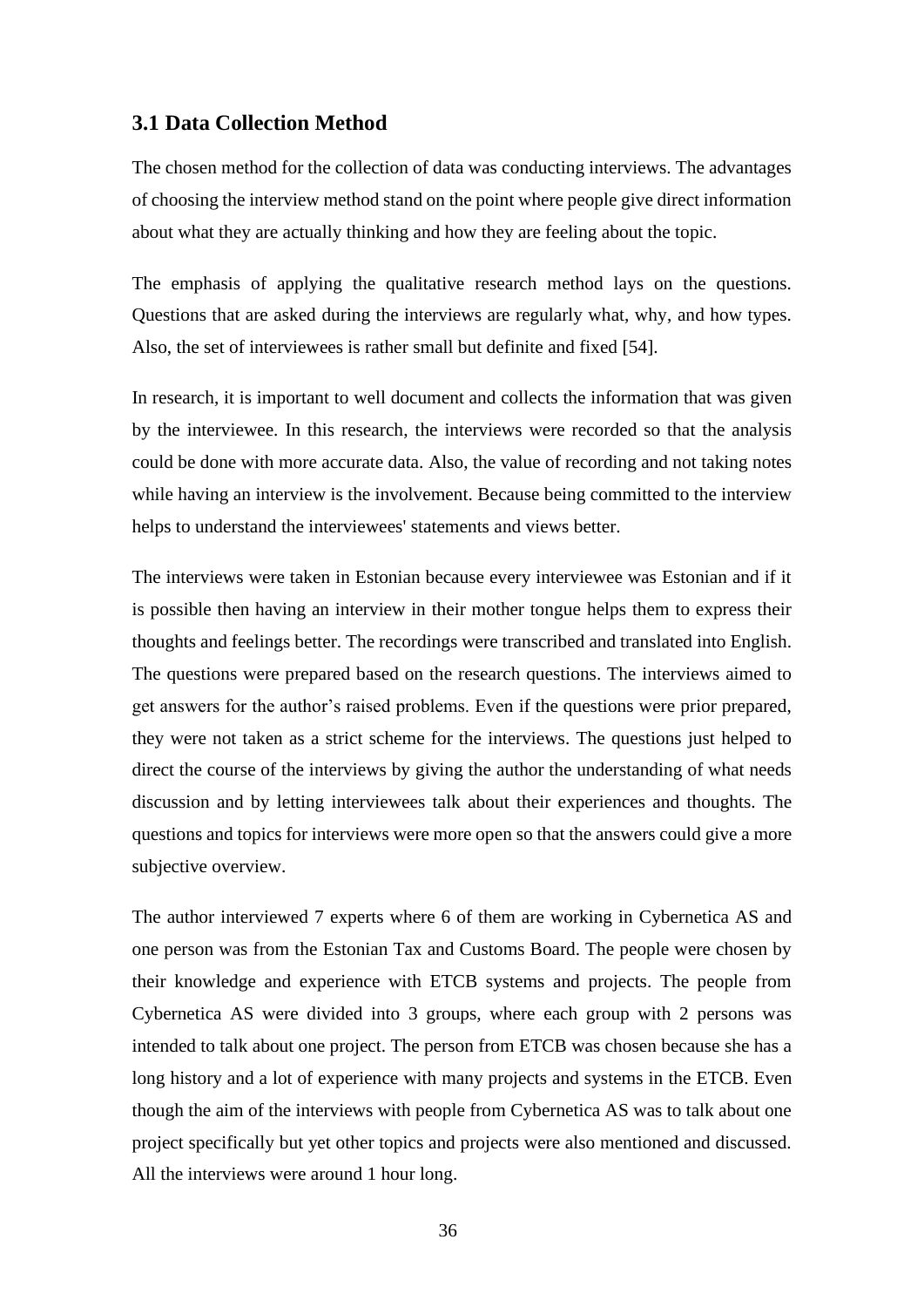Due to the situation in the world with the Covid-19 it was not possible to have all the interviews face to face. Three interviews were done face-to-face but four had to be done by using online means.

The next table gives a broader notion about the background of the interviewees.

| <b>Name</b> | <b>Position</b>           | <b>Experience in</b> | <b>Information about the</b> |
|-------------|---------------------------|----------------------|------------------------------|
|             |                           | this field           | interview                    |
| Subject A   | Senior analyst at         | 26 years             | Face-to-face                 |
|             | Cybernetica AS            |                      |                              |
| Subject B   | Lead analyst at           | 8 years              | Face-to-face                 |
|             | Cybernetica AS            |                      |                              |
| Subject C   | Analyst at Cybernetica    | 5 years              | Through an online mean       |
|             | AS                        |                      |                              |
| Subject D   | Lead analyst at           | $10+$ years          | Face-to-face                 |
|             | Cybernetica AS            |                      |                              |
| Subject E   | Technical analyst-project | 20 years             | Through an online mean       |
|             | manager-developer at      |                      |                              |
|             | Cybernetica AS            |                      |                              |
| Subject F   | The head of development   | $30+$ years          | Through an online mean       |
|             | at Cybernetica AS         |                      |                              |
| Subject G   | Development specialist at | $20+$ years          | Through an online mean       |
|             | the Estonian Tax and      |                      |                              |
|             | <b>Customs Board</b>      |                      |                              |

Table 1 Interviewees

### **3.2 Data Analysis**

The author chose thematic analysis for analyzing the collected data. To interpret the data with thematic analysis the author chose a tool called NVivo which would help her to conduct a thorough and detailed analysis.

### **Thematic analysis**

The thematic analysis is one of the most used approaches for analyzing qualitative data. It is a process of structuring and arranging data in a way that is helpful for the research's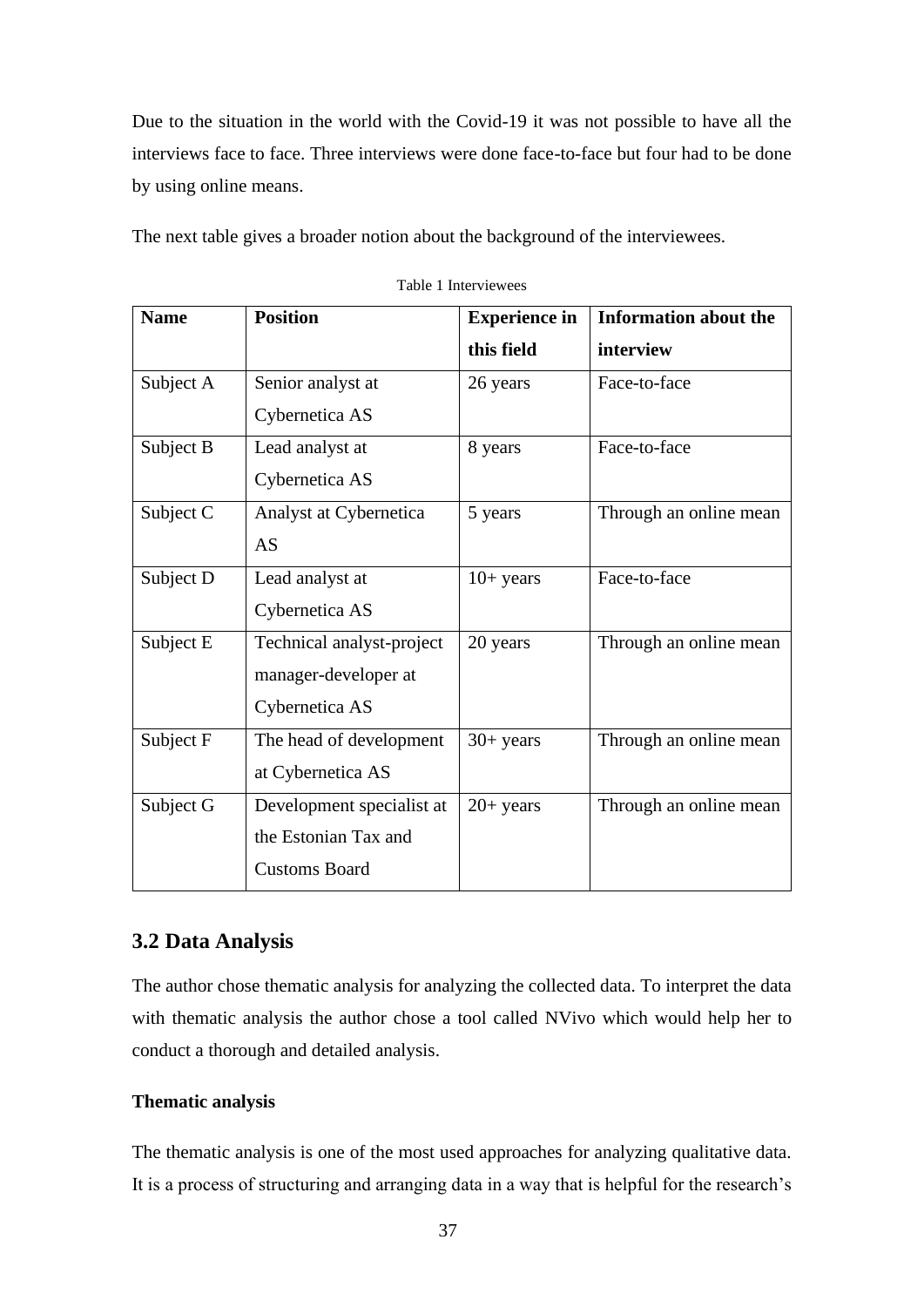aim. The purpose of using thematic analysis is to find the hidden meanings and understandings from the data [55].

Thematic analysis is coding the qualitative data where all collected data is going through and marked with different codes. After everything necessary is marked the next process is to categorize the found codes which can be said is also finding common patterns to create themes. The themes are necessary for later analysis where these are brought together with thesis' research questions. The biggest advantages of using thematic analysis are the potentiality to increase transparency and reduce bias [56].

Braun and Clarke demonstrate how to use thematic analysis and offer to use a systematic six-phase approach to this method. This process should teach and help to conduct thematic analysis. These six phases determine what a researcher has to do and what needs more emphasis. A specifically drawn-up plan benefits on achieving the desired results and reduces the possibilities of receiving poorly analyzed research results [57].

The following are the six phases that Braun and Clarke advise which was also taken into use by this thesis author:

- Familiarization After collecting the data it is essential to getting to know the data. Records should be transcribed and re-listened and transcription should be reread. The emphasis should be put on reading the data analytically and critically not just to understand what is meant. It is necessary to acquire the understanding and meaning of what was said [57].
- Coding The next step is to start the systematic analysis of the data and for this coding is suggested. It is essential to label data that is relevant to the research questions. Coding is the first step of finding patterns of the data [57]
- Searching for themes After all the codes are found and data is labeled the next thing to do is to start aggregating the codes with similar meaning to come up with potential themes. It involves going through the collected codes and finding similarities and overlapping between the codes. It is more about generating these possible themes rather than discovering already existing ones. Themes should somehow represent and be in relation to the research questions. Searching for themes should end with generating a thematic map [57].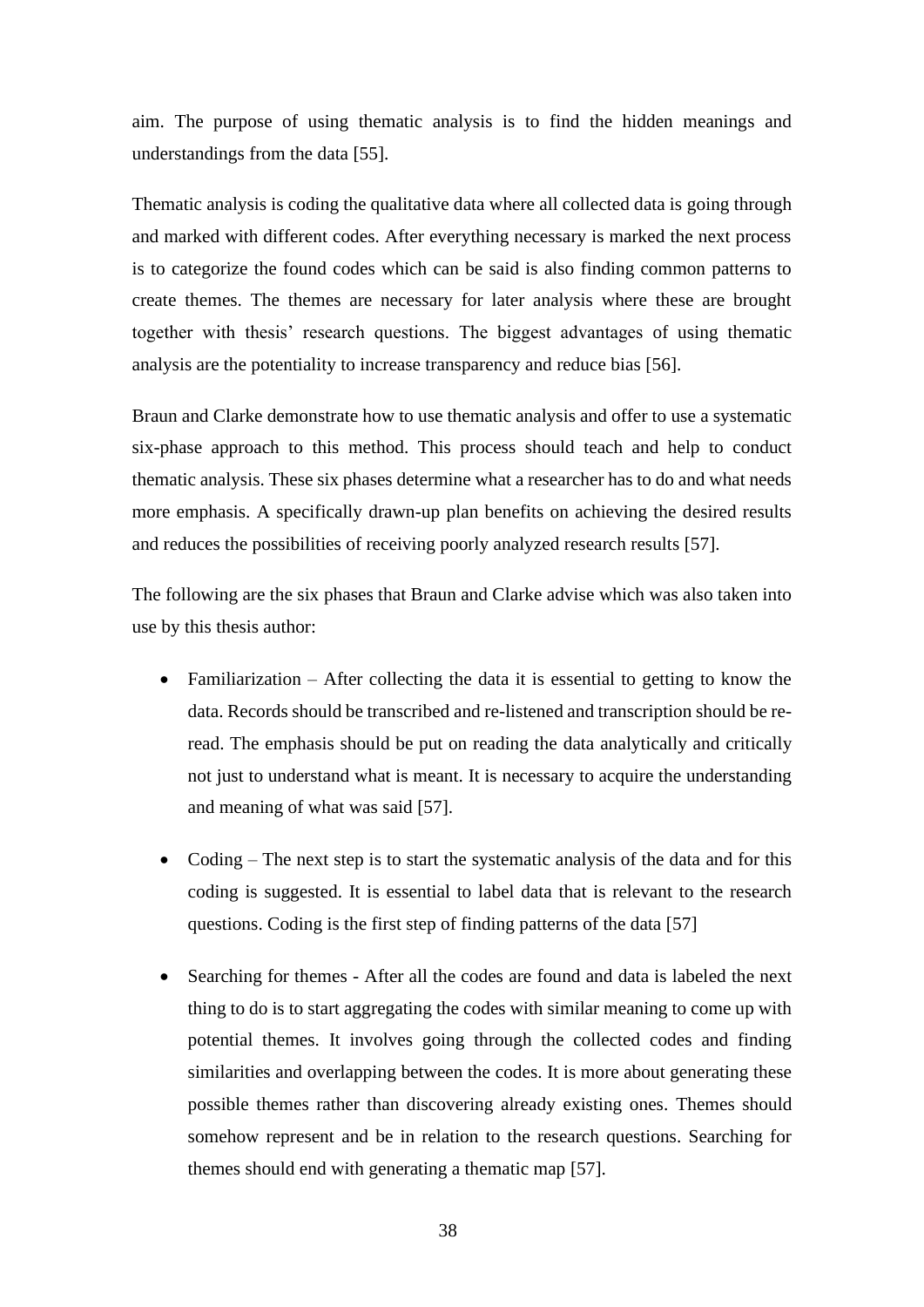- Reviewing themes This step is necessary to make sure everything that has been done so far is clear, understandable, and correct. The themes are reviewed regarding the generated codes and the foundation data. Possible new themes might come out [57].
- Defining and naming themes After making sure the coded data is gathered into possible themes in a correct way it is needed to define the found theme by naming these. If found necessary a description for every theme could be written. Each theme should have a clear focus and aim. It is possible to have sub-themes to better divide the codes [57].
- Writing the report After the previous steps are done and data is thoroughly analyzed the found result must be written. The aim is to write down what did the analysis find from the data. The report should draw together all the themes and give an assembled view of the analysis [57].

### **Analysis through NVivo**

NVivo is a tool to help analyze qualitative data. NVivo helps to put focus on the places that are more important and need more emphasis. It simplifies managing the outcomes of the research. NVivo is capable of conducting many different astonishing analyses. NVivo helps to organize data and your ideas, challenge the data by making different queries on the information that is provided for the tool. NVivo is also highly rated for its capabilities for visualizing data with different diagrams and models and also enabling the creation of different reports of the data [58].

In this research, NVivo is used for in-depth analysis. All the interviews in their transcribed and translated form are imported into the tool. NVivo enables you to "code your data in a way that makes the most sense for your research." [59].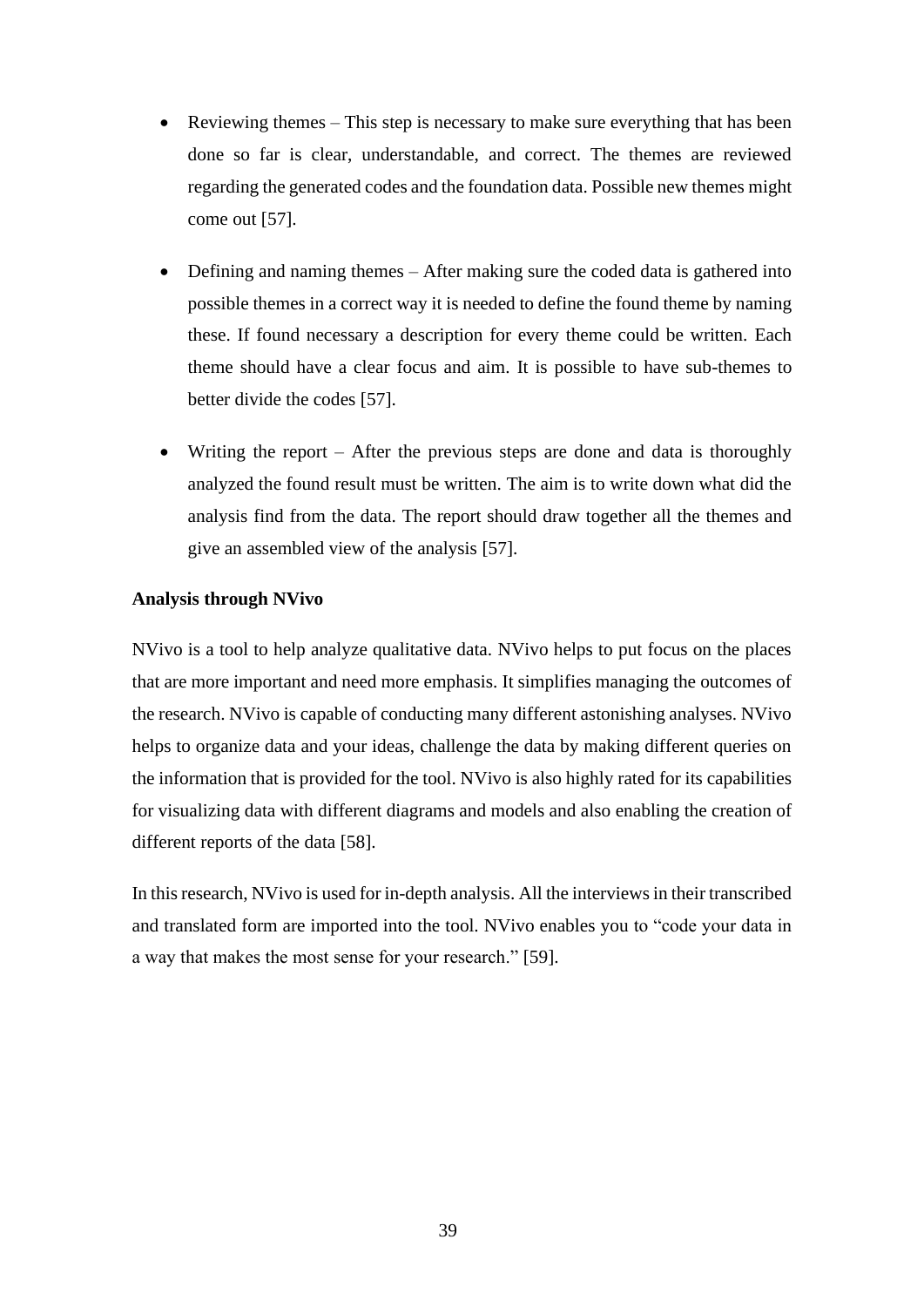### **4 Results**

In this paragraph, the results of the done research are brought out. For analyzing the data the previously mentioned Braun and Clarke six-phase method were used. By using NVivo the interviews were gone through many times to find suitable codes. After categorizing codes by their similarities and relations the suitable themes for this thesis were elaborated.

### **4.1 Themes**

The themes that were created are brought out in the next table. Also, the author created thematic maps for every theme which are brought out in Appendix 2.

| Development for future prediction                  |
|----------------------------------------------------|
| Increasing efficiency                              |
| Rules and regulations affecting flexibility        |
| Obstacles and challenges in increasing flexibility |
| System management                                  |

Table 2 Themes of the thesis

Next, every theme is described and explained by using interviewees' views and answers.

#### **Development for future prediction**

Predicting the future or thinking about the future plays a huge role in developing a flexible and sustainable information system. All interviewees deem it to be important to acknowledge future predictions and consider these since the beginning of the system's development.

One of the most important factors about this theme that came out from the interviews is a very thorough analysis. It was said that analysis determines the focus of the development and limits what is in and what is out. It is essential, both from the client's side and also from the developer's side, to see the big picture, to understand the different parts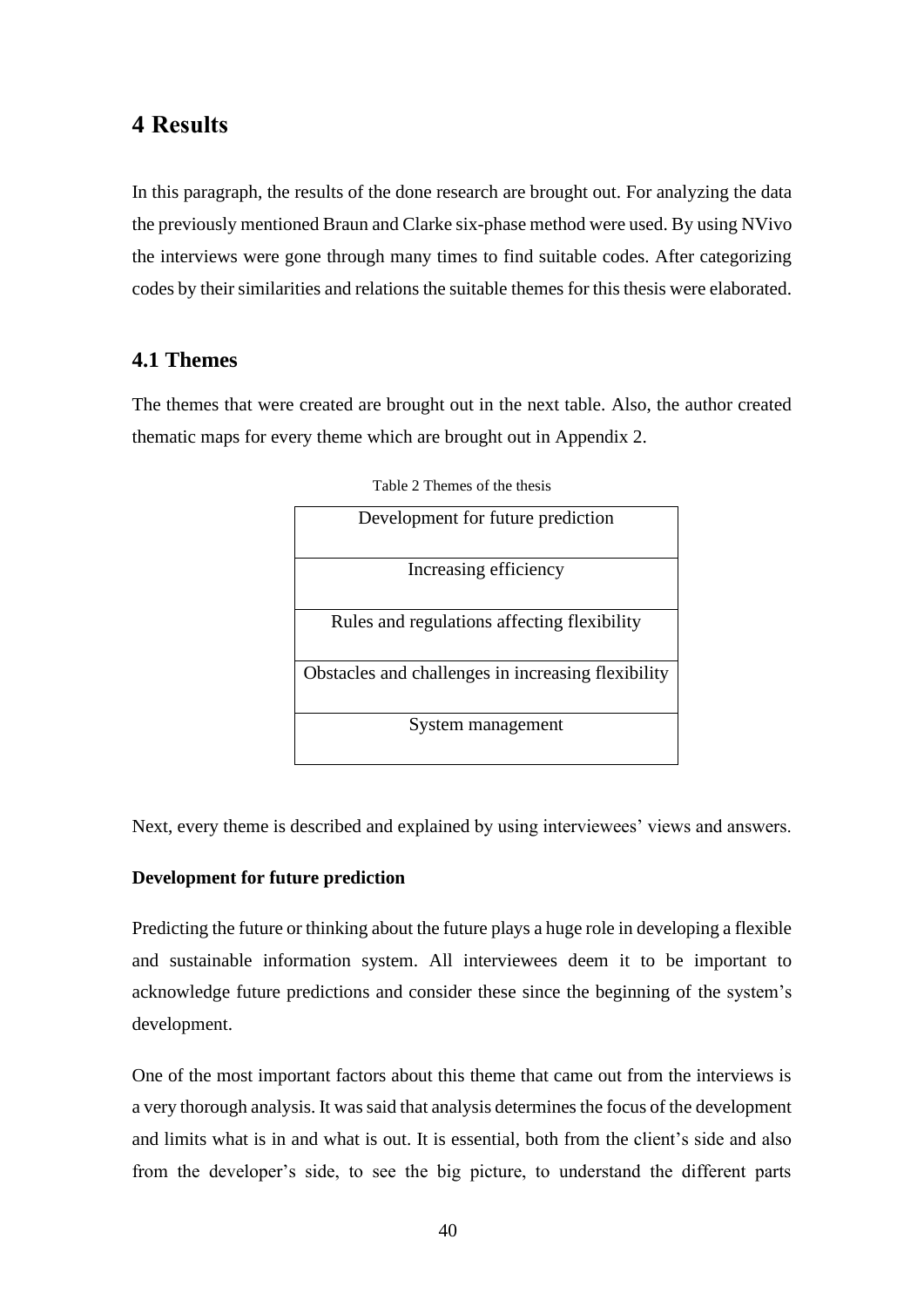intersections, and relations. When setting up the system's big picture it should not be gone into too detailed use case level because this approach could leave many necessary things out which is the purpose of drawing the big picture. Also, getting into specifics already at the beginning of development can bring many wrong decisions. Many interviewees brought out that their analysis always starts with the big picture either developing something totally new or implementing a difficult change. Understanding, why something is required in the way it is required and how something is actually done is essential for developing an effective information system.

Making the client's needs clear for yourself helps to find different hidden exceptions which might not come out in a typical requirements analysis. It is relevant to listen to the client and if possible, to monitor the client while their working to understand how things are actually done. With this approach by stepping into the client's shoes, the developer can learn more about what is actually needed and what the system must require. Also, listening carefully can give information on what might change in the future or what will be done differently and all of this can be taken into consideration to build a more flexible system for accommodation later changes more easily.

Respondents also bring out the importance of making assumptions or predictions and often listening to what your gut feeling says. Listening to a client is not always giving you all the information you need directly, some information may be hidden between the lines. For becoming acquainted with everything that is essential for the development it is suggested to ask a lot of questions and try to come out and offer different ideas for possible solutions. This method should make the client think broader and also about the facts that she did not come up with herself at first.

The other important factor that the interviewees brought out regarding future prediction in a system's development is the general structure of the system. It was clearly said that when the system is built poorly then every change can cause difficulties and might require many resources for implementation, even the ones that should actually be the easiest. The architecture of the system should always go together with the system's analysis. One of the interviewees said that "I think it is really important to have an experienced analytic and experienced architect. An analytic who can realize what complexity some business process can bring. Like what types of functionalities, the client might need in the future, like she should be able to envision the things a little farther than only what the client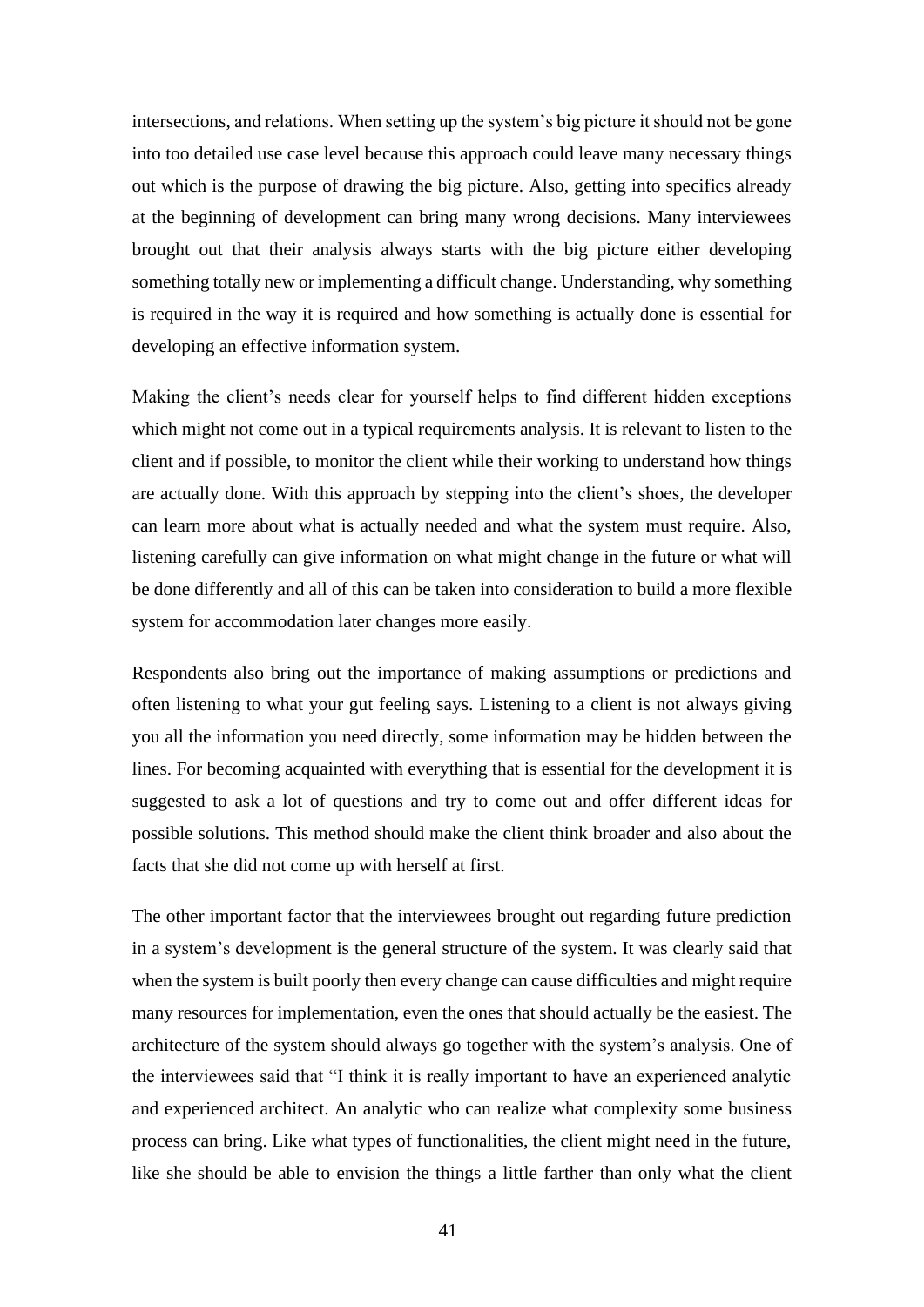requires right now. And also keep the architect close and updated with the requirements and ideas.". The architect and analytic are like an inseparable couple that should listen to one another and understands everything that is said. The information system's architecture is considered by the respondents to be one of the most important parts in the development of a new system. The structure shall enable every solution that is determined in analysis and must consider the possible changes that are brought out during the analysis process.

Regarding the system's structure, two approaches stood out more than others - reusability and generalization. It is practical to map out these parts of the system that can be necessary for future developments or even for some other system. In customs systems there are many parts that are similar so here comes the recommendation to implement these parts in a more reusable way. For example, to create separate modules or a base platform for similar applications, so that it could be reused whenever it is needed. From the researched systems and also from other examples that respondents brought out many have used one platform which defines the basic structure for the systems. It was taken into use around the time when Estonia joined European Union and had to change or add new systems. Because the systems had quite similar structures the platform could be used for many systems. The platform enabled to use of already set architecture and many functionalities that were already put into this platform.

Also, every interviewee acknowledges that over time it has been considered relevant to keep profiles and rules separately. In most customs systems they are kept apart which makes it possible to simplify changing these. The experiences of keeping rules and profiles separately in customs information systems have been rather positive and this kind of approach has been in use for at least 15 years.

The other approach regarding the customs system's architecture that came out from many answers is a generalization. Under the generalization, the interviewees mean the architecture solutions where the exceptions are not solved at the data model level. For example, if it is known that some data is needed to collect and the first understanding is that it is needed only in a one-to-one relationship for the main entity then it is not always recommended to implement it like this because it would lock the possibilities that the data could ever be collected in a one-to-many relationship. Also, it should not be defined whether some field is mandatory or not in the data model, because even though in the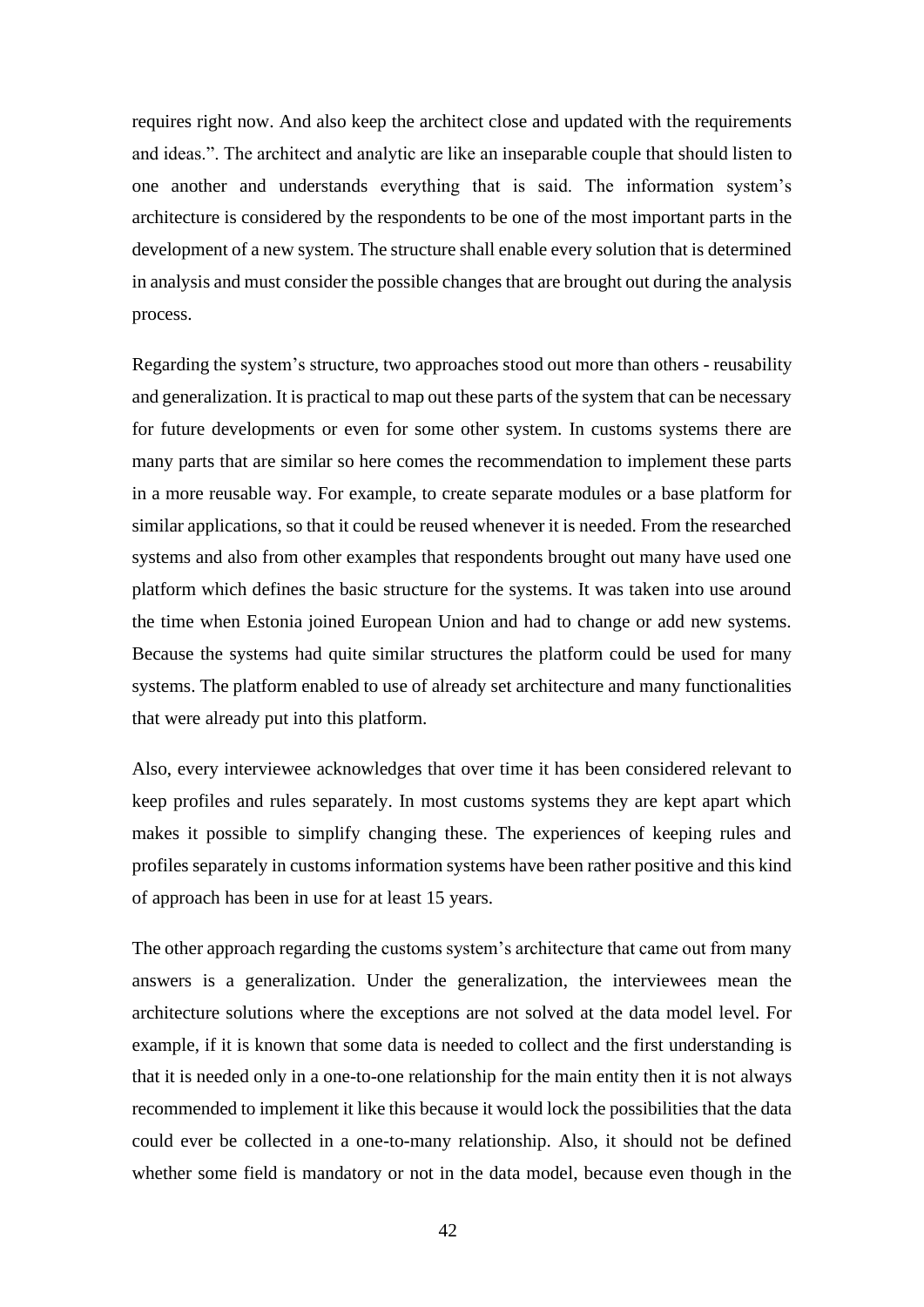beginning it is said that the field must be mandatory there have been many situations where during the development process it turns out to be mandatory only with some extra conditions. So, the field's obligatory could be easily changeable with rules or profiles.

#### **Increasing efficiency**

It is clearly understood that every system should emphasize the system's efficiency. Every respondent said that the system's lifetime greatly depends on its efficiency, how responsible and how durable the system really shows its sustainability. For example, the system's KMDinf one part which is called Agregaator does all the calculations for vat. The calculations are the reasons why Agregaator's performance is really important and the effort that was put on it is remarkably bigger than some other functionalities got. It is necessary that the system could calculate and re-calculate many extra difficult algorithms and at the same time respond to an incoming request with live data.

One interviewee talked about the changes that were needed to be made in systems IMF and OMF. The adjustments required to change the way the goods data was presented in these systems. In the initial plan, it was not considered that the data sets could increase rapidly and could affect the system's performance that much. For making sure that the system could keep its performance for other necessary functionalities the goods data were removed from IMF and OMF and the needed information was started to request from other systems. It is also mentioned that even if these systems could have had the capability to accommodate the data in their systems then many other related systems could still have had problems.

Architecture is also mentioned as something that increases the system's efficiency. The respondents have brought out the concept of related systems. Closely related systems are committed to considering how some solution might affect some other application that it is linked to. Many customs applications that are implemented under European Union requirements like ECS, ICS, NCTS have a really similar structure and are tightly related to each other. So, when changing something or creating something new in one of these systems it is necessary to analyze the impact on these related systems as well.

It is often repeated in the answers that everything should be done within reason. Every suggested solution should be suitable, reasonable, and actually necessary for a system, and indeed help or solve some kind of problem or functionality. One of the interviewees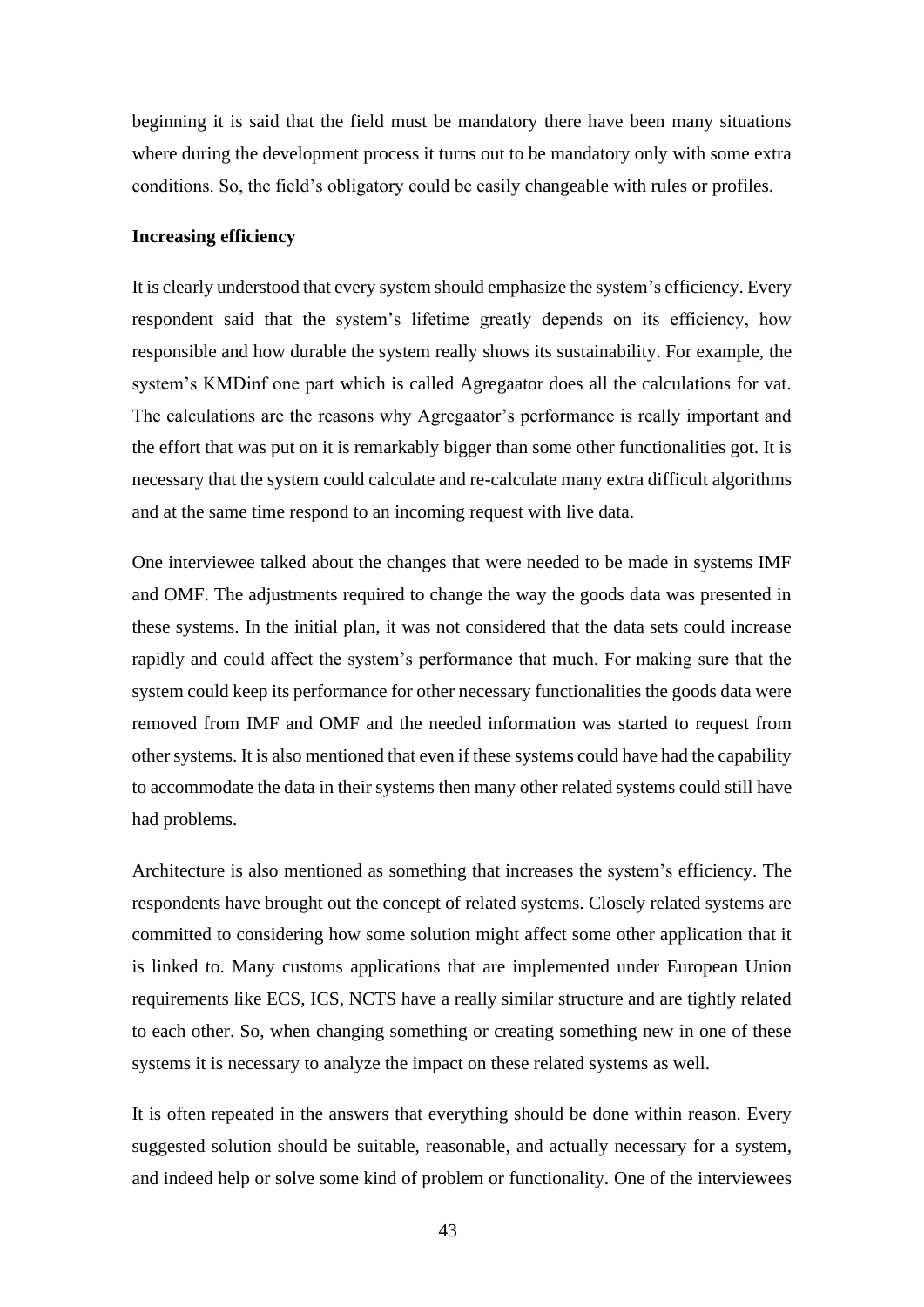emphasized that a happy medium should be found from different kinds of solutions to increase flexibility to avoid overthinking and going over the board. It is essential to find a solution between very strict and too flexible systems. Always seemingly ideal solution might not necessarily help or be needed in a long perspective. So, it is recommended always to think through every wish and idea and of course to go over everything with the client. One example from the interviews was about the system called LIDO, which had additional development for users to add their own types of documents but in reality, since the release of that system which was more than 5 years ago the only document type that has been into use is the one that was already added there with the initial development. Although, the time and money spent on that functionality were not small. This example shows that the initial idea to make it easier for users and make the system more flexible and efficient were not actually needed and no one has ever used it.

On the other hand, the system MAIS has had positive feedback on its functionality to enable users to add new excise rates and related designs, and other information. The functionality was developed because the analysis showed that this could be constantly changing. Even though it has been used only a few times per year it has completely paid off when comparing the development of this functionality with every change that new excise rates would have brought.

Also, positive effects have been brought by creating prototypes. The prototype that was created in the KMDinf project by the client gave a really concrete and clear understanding of the client's wishes. Creating prototypes has not been very regular and important in the developments of old customs systems but with introducing a new stylebook the creation of prototypes has also increased. Also, it has recently been added to the development process requirements to create a prototype for systems in development by the Estonian Tax and Customs Board.

As well as with the previous theme it is mentioned that monitoring system's user work process helps to increase its efficiency. It has been considered to be useful to sit down with the user at her workstation and to just observe her doings. This method could help to pinpoint activities that might be developed with more efficiency.

Also, efficiency could be increased by using classifiers where possible. Estonian Tax and Customs Board has developed a classifiers system that every other customs system can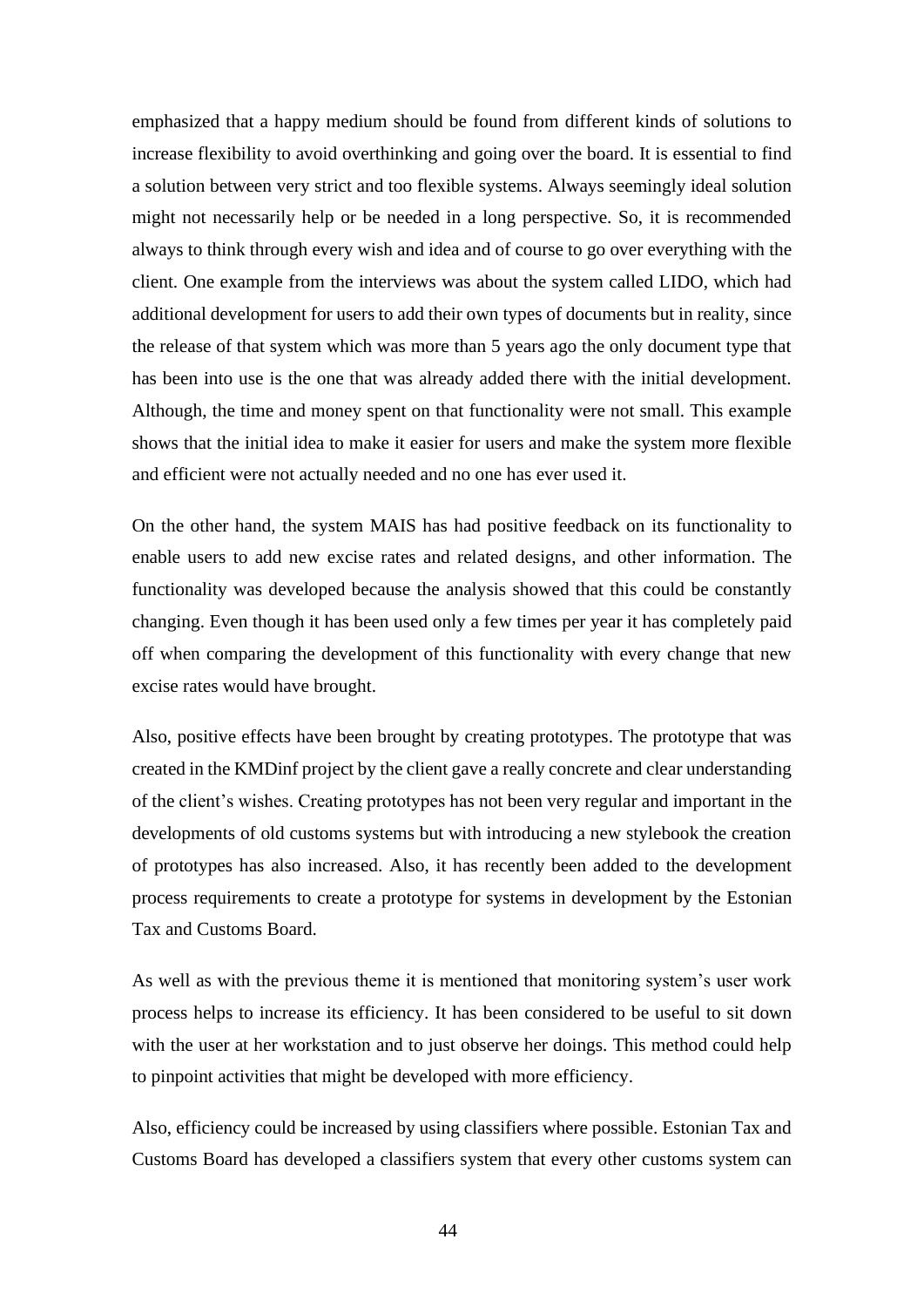use. By using this central classifiers system small changes can be done easily and painlessly. The respondents mentioned about the system MAIS that many things could have been possibly resolved with classifiers rather than writing everything straight into code. For example, only one tobacco type was added to MAIS because there were not any other tobacco types with revenue stamps in use in Estonia. However, in a short time, many new tobacco types have been added into MAIS, all of which need extra developments although they could have been managed with classifiers.

Lastly, but also very importantly, interviewees brought out the importance of the projects' teams. On one hand, it is essential to have a competent team from the client's side, people who understand the system and also who understand the capabilities of technical solutions. Here, the positive experience was said to be with the KMDinf project where the client was really firm and knew exactly what and how she desires same time doing active and good cooperation with developers. But, also there have been situations where the representative from the client's side changes and the subjects and topics are not well handed over so that many necessary facts are left unnoticed. On the other hand, the team on the developer's side is also crucial to be competent and qualified. Analysts with more experience can definitely think broader and recognize even the tiniest things that maybe junior analysts would miss. Regarding the team, testers and general testing, also play an imperative role in creating an efficient system. The interviewees mentioned that many problems occur only during testing so the testers have to be competent and know the system by heart.

#### **Rules and regulations affecting flexibility**

Estonian Tax and Customs Board systems are defined by national, European Union's, or both legislation and regulations. New regulations evolvement by European Union involves every member state's participants so every country has the knowledge of what is to await. Especially, when it includes bigger adjustments that bring upon more than just a little field or rule change. For bigger changes, the documentation and necessary processes are set and worked out by all the member state's participants. Every member state must follow the European Union customs code. Besides, the custom code, the countries can follow the MASP which includes plans for at least for next 5 years, some plans can even be for a longer period of time. One of the interviewees who are from the Estonian Tax and Customs Board introduced the process of what is used in this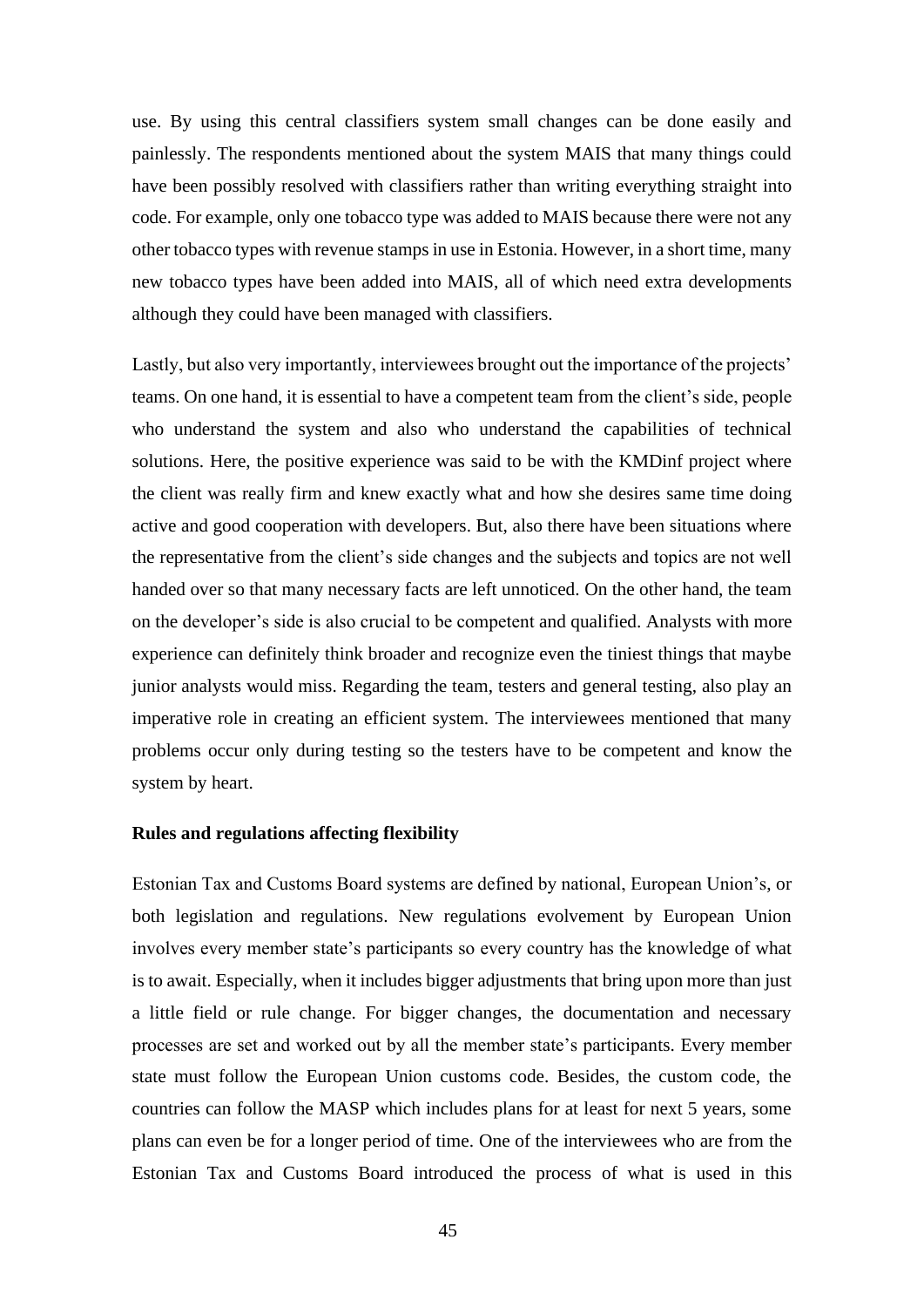establishment. Estonian customs has the obligatory to have at least one year plan with its budget specifications. European Union also sends KEL's which are not always prior known for the countries because they are rather smaller changes and should be easily applicable. It turns out that especially last year's changes had caused problems among customs officials. Some years ago, European Union took the approach to start to digitalize all customs applications. Unfortunately, the officials who have been working in the Estonian Tax and Customs Board for over 15 years have issues with adapting to the changes. It is difficult for them to understand and accept this total digitalization because they are used to do their work like they have done it so far.

It comes out clearly from the responses that everybody agrees that regulations from European Union are really well specified and documented. Working with these documents is simple and understandable compared to the national changes where the legislation is needed to decipher with the client. European Union regulations are well described and the desired solution is basically written down. Even though, the specifications are well written three respondents bring out the issue that these specifications can sometimes change even after they are confirmed. This means that when countries have started to build their system upon these specifications then changes that come afterward could require some alterations. It is acknowledged that this does not happen often but only when something important has been left out or when some member state truly requires some changes. But still, these situations happen and these are quite unpleasant for the client because this is something that was not taken into account in systems project planning and this alteration could entail additional resources.

One interviewee brought out issues with established deadlines by European Union. It comes out that these can often change and be postponed, a situation where some deadline has bought forward is not the case. The concern with postponing the deadlines is that when for example the system which release date is postponed has relations with other systems where the data exchange and interface are essential is affecting the work progress in other projects. One example has been brought from system Impulss and its interface with system Certex where Certex's release date has been postponed many times and the possibility that the data sets or rules are not finally set is high. This also affects the work in Impulss which needs to stay put until the Certex is finally ready. The interviewee notes that when somebody started to build the interfaces regarding the initial Certex specifications then they must have changed it at least 15 times.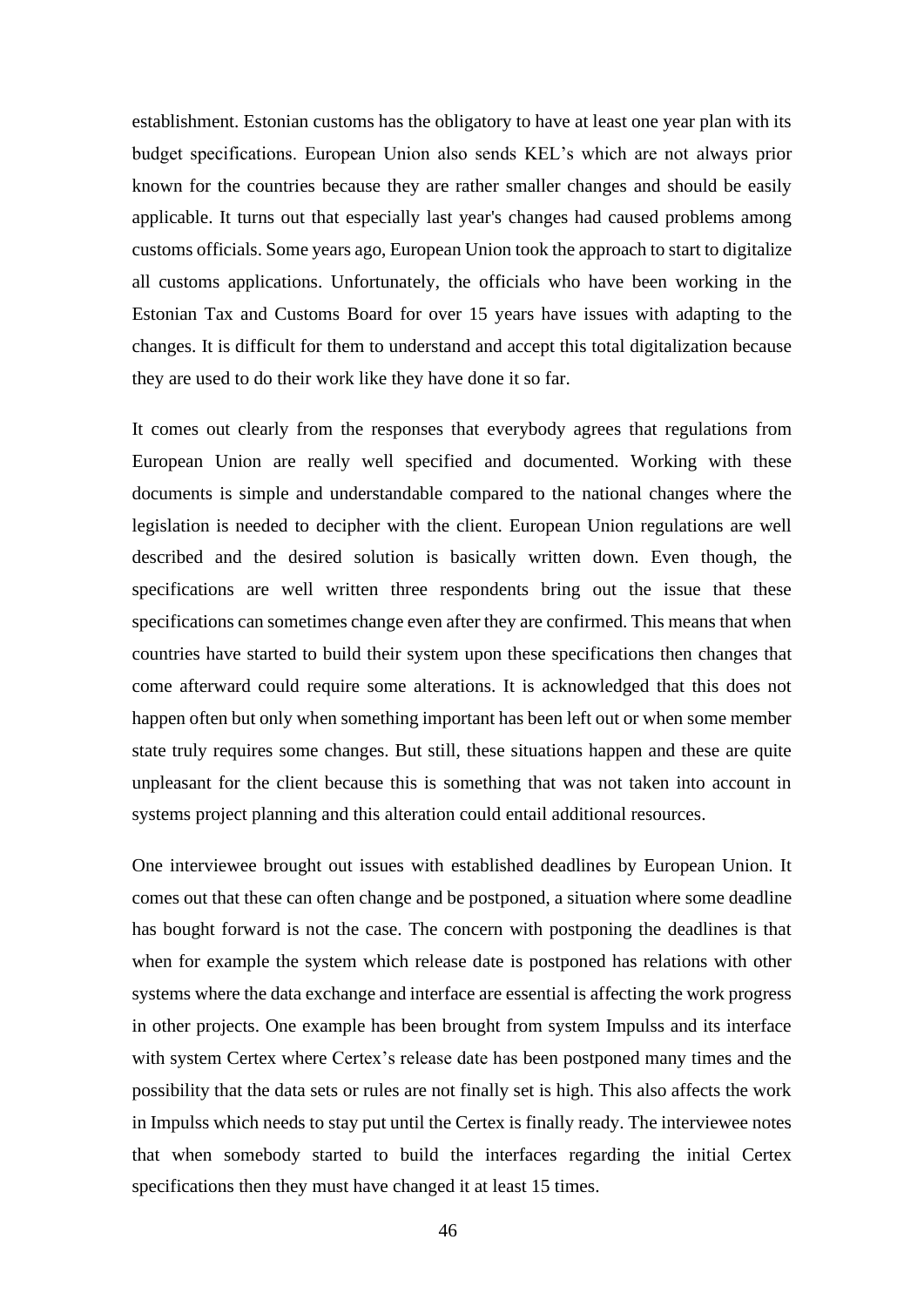The interviewee from the Estonian Tax and Customs Board states that there have been many situations where enforcing new laws or regulations is leaving out the affected information systems that will need attention. Especially national changes which are decided by the politicians are often thoughtless. For example, the system's KMDinf realization process where the law was adopted six months before it came into force. This meant that ECTB had basically six months to get ready for that law and create a system like KMDinf. This time pressure limited every possibility to think about broader and hindered building a flexible system. At the same time, it is said that deadlines by European Union are rather long- and the-time reserve should not cause troubles and the development could have time for thinking more about efficiency and flexibility. Unfortunately, one thing that demands a lot of useful time is the process of formal actions. For example, things related to procurement including acceptance, analyzing the offers, deciding the winner, signing the documents, finding the funding, etc. Even though, European Union gives time with some spare time is not being used for development. It mainly depends on ETCB when the development can be started and how much time is left for it.

Positively affects the system's efficiency and flexibility the possibility to use software of your own choice. It is not restricted by the European Union or Estonia what tools must be used. The closest to some kinds of restrictions are the non-functional requirements (NFR) which are set by MF. For example, NFRs determine that customs systems must use either Oracle or Postgre SQL database, also some rules for naming fields are set.

#### **Obstacles and challenges in increasing flexibility**

Regarding implementing flexibility in systems some obstacles and challenges often prevent increasing systems efficiency and flexibility and need to be exceeded. The main challenges that are brought out are the resources. Customs projects are always very limited by time and finances. On one side, the constraints can come from a very intense project plan, deadlines that are around the corner, or difficult promises that have been made. On the other side, the restrictions come from finances. Because the finances are set according to the project plan so the interviewees admit that it puts strict boundaries on what solutions are chosen for analyzing and developing. As one of the interviewees said "you have to build the system with this money and this time, and so all the focus goes to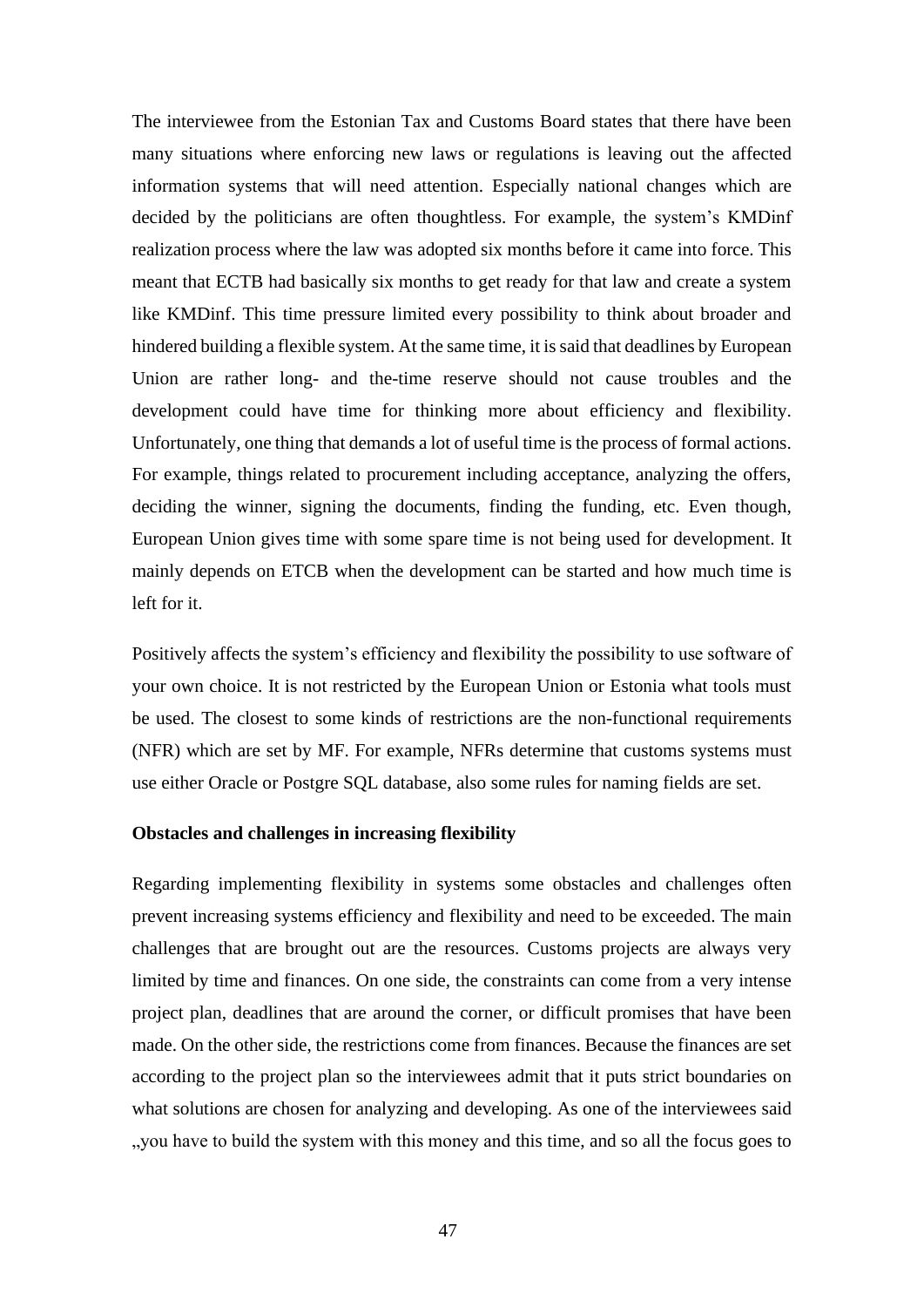creating this project and you can't think about what future might bring", so, unfortunately, the time and money cannot easily be found.

All respondents agreed that every extra cost, either financial or time, should be acceptable and is 100% essential to increase the system's flexibility and make it more sustainable. All systems might not require extra costs for flexible solutions but these are rather smaller ones. Customs systems are quite large with an expected lifetime of at least 7 years so these should be made as flexible as possible for accommodating later changes.

Interviewees acknowledge that seemingly easy change is not always easily implementable. It is admitted that even analytics' first estimation can go into conflict with later programmer's assessment and the first estimation needs to be enlarged. Also, comes out that client sometimes tries to make their own estimation on some changes they may want but this sometimes ends with slap on the wrist because the estimation was too optimistic and the actual number of resources that are needed are much higher.

As already many times mentioned, analysis is a really important part of developing a system. Strong, detailed, and thorough analysis can bring benefits when weak, not thought through, and lacking analysis can cause many problems and affect the system's lifetime. For one example can be brought out one thing from the system's KMDinf development. There were great challenges regarding identifying persons which came out quite late in the process. This clarification caused the need to change many parts of the Agregaator's algorithm. Even now, nobody still does understand how the client and developer understood each other so differently and how it did not come out earlier. The other bad example comes from the system LUBA. LUBA has entailed many expenses because of its complicated structure. Every change that is needed to introduce this system is complex and requires some kind of programming. It is a sweet situation for developers but quite unpleasant for the client who needs to pay for that.

Other obstacles for creating a flexible information system that is brought out are actually the requirements and restrictions which can come either from business needs or technical capabilities. Hereby are not meant the specifications and documents that are taken for the foundation of the system but the technical solutions and how these can affect other related functionalities. For example, one interviewee brought out an issue from one system which was built basically on user stories. Every user story was taken as a separate business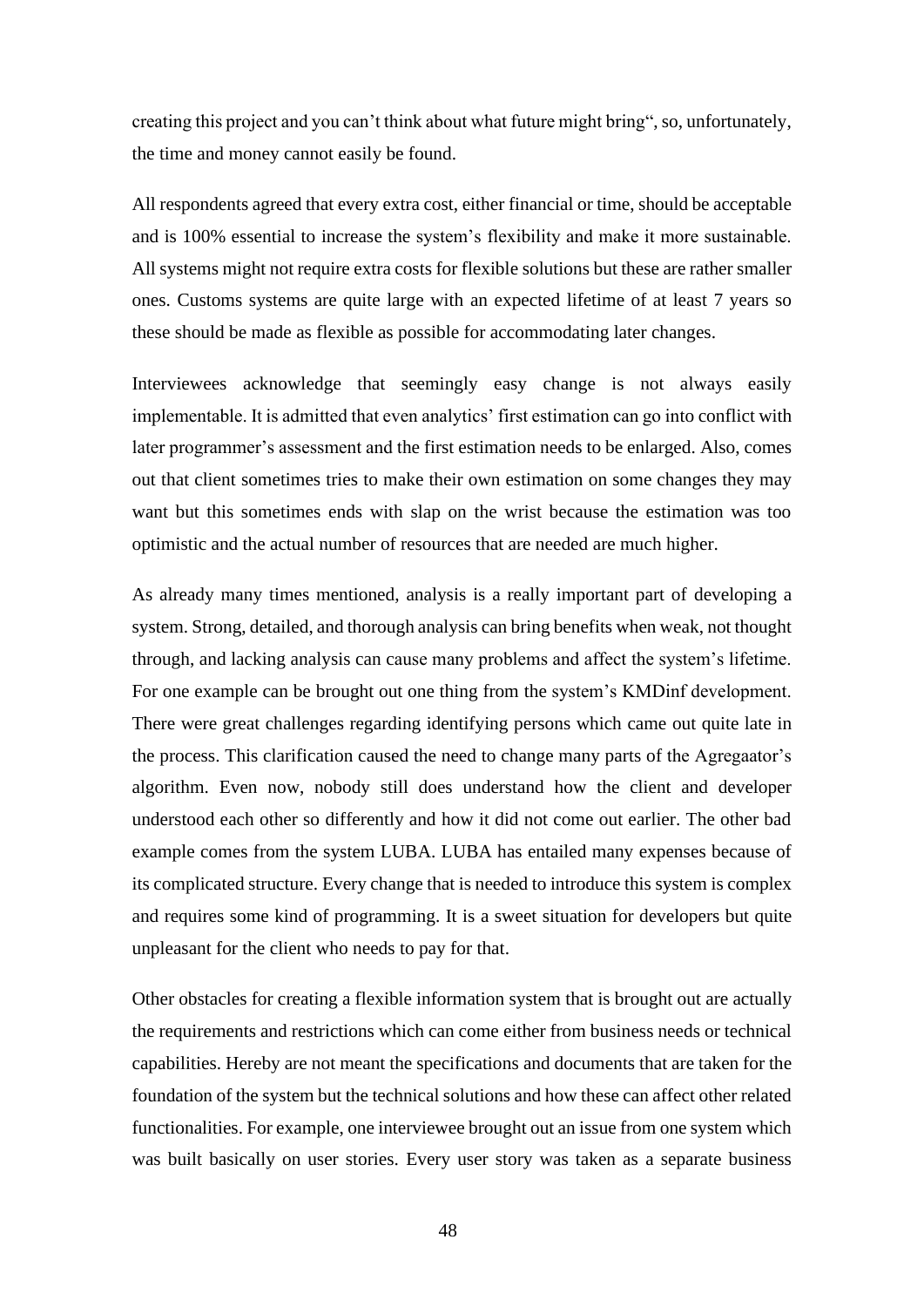process and all the logic was written into each separate story. This kind of approach caused many troubles with overlapping parts because when something was changed it should have been changed also in other processes where the same part was in use but unfortunately, it was usually forgotten or just all the places could not be found. To prevent these kinds of problems respondents emphasize the importance of state machines. State machine should be the centric place where all the data operations are written. This approach enables to have a better overview of the business logic and helps to prevent situations where the same thing functions differently with reasons unknown.

#### **System management**

As it came from the interviews that system management is not only about database management but it plays a great role in the system's general structure. It turned out that customs databases cannot be taken unequivocally. Every system has its own purpose. Every solution made or every database created has to fulfill its own purpose. Lately, the chosen approach is to create databases that are more normalized and reduces redundancy. Although, some interviewees admit that this is not always appropriate and beneficial to every system. For example, system MAIS's database has some amount of data that is duplicated. This form was chosen because of certain reasons so that storages inventory information could be promptly accessible. Also, the solution for system KMDinf Agregaator's database is quite original, even the interviewee said "it is the most hideous thing I have ever seen". The database structure is totally denormalized and everything is put together into one enormous table. This solution also has its own reasons and purposes. Even though when the solution does not seem very practical and easy to be managed in the beginning it is not always the case. Agregaator's database is built on a complicated algorithm but is not so difficult to change and also the huge denormalized table can quite easily be alternated.

One of the respondents acknowledged that on one side it is tried to create a database that is more optimal and relational so they could decrease redundancy but at the same time they are making the databases even more complex by distributing everything so changing these are even more complicated. The interviewee brought out that there should be put more emphasis on the fact that it could be simply changeable after, but so far it feels that all the emphasis is put on the first creation to find an efficient solution.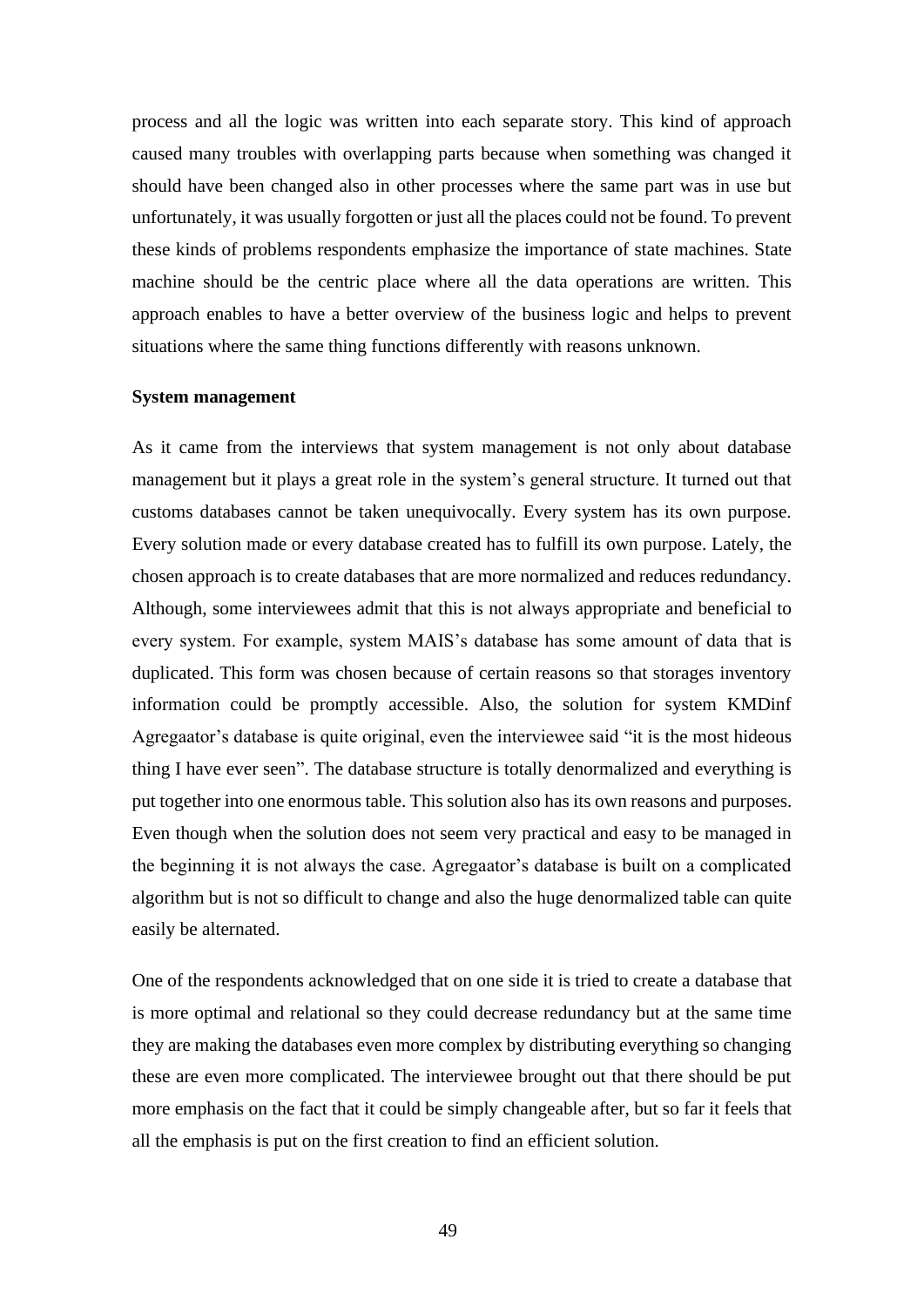Also, important in meeting European Union requirements is to understand the messages communicated between the systems. European Union has defined these as XML messages and has set requirements for them. It is necessary to understand that this actually already puts in place the data model. Interviewees also say that in last years they are not putting much emphasis on creating a new database but rather analyze and build everything upon the XML messages and their structure.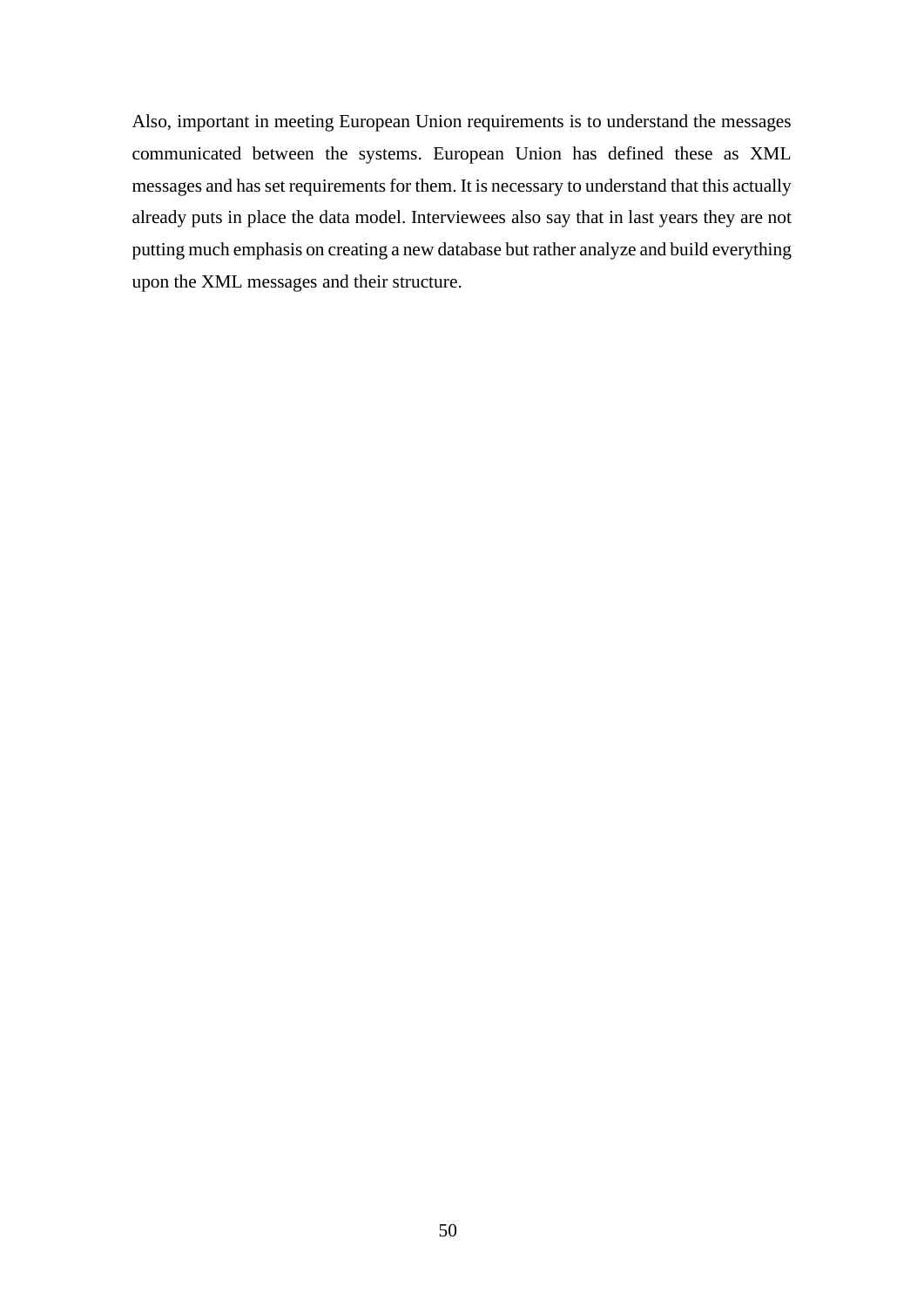### **5 Discussion**

This paragraph brings out this thesis' qualitative analysis' results with the author's analysis. In this chapter, the author will answer the research questions that were established in the first chapter. The questions will be answered based on the theoretical framework together with the literature review and most importantly the results from interviews in the form of the themes from the previous chapter. Firstly, the sub-questions are answered and after the answers are together the author will compose an answer to the main research question.

### **5.1 Outcomes of The Research**

#### **SRQ1 "How can future prediction be developed with the most accuracy?"**

Given today's information society's rapid growth, systems must take into account the possible changes in the later stages of the system's life. For the system to remain sustainable and later changes to be implemented without any high cost and effort, it must be developed as flexibly as possible. In this research the author has set a concrete definition for flexibility which was brought out in the first chapter: "flexibility as something that measures and determines system's capability to respond to predicted and also unknown changes in the information system". By this, the author clearly defines that flexibility as something that shows how responsive the system is. So, to improve the responsiveness we should improve the flexibility of the system. But what can be done to ensure that our system is ready to accommodate different possible changes with no big trouble?

It is clearly understood that every system's development should require some kind of analysis either business or systems but there are times when it is not taken as seriously as it should be. From the research, it came out that thorough analysis's importance is considered a very important part of the system's creation. The analysis has to be a foundation for the created system. The analysis is not only about writing documents it is everything from the very beginning starting with the first contact with the client. The analysis should be built around the business processes, the big picture of the business should be made clear and understood. It is necessary to listen and be attentive by paying attention to every little detail that could give insights into future doings.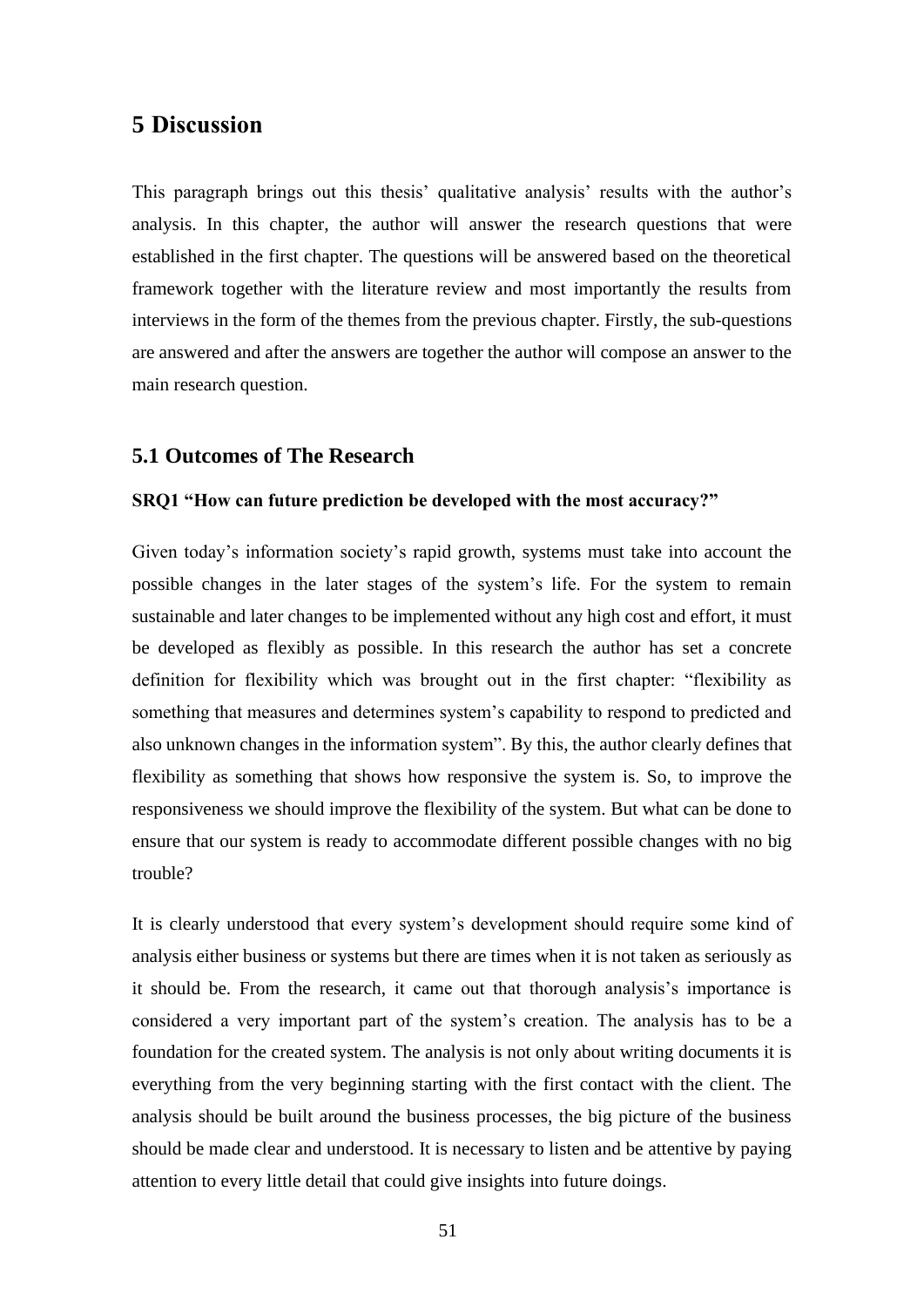Predicting the future is not always easy. Every extra work has to be thought through whether it is necessary or not. It is important to consider every information that is known about the future and the changes that the system might have. For example, for the Estonian Tax and Customs Board systems, the MASP should be considered when creating new systems or implementing new functionalities. The MASP can help to understand what might need more emphasis to predict future activities in the best possible way. The previously mentioned need for the big picture and thorough analysis is also necessary for predicting the future. They can hold hidden information which can help to create a more flexible system.

Another thing that can be thought about for predicting the future is the structure of the system. It has to be built in a way that can accommodate change without a big effort. Putting together a system's architecture has to take into account the specifications and exceptions of the system. It has to be understood what parts of the system might require constant changes. In the examples of ETCB systems, the positive experience has been brought by allocating profiles and rules from the overall systems code. The rules and profiles are seen to be more changing parts and can be changed rather easily, sometimes even without any participation from programmers.

Regarding creating new systems or implementing new amendments these activities should always include management. Managing new processes with transparency and openness is crucial for adopting changes among business employees. For ensuring that changes are implemented and set with the most accuracy it is useful to include as many people as possible to make sure that every specification and exception are studied. Good governance is essential to ensure employees' trust towards managers of the business.

To conclude, it can be said that it is necessary to analyze everything very thoughtfully, create solutions with more generalizations, and include employees were possible to increase the accuracy and efficiency of predicting future changes.

### **SRQ2 "How can rules and regulations from the European Union affect the flexibility of the Estonian Tax and Customs Board systems?"**

Because of today's European Union's goal and ambition to move towards digitalized information society every regulation and legislation they give out guide member states towards the goal. By ensuring that the member states follow these ambitions the EU has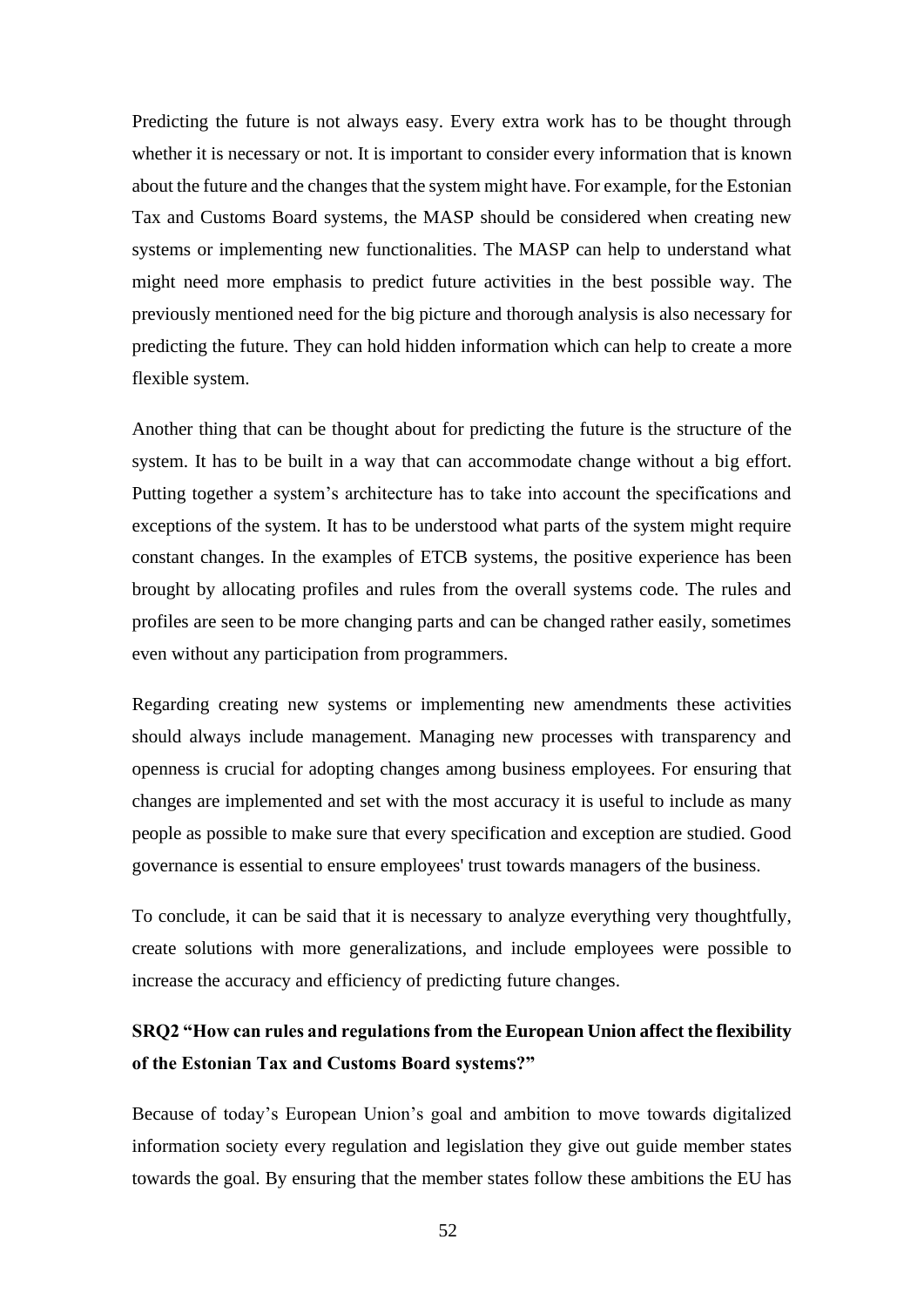obliged them to comply with the specifications which can also help them for implementing different solutions.

The EU's specifications and plans have rather longer deadlines so countries should have enough time to implement necessary requirements, but it is completely up to each system owner to do it themselves. One of the Estonian IT architecture's principles for interoperability systems, as mentioned in the first chapter, is flexibility which should lead to creating systems in a way to reduce the public sector's costs on information technology. The specifications set by the European Union are well defined and the needs and requirements are plainly brought out.

After the EU informs member states of new upcoming changes the countries need to start getting ready to release the changes on the given deadline. The positive sides of this are the deadlines that are usually known in advance and give the countries enough time to prepare. Usually when a country has built all its systems according to the EU's specifications without many additional internal solutions then it should not be complicated to implement the new changes that the EU sets. So, to ensure that the EU's changes would be effectively implemented it is necessary to follow these specifications and reduce the internal solutions developments where possible.

Besides, member states need to follow the MASP and consider its set future developments. It is not mandatory to follow MASP thoroughly but it is definitely beneficial. It helps institutions for making plans and finds possible solutions. It gives an understanding of whether the system can manage with a more simple solution or needs a rather complicated one. In general, it helps to acknowledge if something is necessary to implement in a way one wants or no.

Different additional internal solutions that countries implement make their system less responsive to the EU's rules and regulations. The effect that these special solutions might bring can be unfavorable for the system. Extra solutions can require more resources and analysis for implementing required subsequent EU changes when at the same time having the system built according to the specifications given by the EU can bring benefits with a simpler implementation.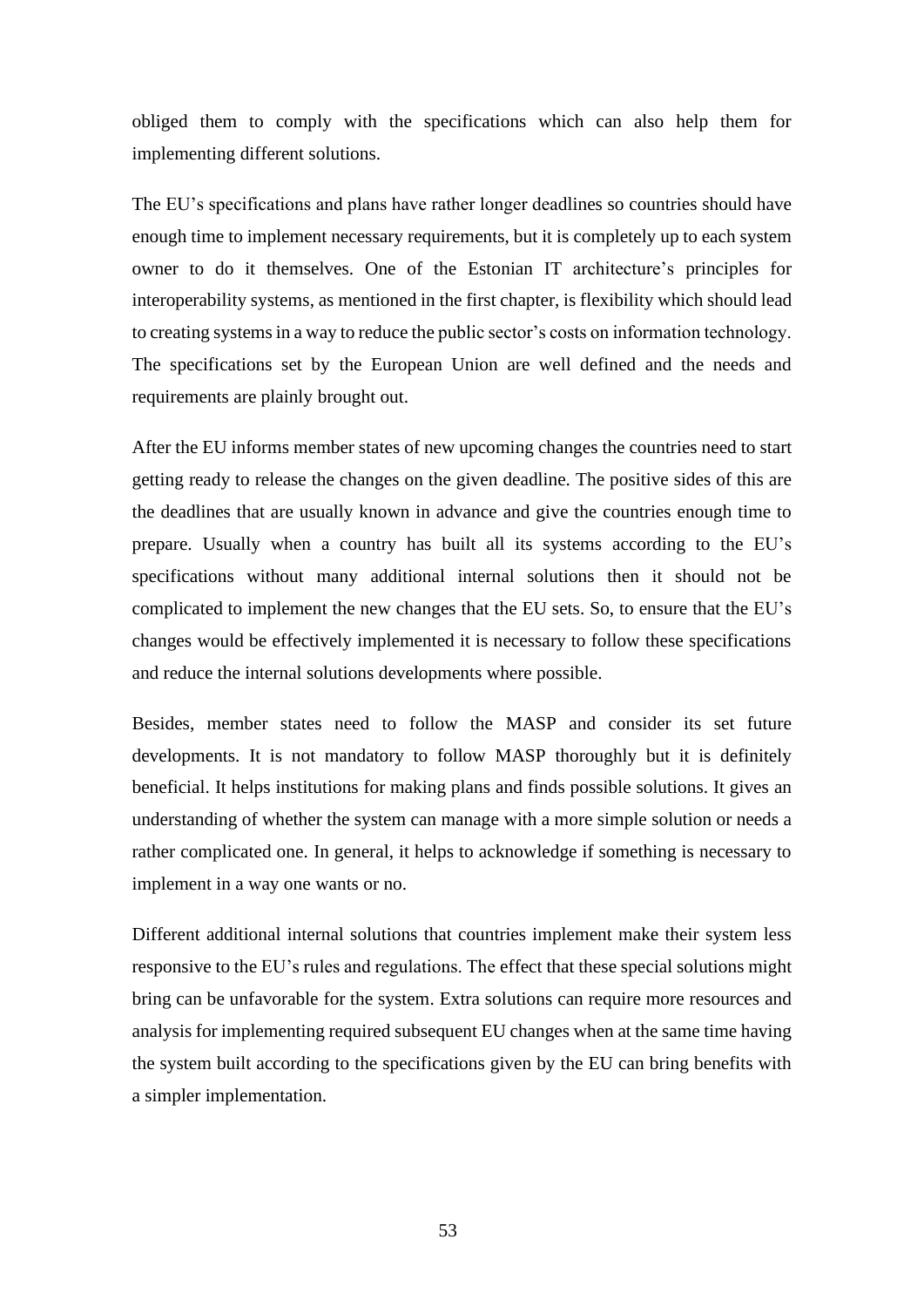#### **SRQ3 "How can a database be managed in a way that increases efficiency?"**

The Estonian Tax and Customs Board systems store and process data in many various ways. Every chosen database structure should meet the needs of its system. Even though member states have quite an open hand to choose the suitable way how to structure their database it is still necessary for the EU-specified systems to follow the European Union specifications and rules about the XML message exchange.

It has come out that the emphasis put on database's detailed creation is not that essential anymore. Lately, it has come more important to follow the written XML structures and define the database based on the XML messages. The possible changes can be operated by XML structures and it is important to acknowledge that every special solution decreases the system's efficiency and makes them more complicated. One of the aims for managing the system's database with the EU's written XML structure is to create readiness to accommodate possible subsequent changes from the EU.

#### **SRQ4 "Is the initial bigger cost that is spent on flexibility worthwhile?"**

It can be said that resource-related topics are causing distress in every project. Possible resources can cause many barriers and obstacles that organizations need to exceed. The main issues with resources regarding the Estonian Customs and Tax Board projects come from the need to change the initial project plan and to acquire extra money for that. It causes distress because of the formal process it requires. The procedure can be protracted and demand excessive justifications. The issues come up when the initial project plan is set but later during the development process, new requirements are needed to consider.

One of the solutions how to ensure that the project plan would not need many additional amendments and any extra money with a long and tiring process is not needed to acquire the initial plan and analysis should be made as thorough as possible. Detailed, thorough, and better-planned project plan leads to a more efficient and sustainable system that does not require that many additional resources later. The analysis also showed that most of the time when solutions that are chosen for their flexibility have brought benefits. All interviewees stated that every project should be put more emphasis on flexible solutions.

Unfortunately, it is not always very understandable for the project leaders that some required solutions are more expensive and complicated because of their different decision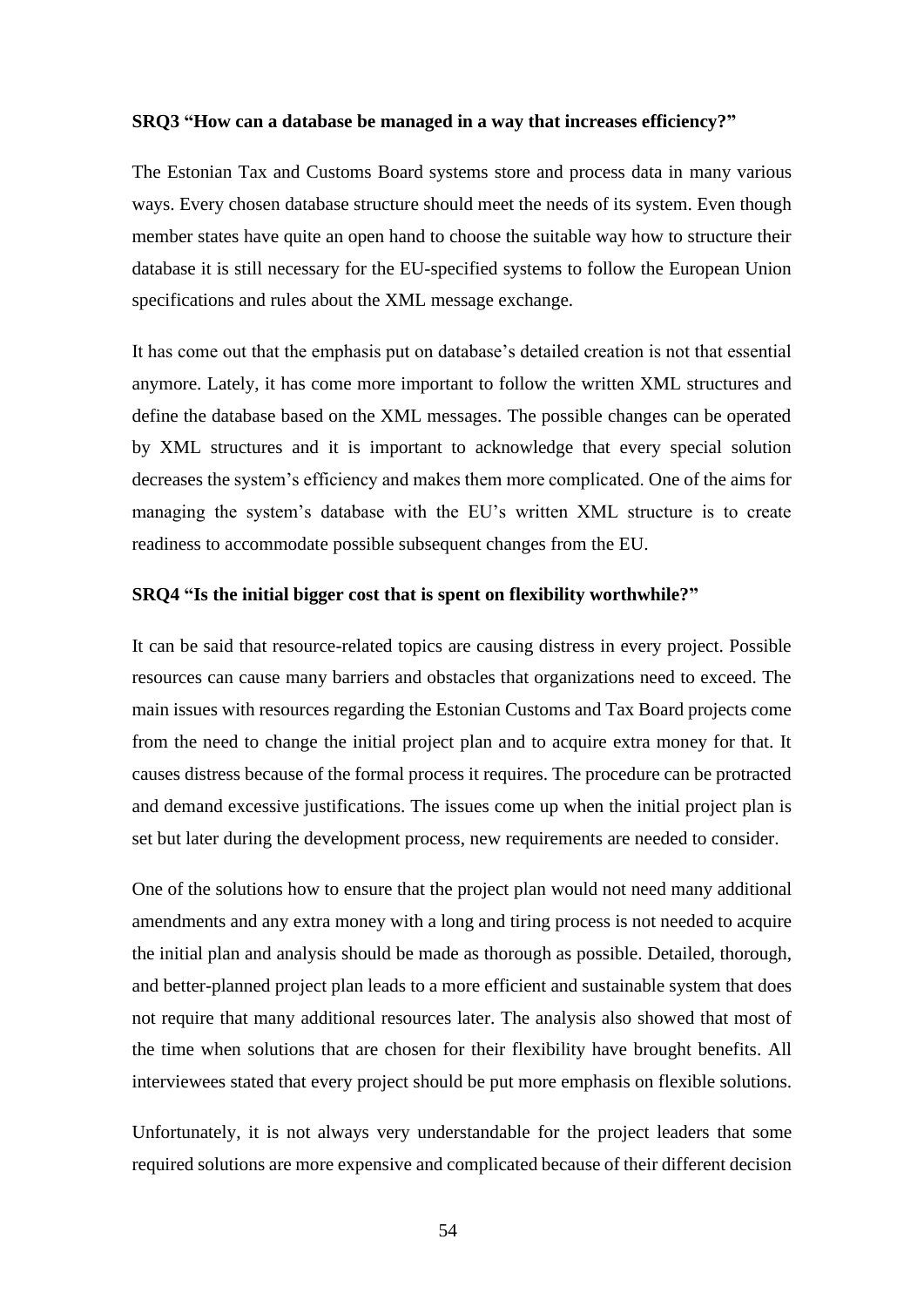that is necessary for being more flexible. They need more persuading and justified reasons. This all comes together in a good and thorough analysis which should point out subjects that might require a more flexible solution and which probability to change afterward is high.

This kind of approach should help to bring the leaders on board and to ensure them that the costs are necessary and worthwhile in a long perspective. This would also satisfy one of the aims of Estonian Interoperability which is to decrease the costs of the public sector's expenses on technological solutions.

# **Main research question "How can flexibility be improved when building a new Estonian Tax and Customs Board system?"**

The main research question was subdivided into four previously mentioned subquestions. So, for answering the main question the previous answers can be combined and it can be said that flexibility can be improved by a very good and thorough analysis including a clear understanding of the business processes and becoming acquainted with every unseen factor. Besides analysis, the other aspect which could help to improve the system's flexibility is the generalization in the system's development.

One of the possible challenges that have to be exceeded on the Estonian Tax and Customs Board side is the management of new or changed processes. It is not always substantial but is definitely important when more people are affected by the changes.

One of the obstacles to improving flexibility in the Estonian Tax and Customs Board systems is the formality. The needed resources (employment or money) for improving flexibility can come only through the managers and formal processes so every extra resource demand justification and detailed explanation. The costs that flexible solutions demand are the biggest obstacles for most projects but using the right ways they might be exceeded.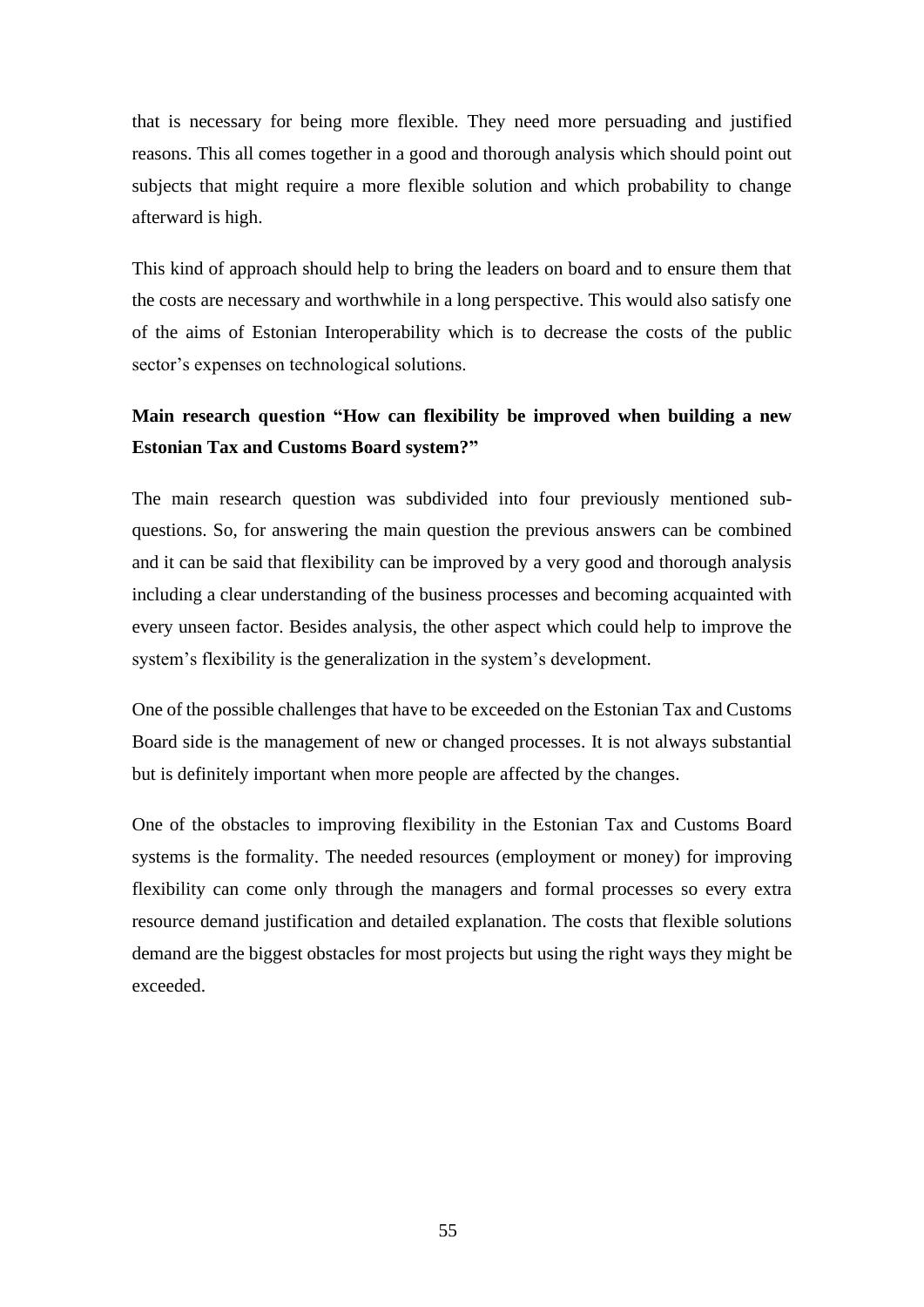### **6 Implementing Flexibility**

System flexibility can be affected by most of the processes of the business. Regarding this master thesis, the author chose one of the processes in the ETCB systems creation where she tried to improve the process to increase the system's flexibility. For modeling AS-IS and TO-BE models, the author used an open software called Bizagi Modeler.

Modeled AS-IS diagram describes the process from the system's initial analysis until the release of the first phase. It reflects the process that is done when a new system is needed to build. It can be seen in Figure 4 how the order is received by the development partner and how an offer is made followed by its acceptance. The diagram is not bringing out any specific loops but a group has been drawn that reflects the tasks which can be recurrent in a sense of the entire project period. As previously mentioned, this AS-IS model ends with the release of the first phase but could actually continue by going back to task 'Start phase'.

The author tried to increase flexibility in this process by adding meetings between the developer and ETCB's managers and officials into the sub-process 'Create an offer' which can be seen in Figures 6 and 7. The change helps to set down and define concrete needs already before putting together the project plan. Its advantages in decreasing the possibility to need to change the plan later and reduces the time of formal process for the ETCB. The formal process might be needed when new requirements come out not until the development period and are not suitable for the written project plan and would require more money. Changing project plans can be complicated and might require changes already in the development system. Regarding formal means, the new requirement can be quite time-consuming because of the processes it has to follow to request or justify the need for extra costs.

Setting down the right requirements already before the development is rather useful and beneficial. The solutions that will be chosen for the system's architecture can be more accurate. Also, during this initial analysis as was mentioned many times in interviews shall be thought about the future and the probability the future changes have. For this it is likewise important to talk to the officials, the real users of the previous system, to obtain this understanding and information. The AS-IS model shows that the creation of the offer does not involve participation from the ETCB side and so the analysis is all done by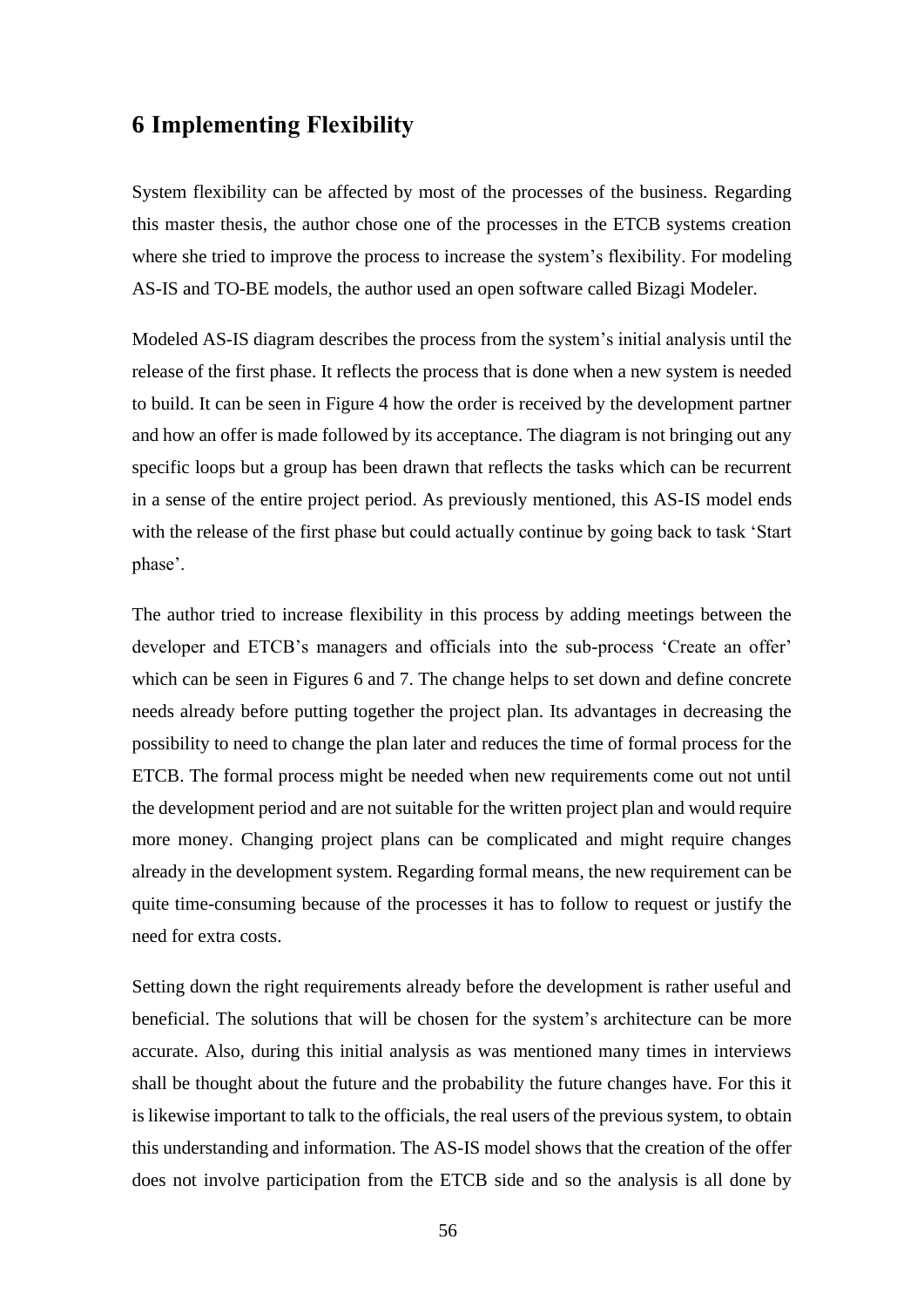developers' own understanding of the pre-analysis that is provided with the order. Unfortunately, the developer does not always know the system that well to think about everything and to write down every necessary requirement.

The TO-BE diagram would be a perfect solution regarding the analysis process where the involvement of the ETCB employees can be considered already in the process of the offer's creation. Altogether, it can be said that the author's idea with the TO-BE diagram can improve the system's flexibility and might benefit in reducing costs.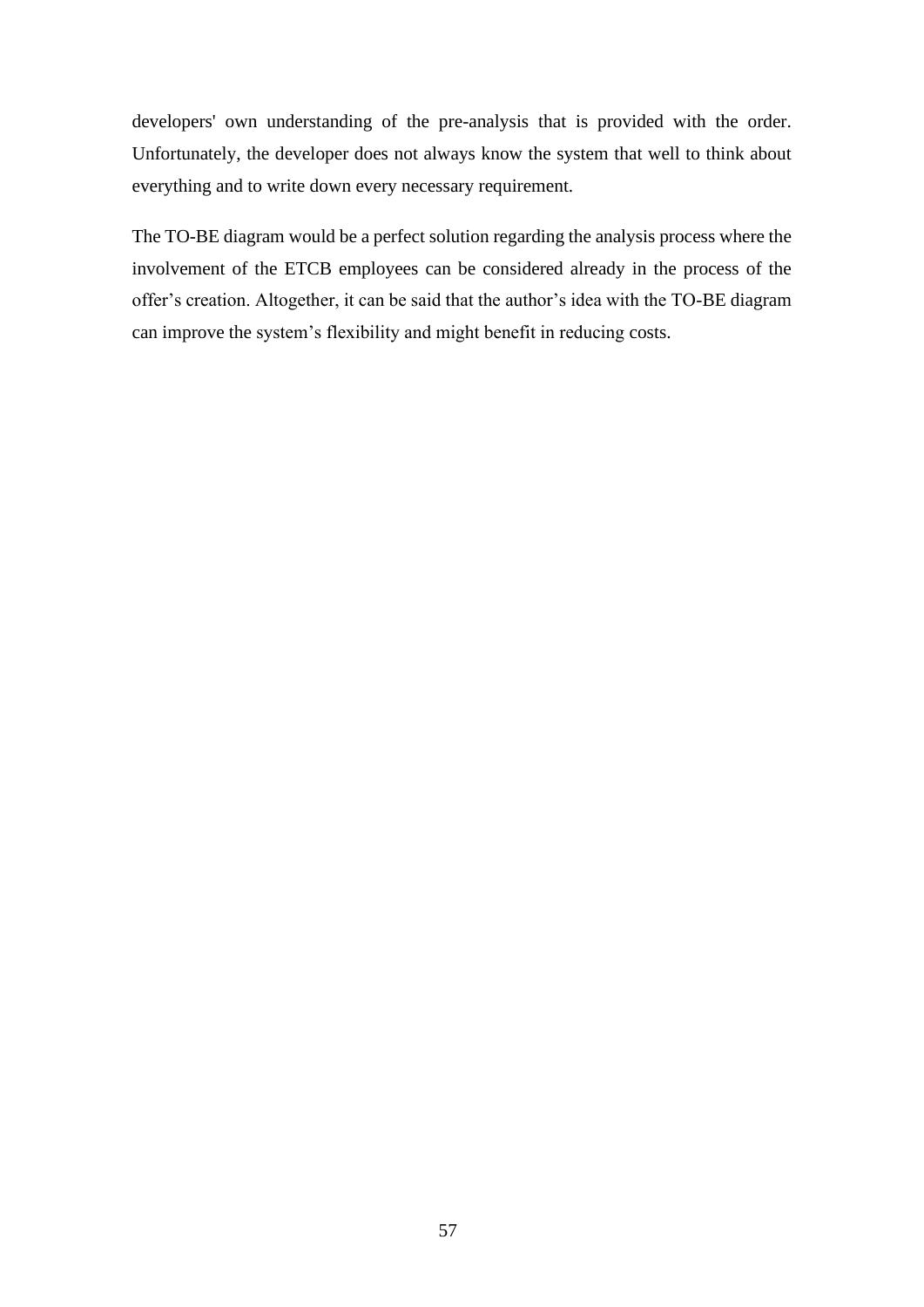



Figure 4 AS-IS process model



Figure 5 AS-IS sub-process 'Create an offer'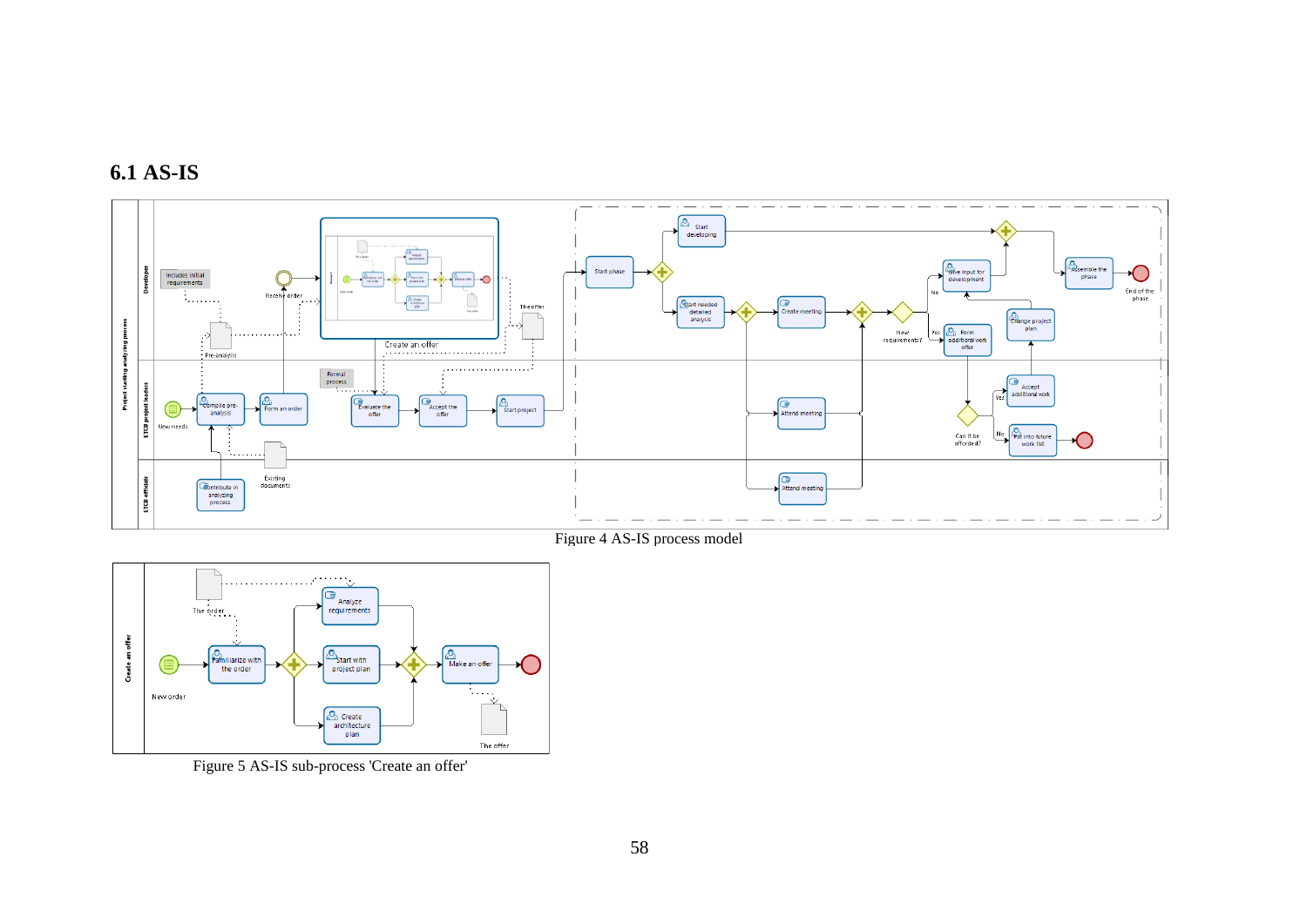



Figure 6 TO-BE sub-process 'Create an offer'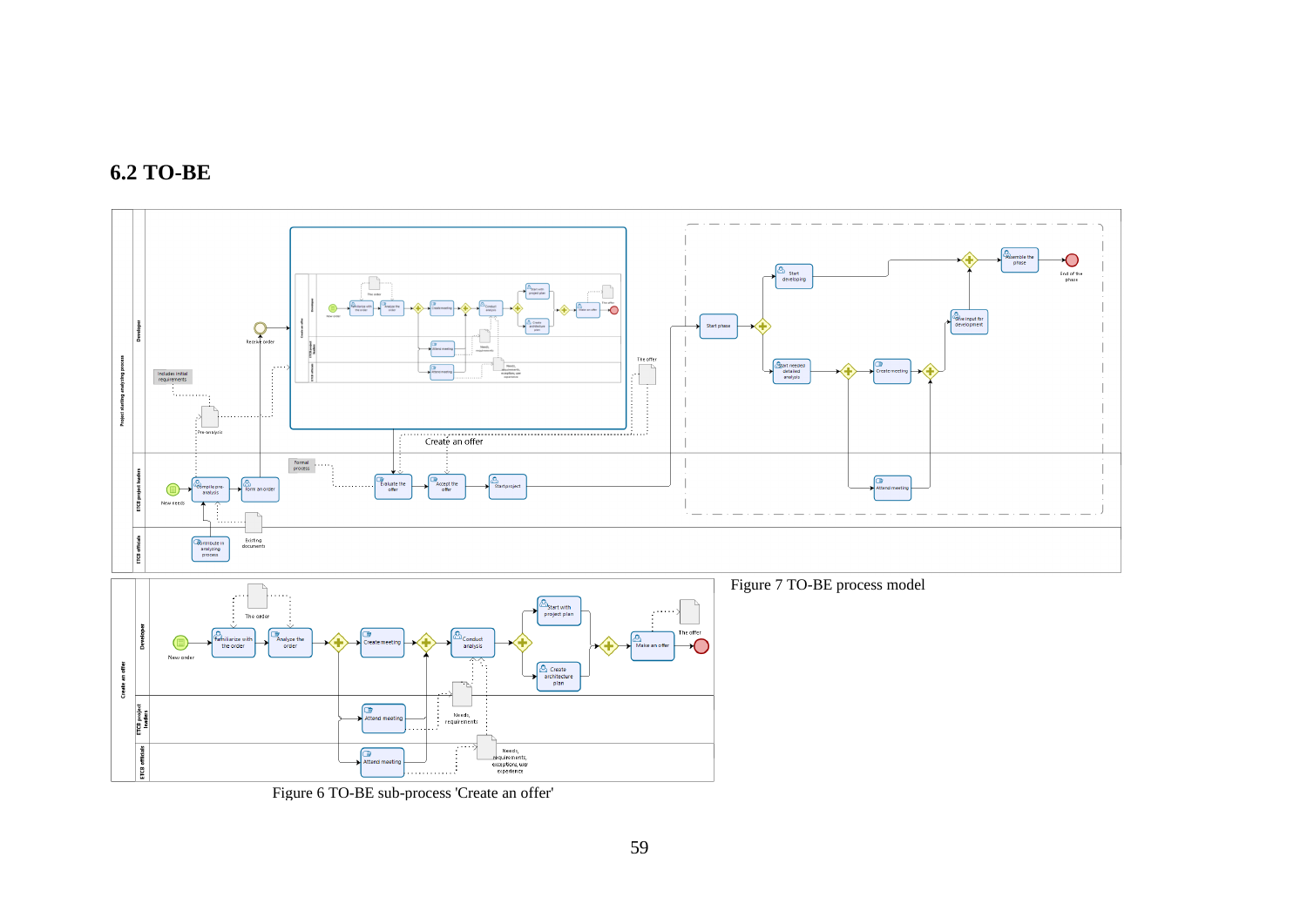### **7 Recommendations**

Based on the interview responses and the analysis which has been conducted the author will provide some recommendations for increasing flexibility in the Estonian Tax and Customs Board systems. While the interviewees brought out many factors that might affect the system's flexibility and several processes that can be improved, the author will emphasize only a few of these that were brought out more often. The recommendation will be put together based on these previously mentioned factors and the author's personal opinion on the necessity of increasing flexibility. It has to be mentioned that the models described in the previous chapter are also part of the recommendations given by the author. The TO-BE model is a suggestion for improving the process of analysis in regards to flexibility. In this recommendation chapter, the author will give rather a general overview of the overall project's development improvement.

Firstly, every project should set down a clear purpose for its creation. The aim cannot always be only to implement new requirements or to change some technical solution the purpose of the system should also satisfy other aims that are set for the Estonian Information systems. For example, like noted in the first chapter costs of the IT solutions in Estonian Information systems should be reduced. This should also be one of the triggers for the ETCB to build a system sustainable and flexible enough to not require too many extra costs afterward to change it. Everything should be done in the best possible way already with the initial project plan and analysis.

Secondly, as mentioned one of the recommendations the author provides is about the analysis that was modelled in the previous chapter. The analysis process should have a concrete structure depending on what is the goal and on how the system will be built.

Thirdly, the author considers it important to point out the generalization of IT solutions in systems. More generic solutions enable the system to be more flexible in a sense of accommodating other requirements' needs. Even though, if this flexibility of this generalization does not seem beneficial at first it should not be left out because the effectiveness can come out later during the system's lifetime when there will be changes to implement.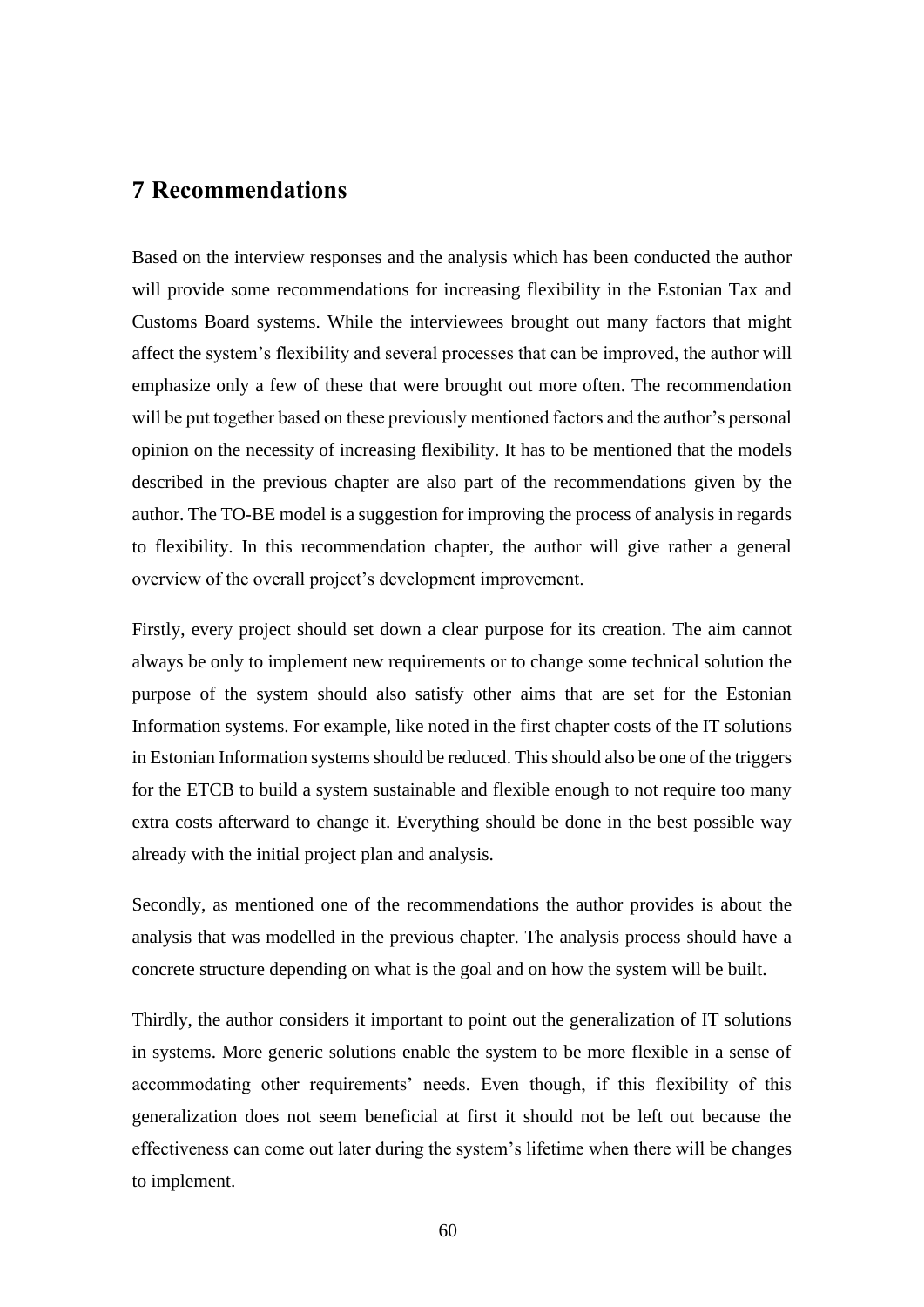Lastly, one of the most important parts of any project's development process is the team. By the team, the author means people from the developer's side and also from the ETCB's side. The people who are involved in this process have to be competent, they have to know the field, they have to know how to search for hidden exceptions and they have to be familiar with the goal of the project and pursue it. The participants have to understand their role and its importance and to behave according to that. It is essential to understand the importance of the time and money the project has built on.

To sum up, the author highly recommends that flexibility would be taken as an essential part of every system's creation process. These recommendations ought to achieve the success of the system's creation in a long run. However, it has to be understood that these suggestions are rather general and have to be adapted and clarified according to one's system.

### **7.1 Limitations**

The main aim of this master thesis was to study the flexibility of the Estonian Tax and Customs Board systems. However, these systems were researched based on only one organization's work but the ETCB has many different development partners who are related to their developments. Therefore, it has to be acknowledged that the results of this thesis might be a little bit tilted by this one organization's point of view. Ideally, the research would benefit a lot when confirmation about this topic's importance would be given also by these other partners.

Other limitations can be brought out from the experts that were chosen for this research where six of them were from Cybernetica AS and one from the ETCB. It was realized from the answers that it would be useful to get more insights from the ETCB employees. In addition, to the interview method, the questionnaires could have also been prepared to involve more people who are also dealing with processes of these systems. Unfortunately, in this context, it was not reasonable to carry out because of the time consumption the analysis process could have demanded. Also, in addition to interviews and questionnaires, another beneficial method for this research would have been an observation approach. Although the interviews provide a good understanding of how the work is done, the observation method would have provided a clearer understanding of the ETCB's work processes and helped to provide more specific and precise recommendations.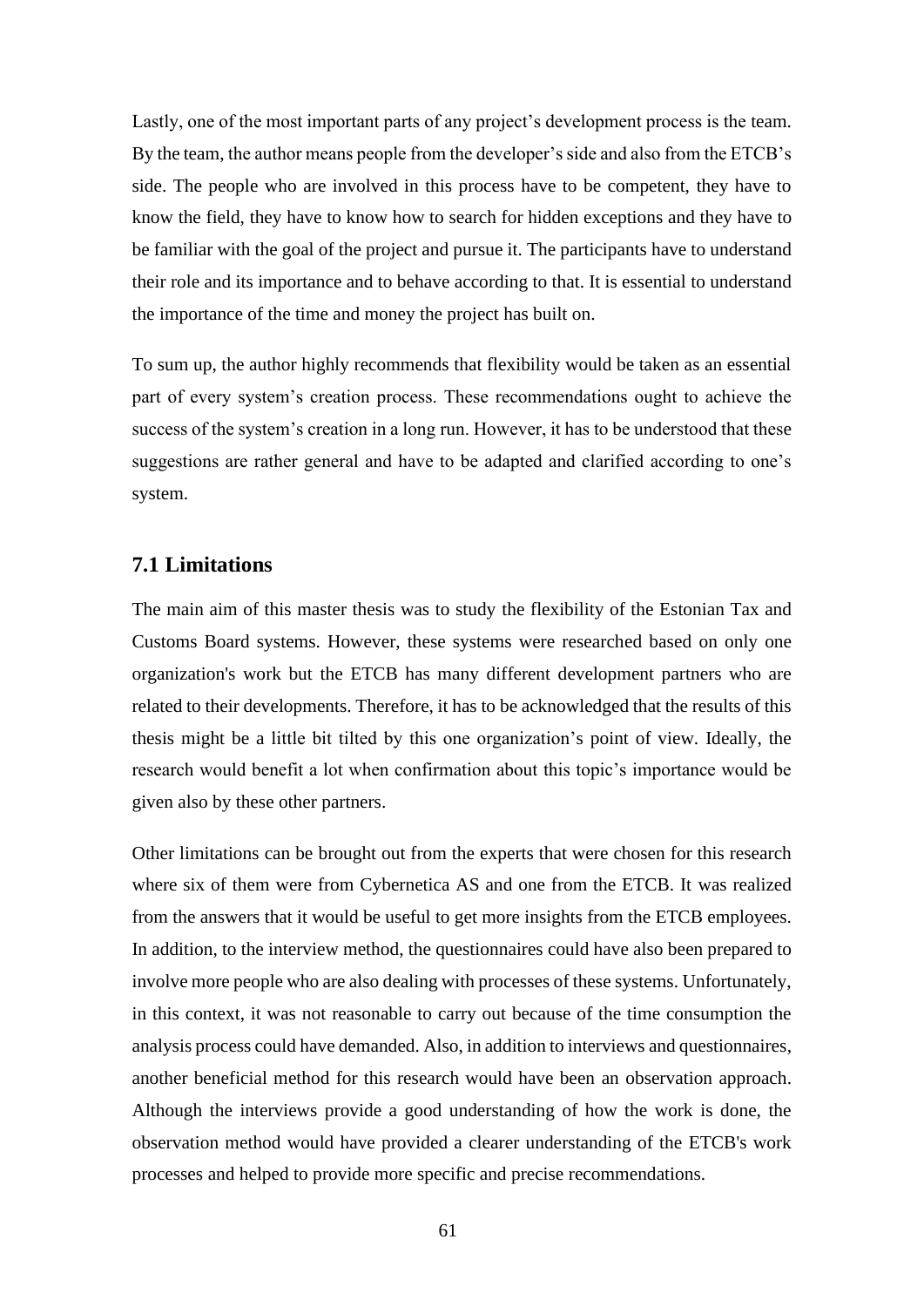Unfortunately, the observation method could not have been performed because of the current situation in the world. The pandemic restrains the possibilities researchers have for conducting research. Because the observation method should have been mostly conducted in person then it was not possible to use this approach for research. Although the situation also limited the interviews the author had to do, she still managed to perform three interviews face-to-face.

### **7.2 Future Work**

Considering the relevance of this study the topic should be researched more and even further. One course that the additional research could take is to study more the work on the ETCB side. This research was done using insights from the developers' point of view but as it came out from the research many decisions have to be made by the client. So, it could be beneficial to involve more people from the ETCB to study possibilities to improve flexibility in their systems.

Also, one of the possibilities for future work on this topic could be a more detailed study on a specific system's development process. This could include one whole system's creation process observation and mapping of necessary components which would start with an analysis process from the ETCB side, followed by different formalities and later examination of the system's creation process from the developer's side.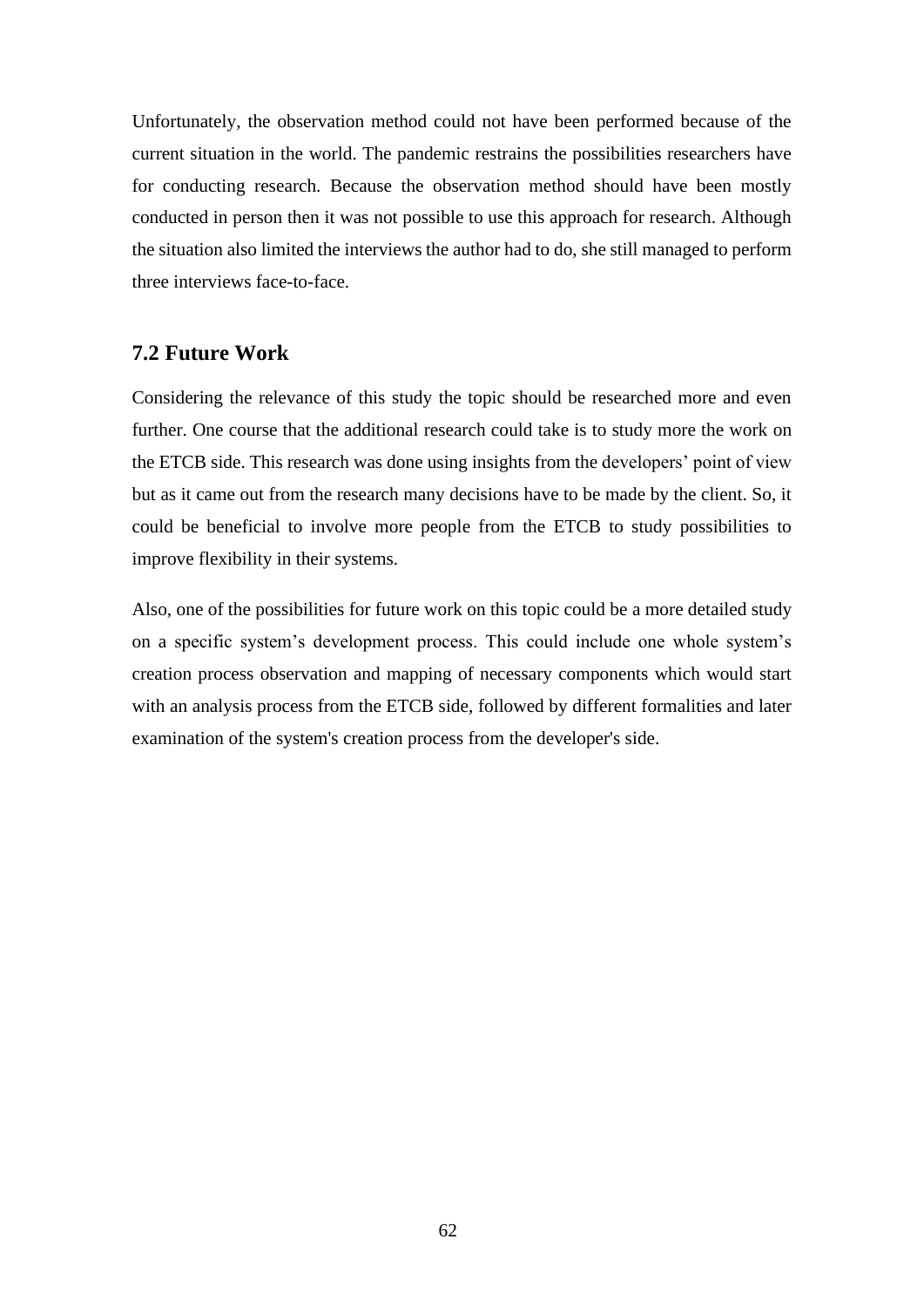### **8 Conclusion**

In this chapter, the author will conclude this master thesis research by bringing out the aim of this work, what was done and what was found out. The main problem that the author wanted to tackle was the flexibility in the Estonian Tax and Customs Board systems. The objective was to research three different ETCB applications and find out information that could help the author to understand the need for flexibility and how and in which direction it could be improved.

For analyzing this topic, the author conducted 7 interviews by using qualitative research methodology which gave her a broad understanding of the development process concept in the ETCB systems creation. The results were studied and the themes were assembled based on these.

The analysis showed that flexibility is considered to be a very important part of a system's creation and should definitely be considered from the very beginning. The benefits might not appear right after the development but will bring advantages tomorrow or the day after that. It can cause more troubles in the beginning and might require extra expenses but all this will be profitable and worthwhile. The author provided some recommendations (chapter 7) based on the results from interviews and the analysis that was done.

One of the challenges that the Estonian Tax and Customs Board might face by changing their development process is the people and also the change management. For people to be more enthusiastic and eager to adopt new changes they have to be involved in the process so that they can feel the need for existence and usefulness. The other obstacles which the ETCB might face are the resources. It has to be well defined and explained why something is needed and for that, the author modeled the TO-BE diagram to give the interpretation to change the structure of the project to make it easier to understand the quantity of the needed resources.

The system's development process could bring benefits when researching this topic more from the Estonian Tax and Customs Board side in the future. It can help to understand how flexibility is considered in this institution and give insights for increasing it.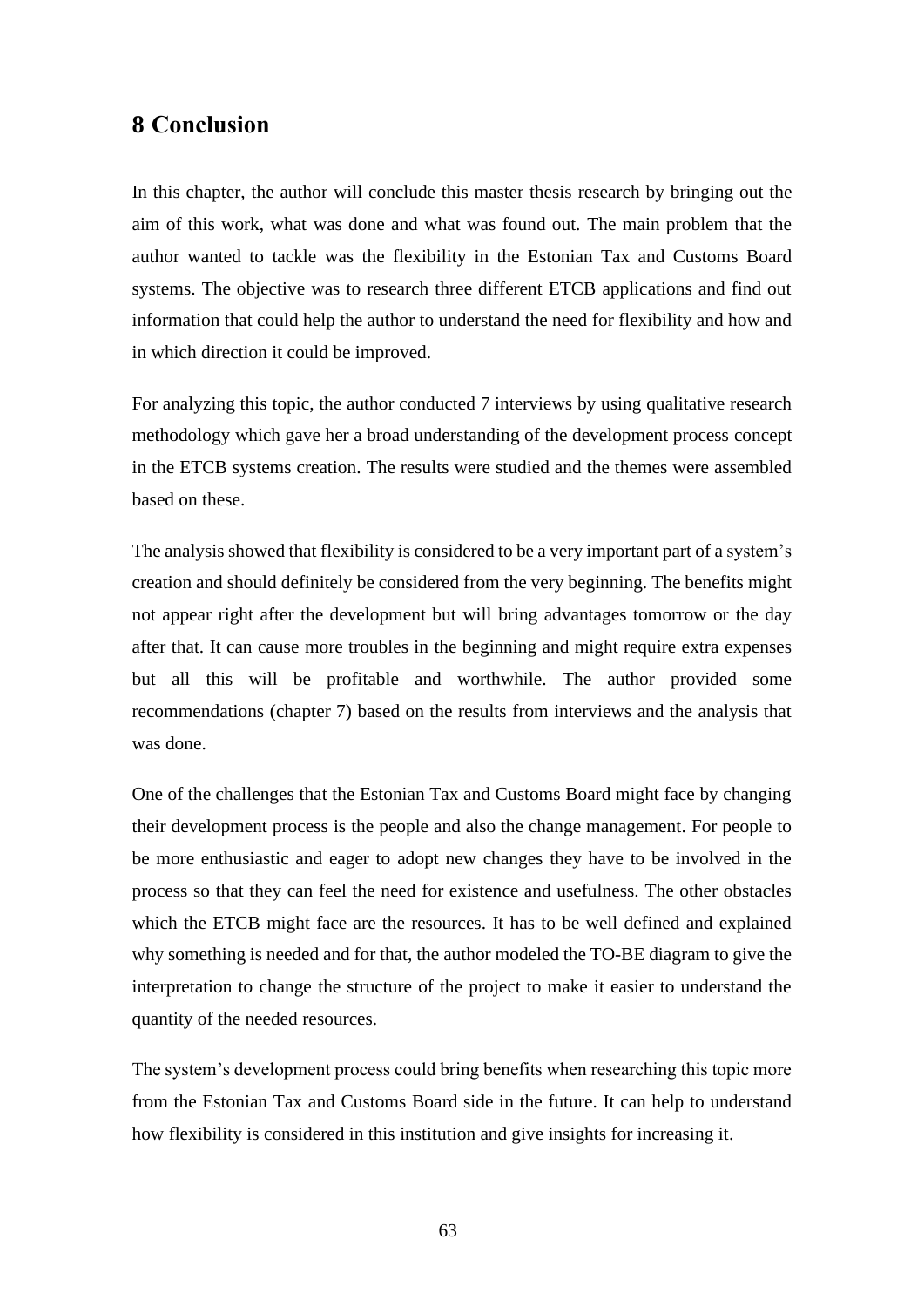# **References**

- [1] S. T. Hussain, S. Lei, T. Akram, M. J. Haider, S. H. Hussain and M. Ali, "Kurt Lewin's change model: A critical review of the role of leadership and employee involvement in organizational change," *Journal of Innovation & Knowledge,* vol. 3, no. 3, pp. 123-127, 2018.
- [2] "Flexibility in information systems," [Online]. Available: https://www.civilserviceindia.com/subject/Management/notes/flexibility-ininformation-systems.html.
- [3] D. Luthy and K. Forcht, "Laws and regulations affecting information management and frameworks for assessing compliance," *Emerald Publishing,* 2006.
- [4] A. Uzialko, "5 Big Regulatory Changes That Could Affect Your Business," 2018. [Online]. Available: https://www.businessnewsdaily.com/7671-regulatory-issueschanges.html.
- [5] Rahandusministeerium, "RIIGIHANGETE JUHIS," Tallinn, 2014.
- [6] M.-. j. K. R. i. osakond., "Riigi IT arhitektuur," Tallinn, 2007.
- [7] M.-. j. Kommunikatsiooniministeerium, "Riigi infosüsteemi koosvõime raamistik," Tallinn, 2011.
- [8] M. Pattak, "TUHANDEEUROSTE ARVETE DEKLAREERIMISE KOHUSTUSE MÕJU ETTEVÕTTE KONKURENTSIVÕIMELE NIN MAKSUPETTUSTEGA VÕITLEMISELE," TALLINNA TEHNIKAÜLIKOOL, 2015.
- [9] Riigikogu, "Käibemaksuseadus. Riigi Teataja," 01 05 2020. [Online]. Available: https://www.riigiteataja.ee/akt/111072014014?leiaKehtiv.
- [10] "Tollideklaratsioonide töötlemise süsteem Complex," [Online]. Available: https://www.emta.ee/et/ariklient/toll-kaubavahetus/tollisusteemidekasutajatele/tollideklaratsioonide-tootlemise-susteem.
- [11] "Declaration processing system Complex," [Online]. Available: https://www.emta.ee/eng/business-client/customs-trade-goods/itsystems/declaration-processing-system-complex.
- [12] "IT systems SADHES, EMCS, MAIS and ADEK," [Online]. Available: https://www.emta.ee/eng/business-client/excise-duties-assets-gambling/itsystems-sadhes-emcs-mais-and-adek.
- [13] EUCIP, "Andmed ja informatsioon," [Online]. Available: https://eopearhiiv.edu.ee/ekursused/eucip/arendus/211\_andmed\_ja\_informatsioon.html.
- [14] V. P. Nanda, "The "Good Governance" Concept Revisited," *Sage journals,* pp. 269-270, 2006.
- [15] R. F. osakond., "Valitsemine. Juhendmaterjal täidesaatva riigivõimu asutustele.," 2011.
- [16] K. Holm, Hea valitsemine: käsiraamat tänastele ja tulevastele vabaühenduste valitsejatele, Tallinn, 2007.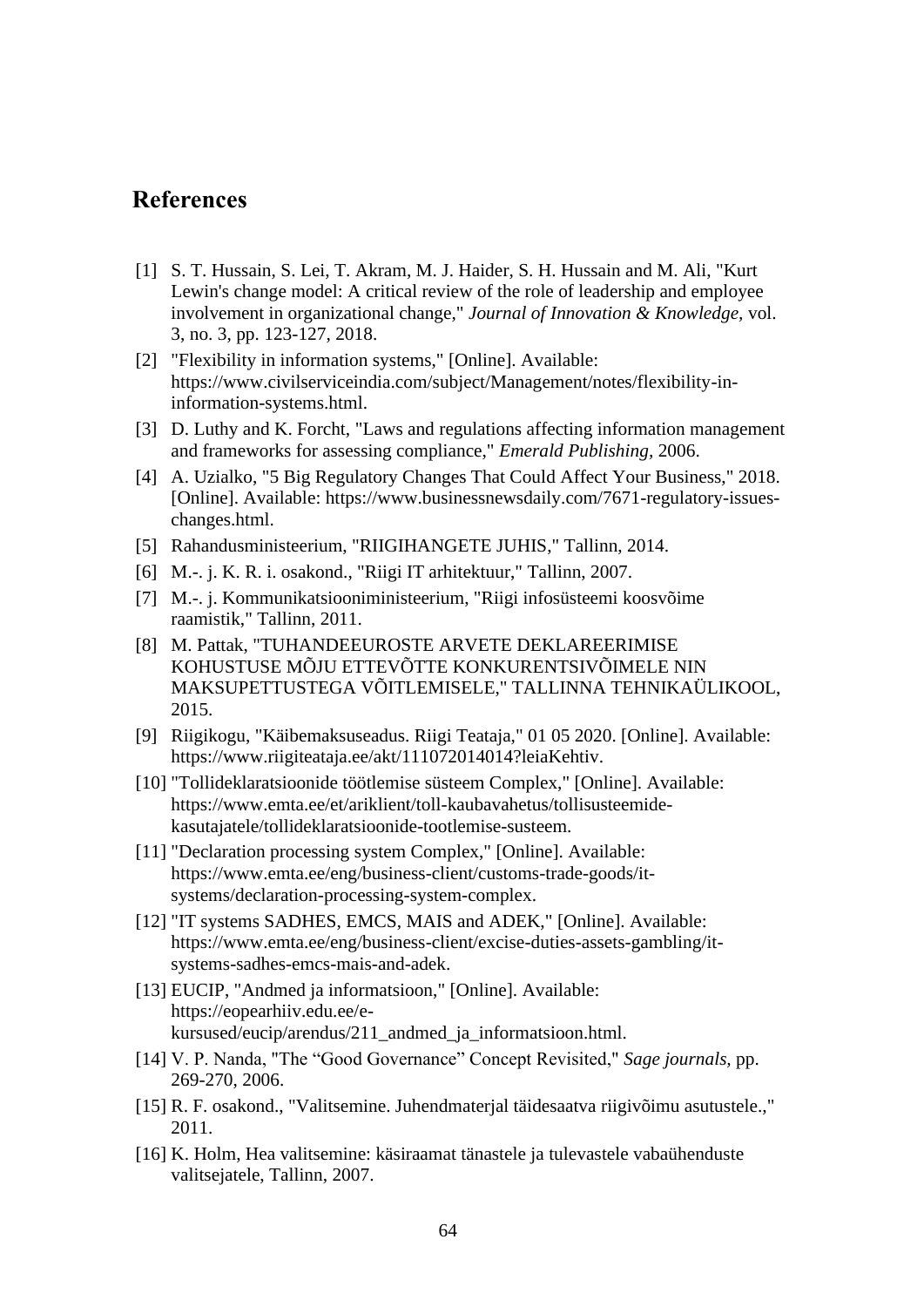- [17] Rahandusministeerium, "Ühtne hindamismudel (CAF). Avaliku sektori organisatsioonide parendamine läbi enesehindamise," 2013.
- [18] A. V. Looy, M. D. Backer, G. Poels and M. Snoeck, "Choosing the right business process maturity model," *Information & Management,* vol. 50, no. 7, pp. 466-488, 2013.
- [19] T. Creasey, "The five tenets of change," [Online]. Available: https://blog.prosci.com/webinar-recap-five-tenets-of-change.
- [20] K. Linno, "Keskastme juhi roll muudatuste juhtimisel," 2014.
- [21] "Muudatuste juhtimise 5 põhimõtet," 2019. [Online]. Available: https://www.changepartners.ee/muudatuste-juhtimise-5-pohimotet/.
- [22] M. Younkin, "Prosci Change Management Methodology," [Online]. Available: https://peopleelement.com/prosci-change-management/.
- [23] K. Cherry, "Kurt Lewin and Modern Social Psychology," 2020. [Online]. Available: https://www.verywellmind.com/kurt-lewin-biography-1890-1947- 2795540.
- [24] R. Nõmmik, "Muudatuste juhtimine organisatsiooni tegevuspõhimõtete ümberkujundamisel Telia Eesti AS suurkliendihalduse näitel," 2018.
- [25] S. Rattner, "What is the Theory of Constraints, and How Does it Compare to Lean Thinking?," 2006.
- [26] E. M. Goldratt, Theory of constraints, North River Press, 1999.
- [27] M. M. Kalev Kaarna, "Piirangute teooria rakendamise võimalusi juhtimises".
- [28] J. G. Franz Schober, "How much to spend on flexibility? Determining the value of information system flexibility," *Decision Support Systems,* 2008.
- [29] J. Gebauer and F. Schober, "Information System Flexibility and the Performance of Business Processes," 2005.
- [30] R. Miller, B. Johnson and W. W. Woolfolk, "UniverSIS: Flexible System, Easy To Change," *The EDUCAUSE quarterly,* 2002.
- [31] A. Cordella and I. Federico, "Information systems in the public sector: The e-Government enactment framework," *Journal of Strategic Information Systems,*  vol. 19, no. 1, pp. 52-66, 2010.
- [32] E. Commission, "Digital Public Services. Digital Economy and Society Index Report," 2020.
- [33] E. Commission, "Integration of Digital Technology. Digital Economy and Society Index Report," 2020.
- [34] E. Commission, "Digitaalmajanduse ja -ühiskonna indeks (DESI) Eesti," 2020.
- [35] "Administration system for the state information system RIHA," 2020. [Online]. Available: https://www.ria.ee/en/state-information-system/administration-systemriha.html.
- [36] "Riigi infosüsteem," [Online]. Available: https://abi.ria.ee/riha/riigi-infosuesteemja-riha-olemus-ning-pohimotted/riigi-infosuesteem.
- [37] "RIHA kui protsess," [Online]. Available: https://abi.ria.ee/riha/riha-protsess/rihakui-protsess.
- [38] "X-teega liitumine," [Online]. Available: https://abi.ria.ee/xtee/et/x-tee-juhend/xteega-liitumine.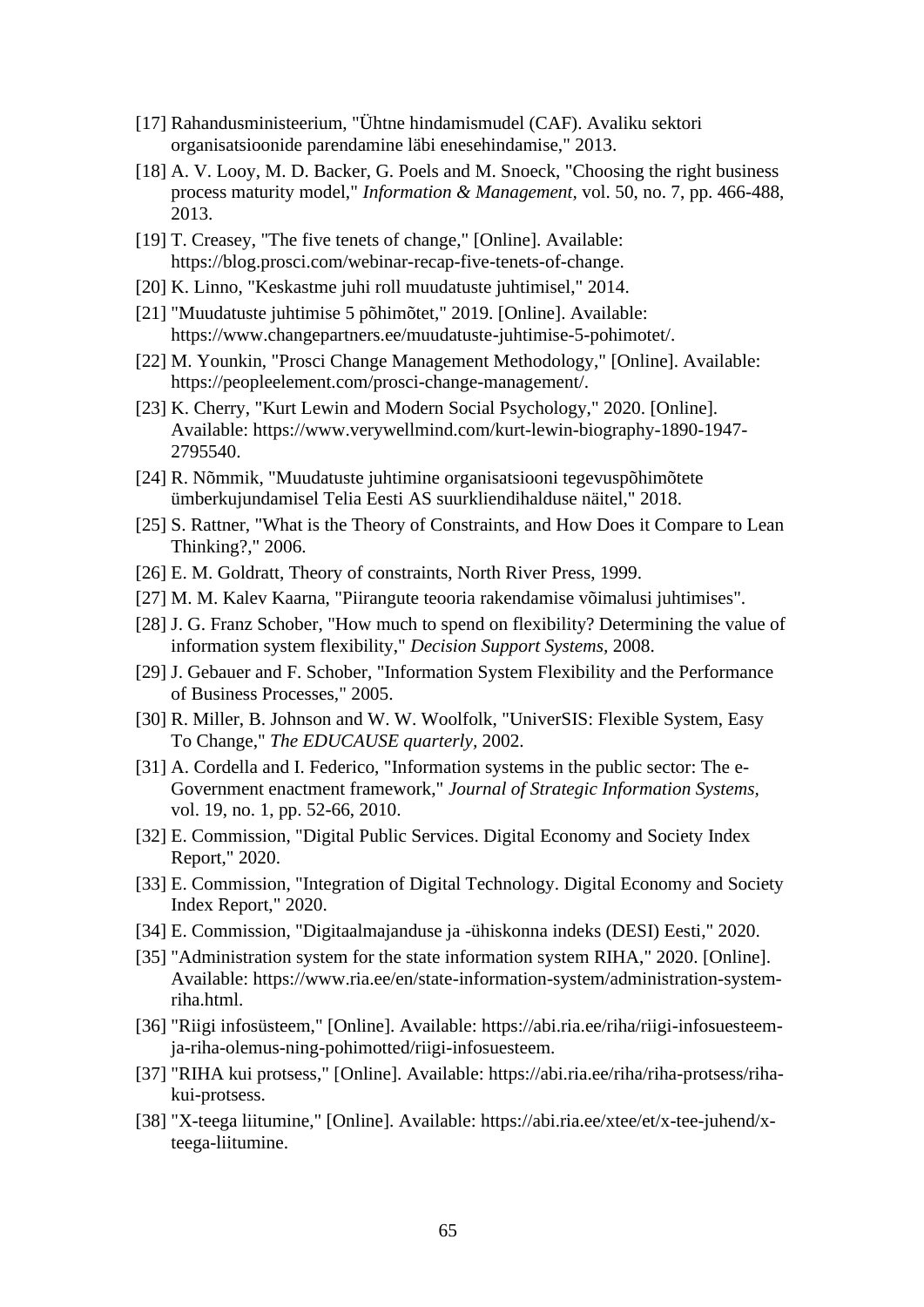- [39] "Three-level IT Baseline Security System ISKE," 2019. [Online]. Available: https://www.ria.ee/en/cyber-security/it-baseline-security-system-iske.html.
- [40] "Riiklik infopoliitika. E-teenused kui infosüsteem.," [Online]. Available: https://eteenus.weebly.com/11-riiklik-infopoliitika.html.
- [41] "e-Estonia," [Online]. Available: https://e-estonia.com/.
- [42] "Eesti infoühiskonna arengukava 2020," 2018.
- [43] M.-. j. Kommunikatsiooniministeerium, "Infoturbe koosvõime raamistik," 2011.
- [44] Riigikontroll, "Avaliku sektori tarkvaraarenduse projektide juhtimine," 2019.
- [45] "Maksu-ja Tolliameti arengukava 2019," Tallinn, 2019.
- [46] "Euroopa Digitaalarengu Tegevuskava," 2020.
- [47] E. Commission, "Press release by the European Commission and the Portuguese Presidency of the Council of the EU," Brussels, 2021.
- [48] E. Commission, "Electronic customs," [Online]. Available: https://ec.europa.eu/taxation\_customs/general-information-customs/electroniccustoms.
- [49] E. COMMISSION, "COMMUNICATION FROM THE COMMISSION TO THE EUROPEAN PARLIAMENT, THE COUNCIL, THE EUROPEAN ECONOMIC AND SOCIAL COMMITTEE AND THE COMMITTEE OF THE REGIONS," Brussels, 2020.
- [50] E. Parlament, "ELi e-valitsuse tegevuskava aastateks 2016–2020," 2017.
- [51] E. Commission, "EU eGovernment Action Plan 2016-2020," Brussels, 2016.
- [52] N. K. Denzin and Y. S. Lincoln, The SAGE Handbook of Qualitative Research. Fifth edition., SAGE Publications, Inc, 2017.
- [53] "KVALITATIIVNE UURIMISVIIS," [Online]. Available: https://www.syg.edu.ee/~peil/ut\_alused/kvalitatiivne\_uurimisviis.html.
- [54] L. Õunapuu, Kvalitatiivne ja kvantitatiivne uurimisviis sotsiaalteadustes, Tartu Ülikool, 2014.
- [55] V. Kalmus, A. Masso and M. Linno, "Kvalitatiivne sisuanalüüs," Tartu Ülikool, 2015.
- [56] H. Gavin, "Chapter 17 | Thematic Analysis," in *Understanding Research Methods and Statistics in Psychology*, SAGE Publications Ltd , 2008.
- [57] B. Virginia and C. Victoria, "Using thematic analysis in psychology," *Qualitative Research in Psychology,* pp. 77-101, 2008.
- [58] P. Bazeley and K. Jackson, Qualitative Data Analysis with NVivo. Second edition., London: SAGE Publications Ltd, 2013.
- [59] "Fueling Academic Research. NVivo," [Online]. Available: https://www.qsrinternational.com/nvivo-qualitative-data-analysissoftware/about/nvivo/who-its-for/academia.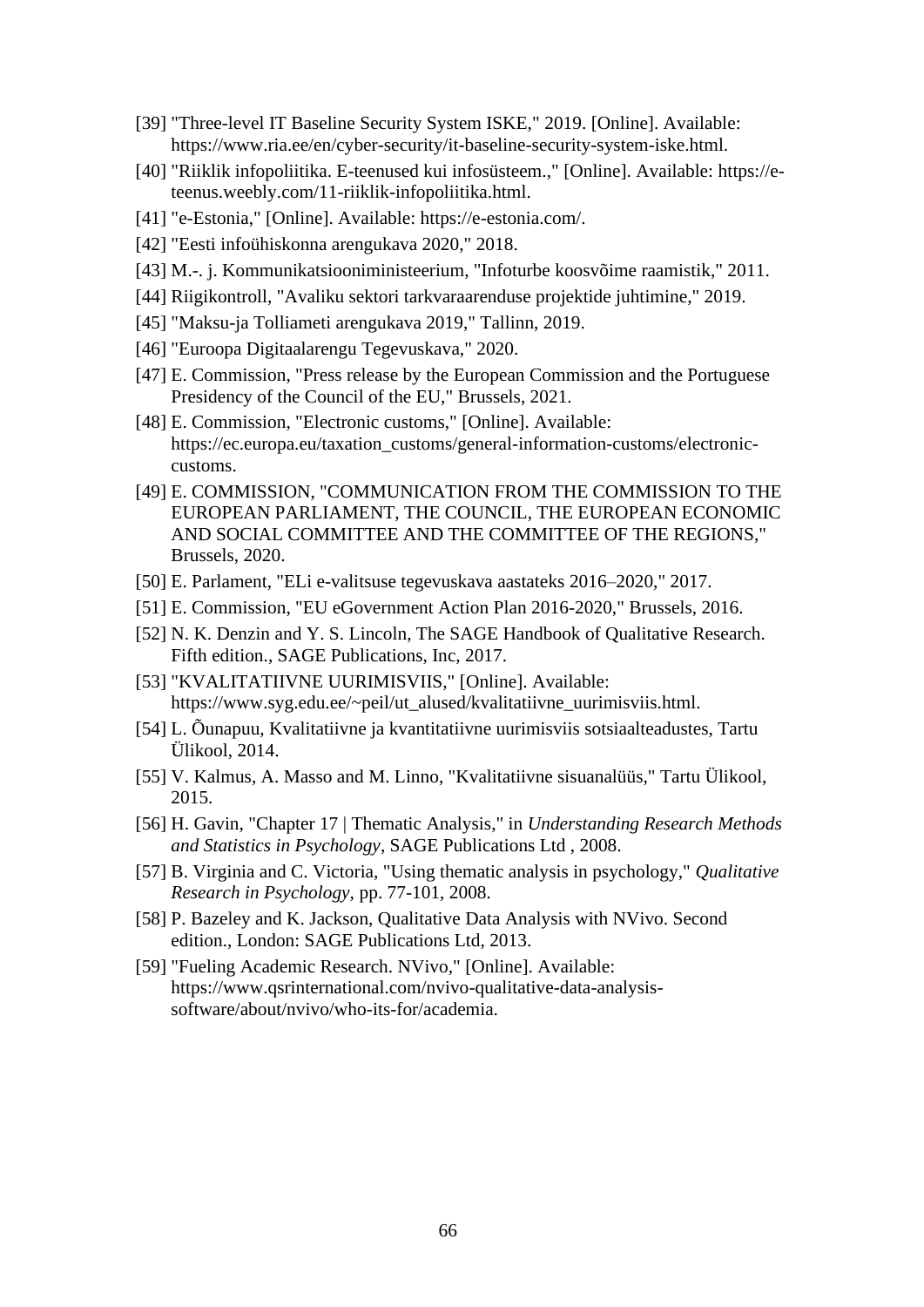## **Appendix 1 – Interview questions, topics, structure**

- 1. From where came the need for the system/project creation?
- 2. Discussion on the requirements of the system:
	- a. Were there changes during a development process?
	- b. Were the requirements well established?
- 3. When developing this project/system was future possible changes taken into consideration?
	- a. YES (if yes then trying to get answers to the following questions):
		- i. How were the possible changes predicted?
		- ii. How were these taken into consideration? Just for know-how or were considered in analysis and development as well? Or how accurately were these considered?
		- iii. How much time was spent on this aspect?
		- iv. Do you think it has brought some benefits?
	- b. NO
		- i. Why?
		- ii. But now when you think back would you do things differently?
	- c. What do you think about predicting future changes?
- 4. What do you think about the European Union's rules and legislation?
	- a. How can they affect the system's lifetime?
	- b. Can this kind of change somehow be predicted or can a system prepare for some type of changes?
	- c. Are the deadlines that the EU puts brought any issues? What do you think about the deadlines?
	- d. In comparison whose deadline is stricter and taken more seriously EU's or national? (some extra clarifications)
	- e. Are the requirements/laws/regulations actually useful? How they can help?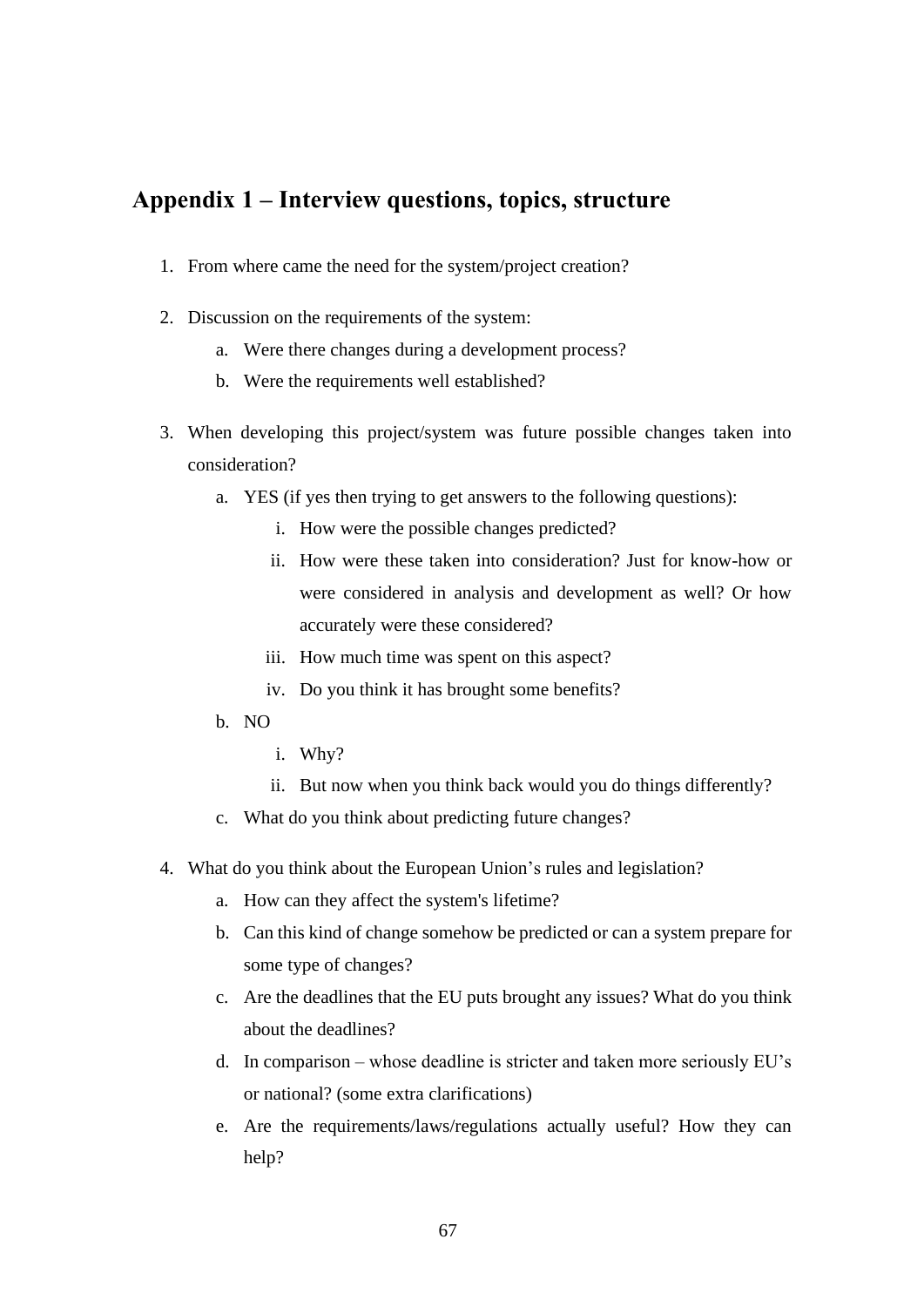- f. To what extent do these rules limit the conditions for setting up the system?
- 5. How is the database build into your system? (Small discussion on this topic)
	- a. Why these decisions were made?
	- b. What is necessary when choosing and putting together the database for a system?
	- c. Did you think about possible future changes when creating a database?
	- d. Are changes to the database often?
	- e. Are changes to the database easy to implement in this system?
	- f. Is EU set some requirements for the system's database?
- 6. Does your system have some certain type of changes that it needs to implement often?
- 7. What do you consider to be a small change? (Resources for measurements)
- 8. Are the changes that at first seem easy to implement always in fact easy to do?
- 9. What do you think about the costs that could be spent on flexibility at the beginning of development? Do you think it could be worth it? Do you think it could help in the future when new requirements or needs are set?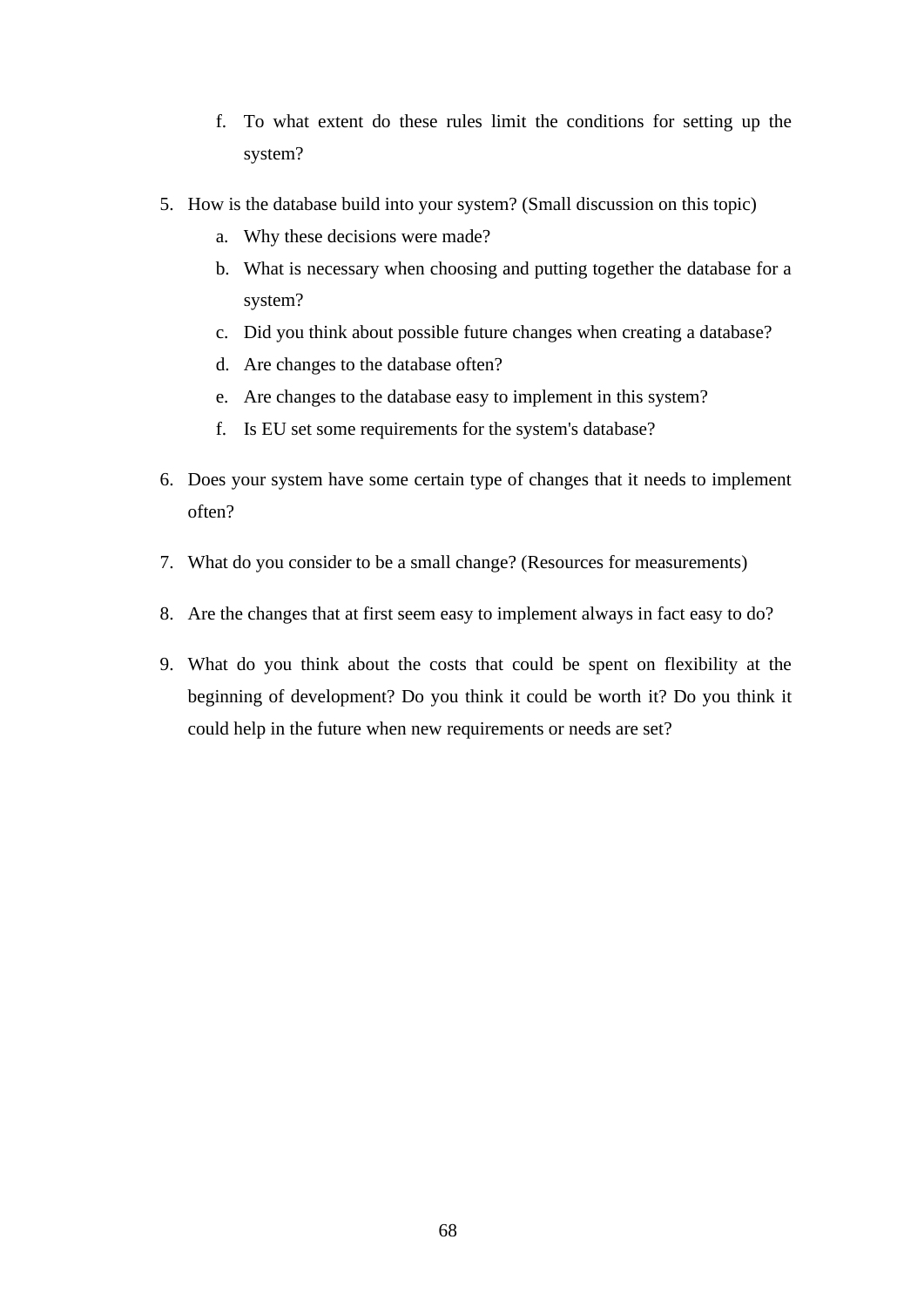# **Appendix 2 – Thematic maps**



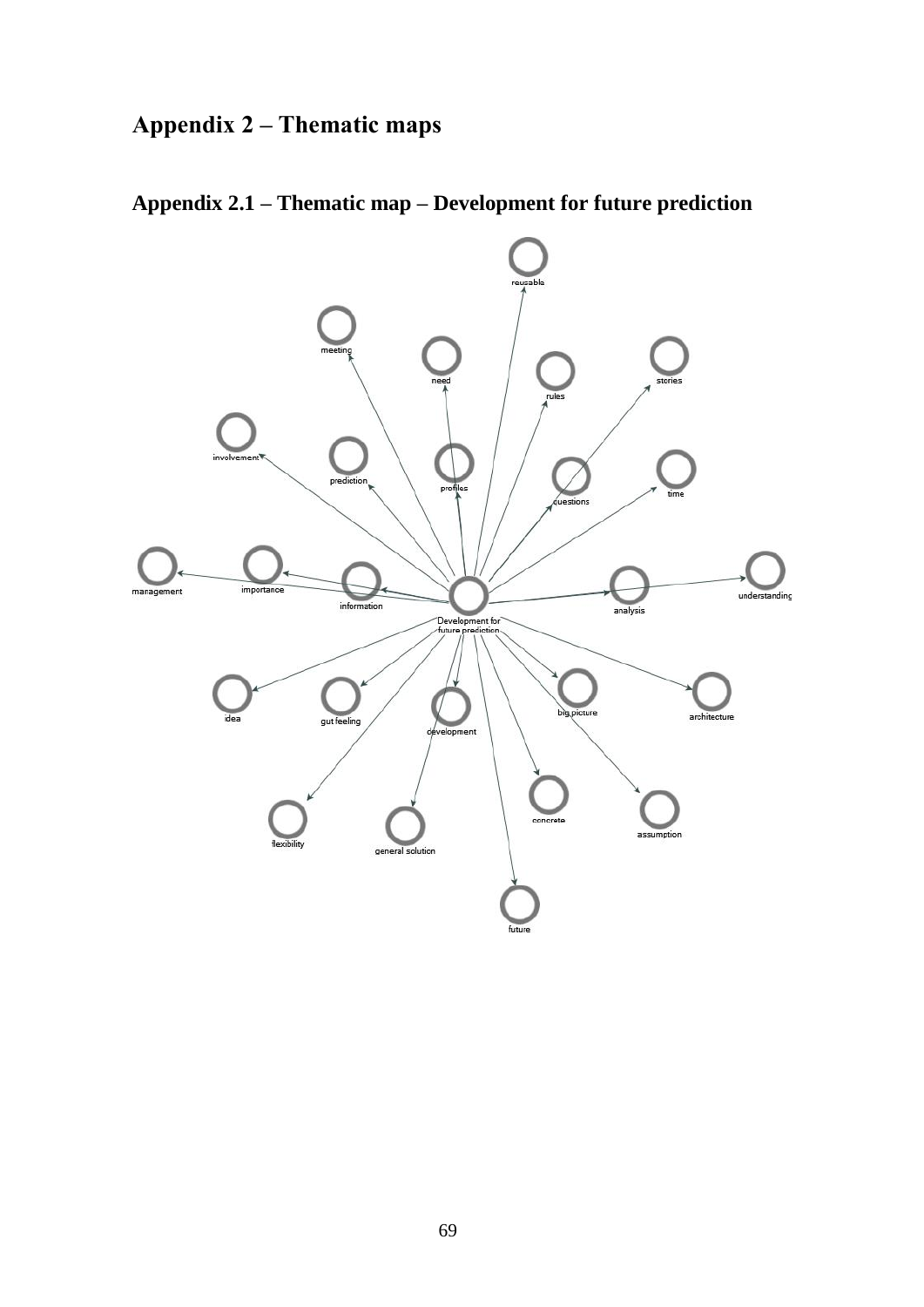

**Appendix 2.2 – Thematic map – Increasing efficiency**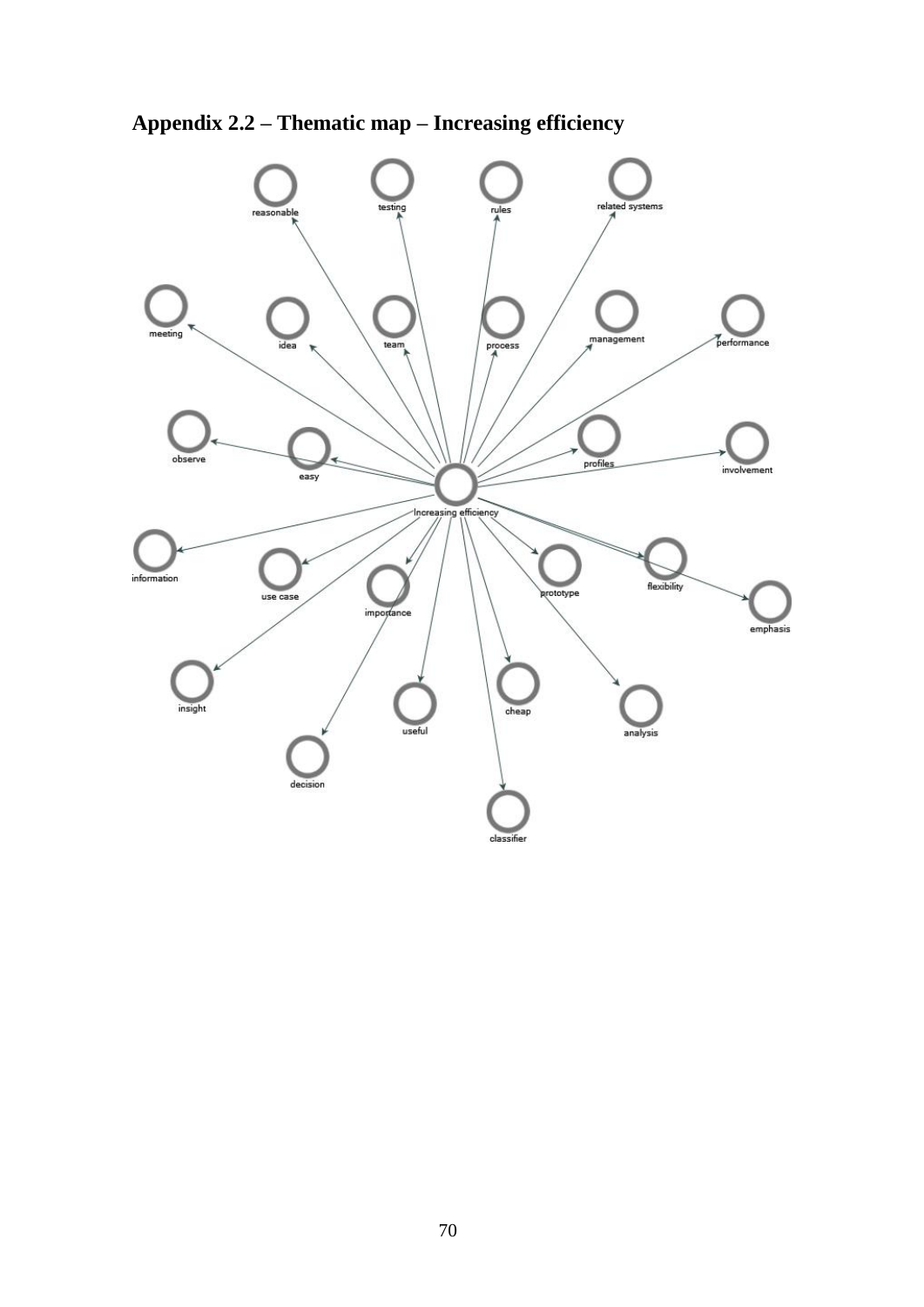**Appendix 2.3 – Thematic map – Rules and regulations affecting flexibility**

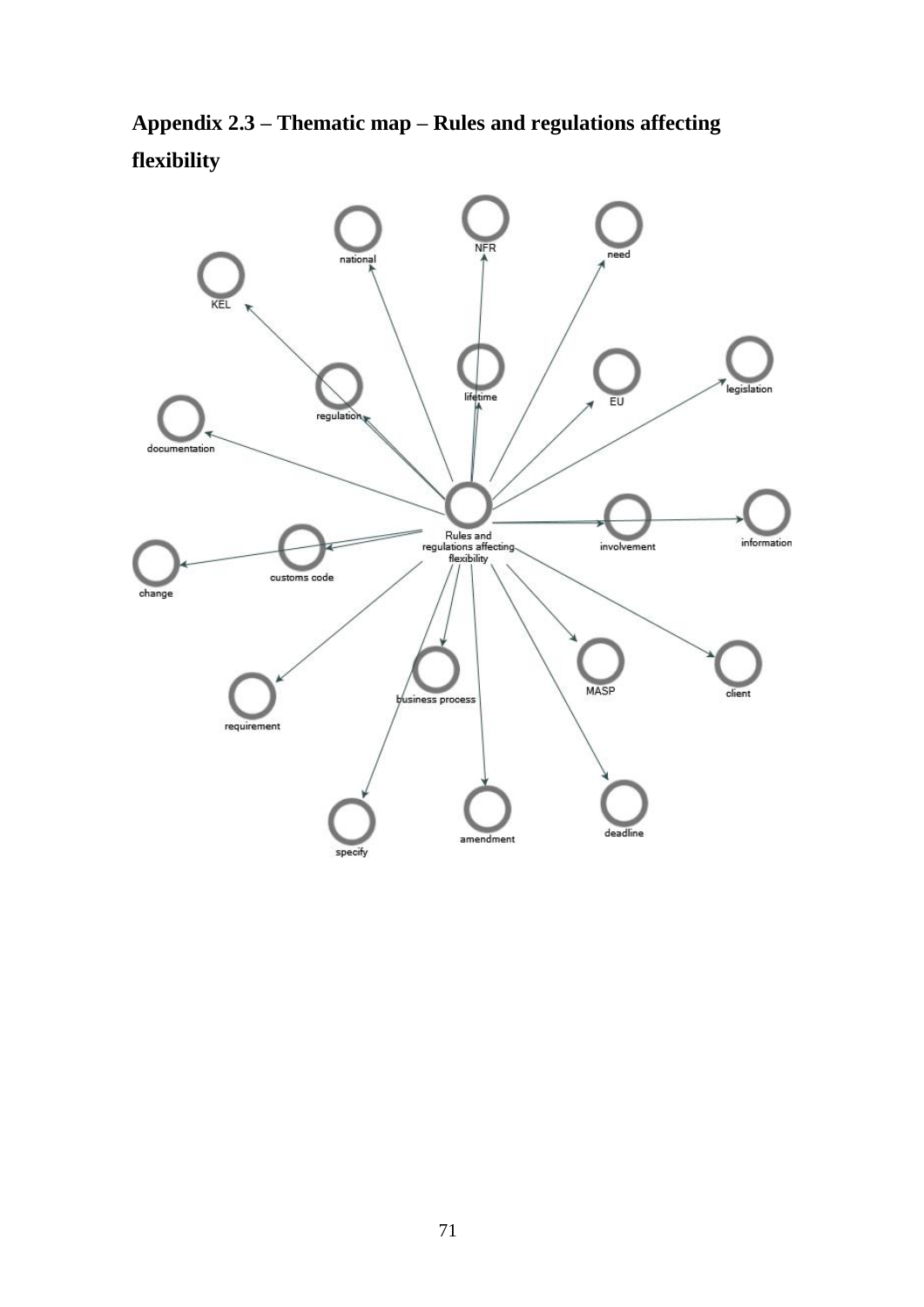**Appendix 2.4 – Thematic map – Obstacles and challenges in increasing flexibility**

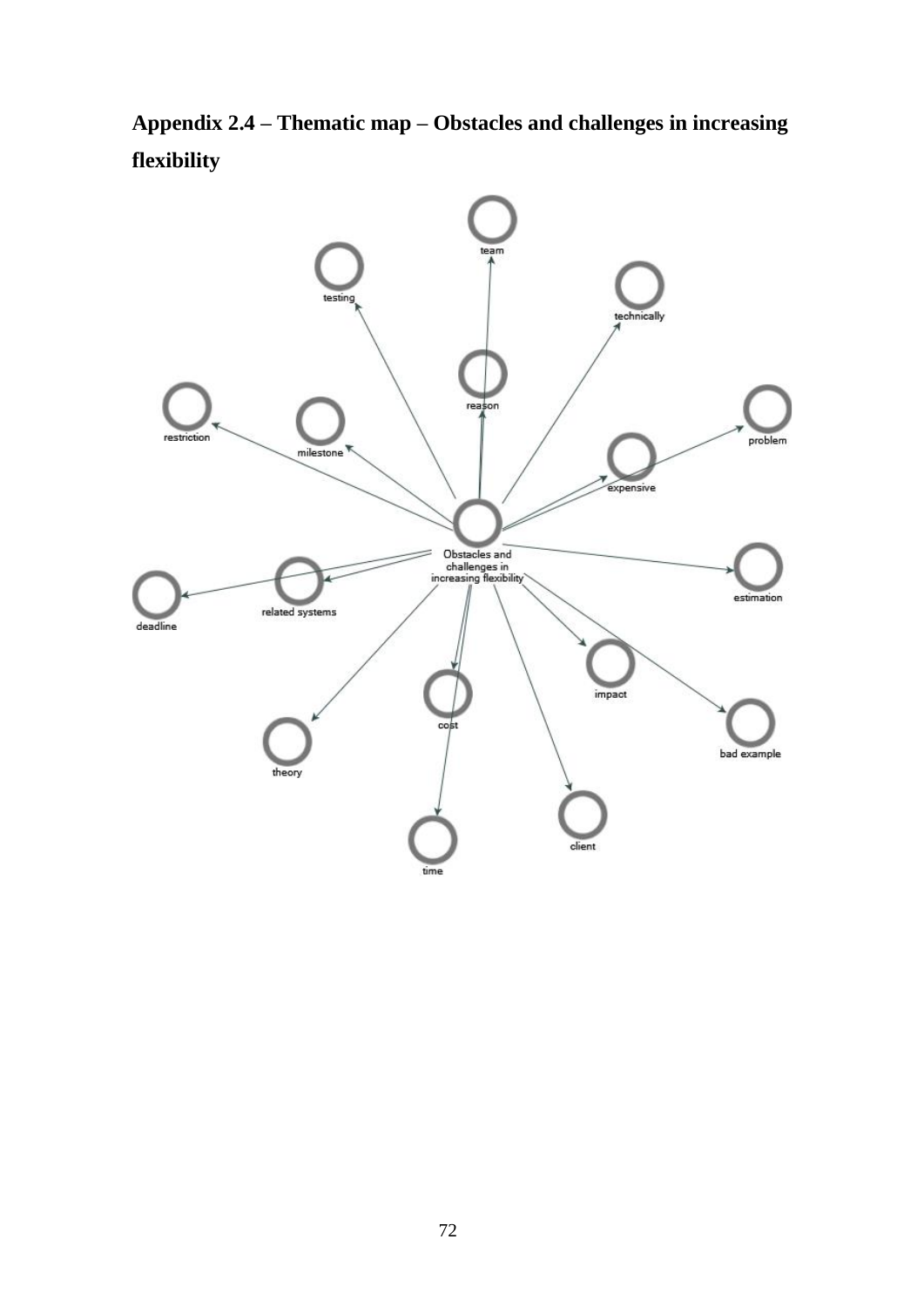**Appendix 2.5 – Thematic map – System management**